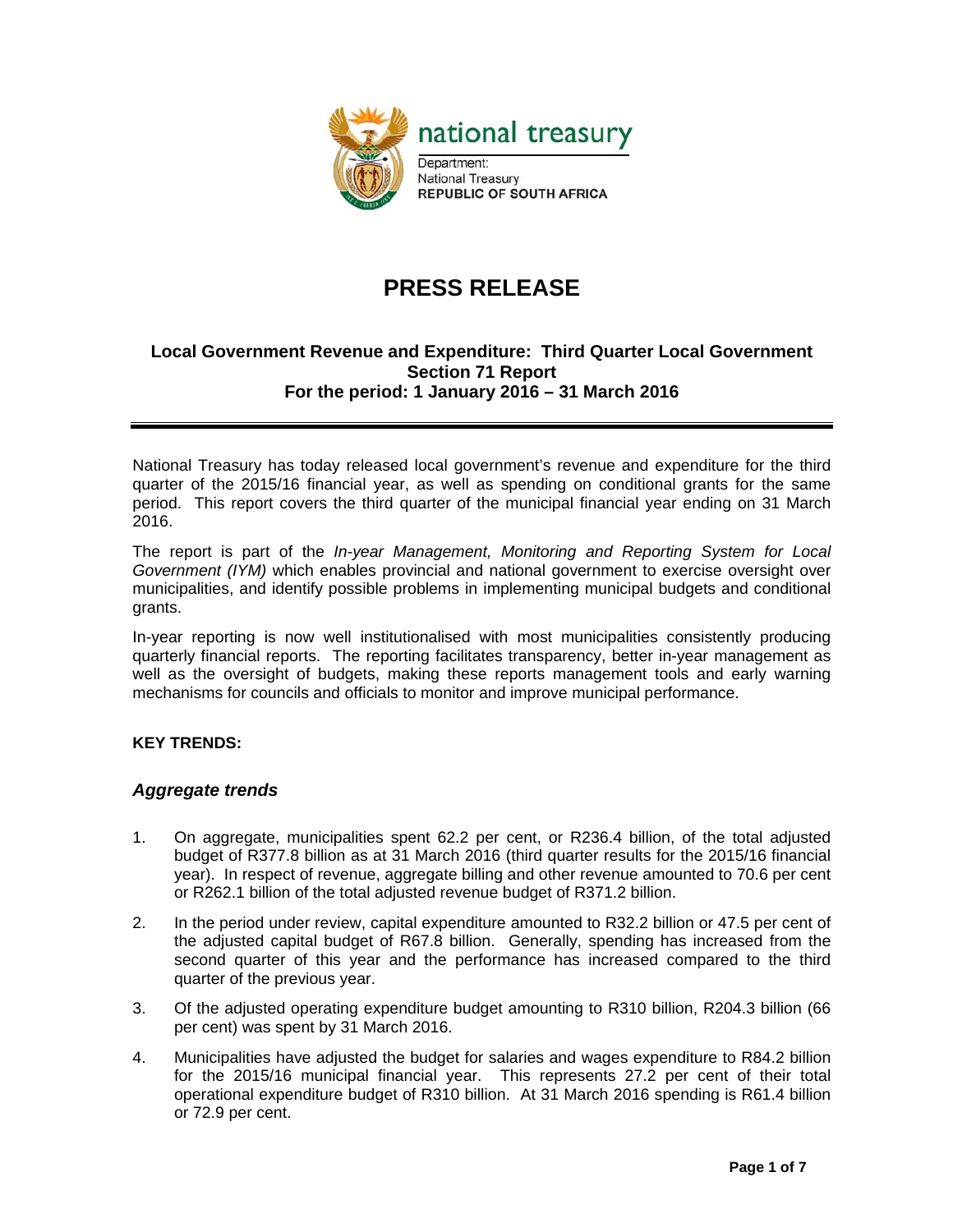- 5. Aggregated year-to-date expenditure reported by metropolitan municipalities amounts to R141.4 billion or 65 per cent of the adjusted budget of R217.5 billion. The aggregated adjusted capital budget for metros in the 2015/16 financial year was R35 billion of which they have spent 46.6 per cent or R16.3 billion.
- 6. When billed revenue is measured against their adjusted budgets, the performance of Metros shows surpluses across three core services for the third quarter of 2015/16. This does not take into account the collection rate:
	- Water revenue billed was R17.7 billion against expenditure of R16.5 billion;
	- Electricity revenue billed was R50.5 billion against expenditure of R46.1 billion;
	- The revenue billed for waste water management was R7.1 billion against expenditure of R4.7 billion, and
	- Levies for waste management billed were R5.6 billion against expenditure R5.7 billion.
- 7. As at 31 March 2016, aggregated revenue for secondary cities is 70.1 per cent or R35.1 billion of their total adjusted budget of R50.1 billion for the 2015/16 financial year. Year-todate the spending level for the secondary cities is on average 61.4 per cent or R32 billion. Capital spending levels are on average of 42.2 per cent of the adjusted capital budget.
- 8. The performance against the adjusted budget for the four core services for the secondary cities for the third quarter 2015/16 also shows surpluses against billed revenue without taking into account the collection rate:
	- Water revenue billed was R4.3 billion against expenditure of R3.5 billion;
	- Electricity revenue billed was R12.6 billion against expenditure of R10.8 billion;
	- The revenue billed for waste water management was R1.9 billion against expenditure of R1.2 billion; and
	- Levies for waste management billed were R1.4 billion against expenditure of R1.1 billion.

Waste management continues to perform lower for both metros and secondary cities when compared to other core services.

- 9. Aggregate municipal consumer debts amounted to R108.6 billion (compared to R117.9 billion reported in the second quarter) as at 31 March 2016. A total amount of R1.1 billion has been written off as bad debt. Government accounts for 5.7 per cent or R6.1 billion (R6.3 billion reported in the second quarter). The largest component relates to households which accounts for 61.6 per cent or R66.9 billion (60 per cent or R77.9 billion in the second quarter).
- 10. It needs to be acknowledged that not all the outstanding debt of R108.6 billion is realistically collectable as these amounts are inclusive of debt older than 90 days (historic debt that has accumulated over an extended period), interest on arrears and other recoveries.
- 11. If consumer debt is limited to below 90 days, then the actual realistically collectable amount is estimated at **R22.9 billion** which is a slight improvement compared to R22.7 billion reported in the second quarter.
- 12. Metropolitan municipalities are owed R54.4 billion (R64.4 billion reported in the Second quarter) in outstanding debt as at 31 March 2016. This represents an increase of R3.1 billion, or 5.4 per cent, from the third quarter of the 2014/15 financial year. The City of Johannesburg is still owed the largest amount at R13.3 billion (R21.6 billion in the second quarter). This is followed by Ekurhuleni Metro at R11.6 billion (R13.6 billion in the second quarter), Cape Town at R7.4 billion (R6.9 billion in the second quarter) and City of Tshwane at R7.1 billion (R7.5 billion in the second quarter).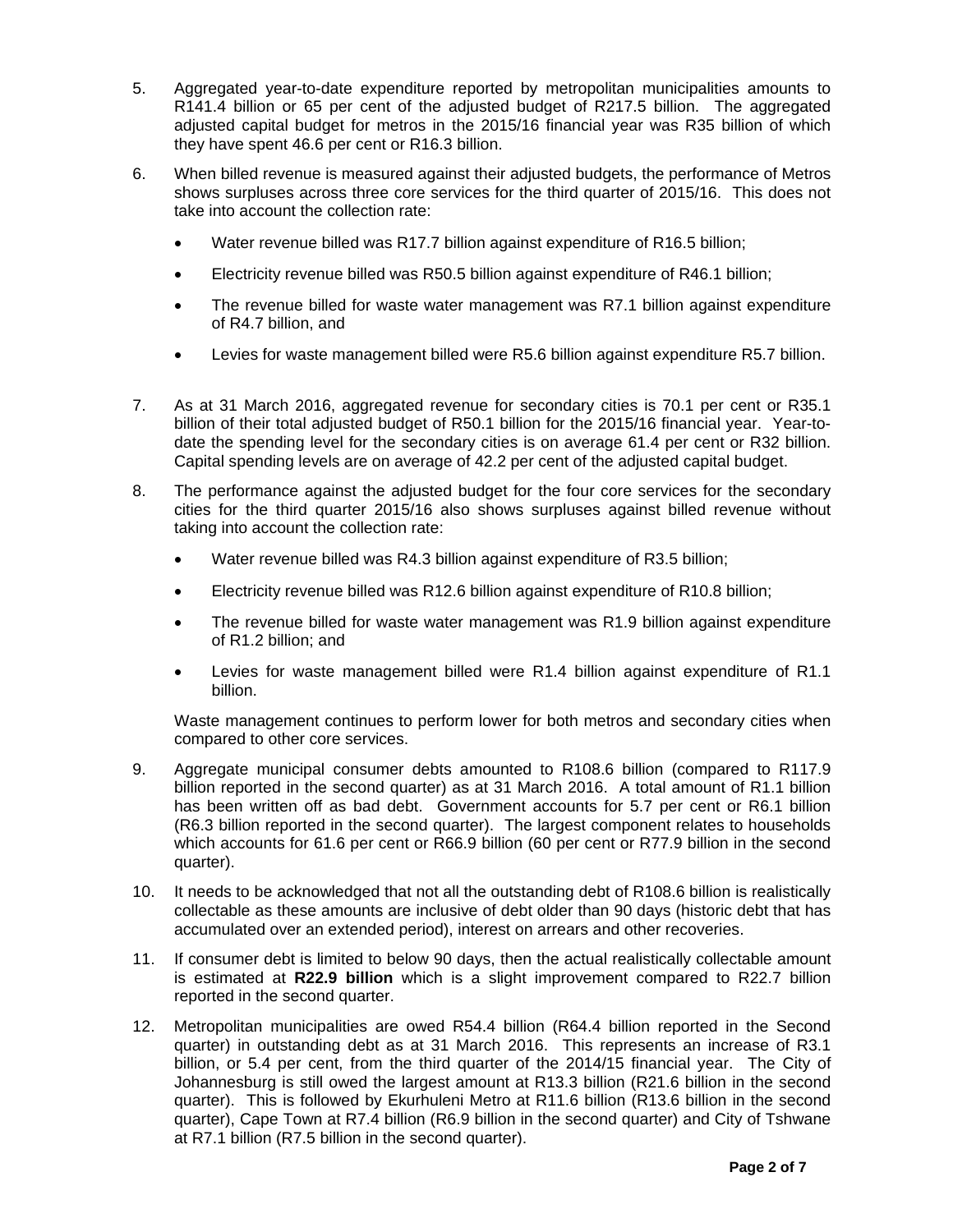- 13. Households in metropolitan areas are reported to account for R32.6 billion or 60 per cent of outstanding debt to metros, followed by businesses which account for R18.4 billion or 33.8 per cent. Debt owed by government agencies is approximately R1.6 billion or 3 per cent of the total outstanding debt owed to metros.
- 14. Secondary cities are owed R23.8 billion (R23.1 billion reported in the second quarter of 2015/16) in outstanding consumer debt. The majority of debt is owed by households and amounts to R15.5 billion or 65.1 per cent, a significant increase from the R17 billion or 73.1 per cent reported in the previous quarter. Out of the total debt of R23.8 billion, R19.6 billion or 82.7 per cent has been outstanding for more than 90 days.
- 15. Municipalities owed their creditors R26.3 billion as at 31 March 2016, an overall increase of R1 billion on the R25.4 billion reported in the third quarter of 2014/15.
- 16. Free State has the highest percentage of outstanding creditors greater than 90 days at 82.6 per cent, followed by Mpumalanga at 74 per cent and North West at 72.4 per cent respectively. The year-on-year increase in outstanding creditors could be an indication that municipalities are experiencing liquidity and cash flow challenges.
- 17. The aggregated year-to-date actual collection rate is 91 per cent compared to an adjusted budgeted collection rate of 92.1 per cent. This represents an aggregated underperformance of 1.1 per cent. It is suspected that the reported collection rate is distorted owing to reporting inconsistencies on cash flow movements of municipalities.
- 18. Metros adjusted their collection rate upward to 94.4 per cent and achieved an actual collection of 95.5 per cent which is 1.1 per cent above the target and 0.5 per cent above the norm.
- 19. The secondary cities reported 85.3 per cent collection against an adjusted collection rate of 87.3 per cent which is 2 per cent below the expected performance but well below the 95 per cent norm.
- 20. The total balance on borrowing for all municipalities equates to R60.8 billion as at 31 March 2016. This includes long term loans of R41.2 billion, short term non-marketable bonds of R4.5 billion, long term marketable bonds of R12.9 billion. The balance represents other short and long term financing instruments.
- 21. As at 31 March 2016, the total investments made by municipalities equates to R30.7 billion. This is R4.4 billion more than the R26.3 billion reported in the previous quarter. Investments include bank deposits of R23.2 billion, guaranteed endowment policies (sinking funds) of R4.4 billion, negotiable certificates of deposits at banks of R1.9 billion, listed corporate bonds of R1.2 billion and some smaller investments.
- 22. Since 2014/15 all municipalities were required to report on their quarterly targets for service delivery (non-financial performance). While only the metros and secondary cities' performance reports were published in the previous year, all municipalities are now included.

### *Conditional Grants*

- 23. On 26 February 2016, the Minister of Finance approved (Government Gazette No. 39746) stopping and re-allocations to municipalities made in terms sections 19 and 20 of the Division of Revenue Act, 2015 (Act No. 1 of 2015) (DoRA).
- 24. National Treasury in consultation with the national departments administering conditional grants considered shifting funds against municipalities that showed low spending during the course of the municipal financial year. The stopped funds were re-allocated to the municipalities that have fast tracked the implementation on their projects.
- 25. Furthermore, on 30 March 2016, the Minister of Finance approved (Government Gazette No. 39869 of 2015) additional allocations, shifts between allocations and roll-overs of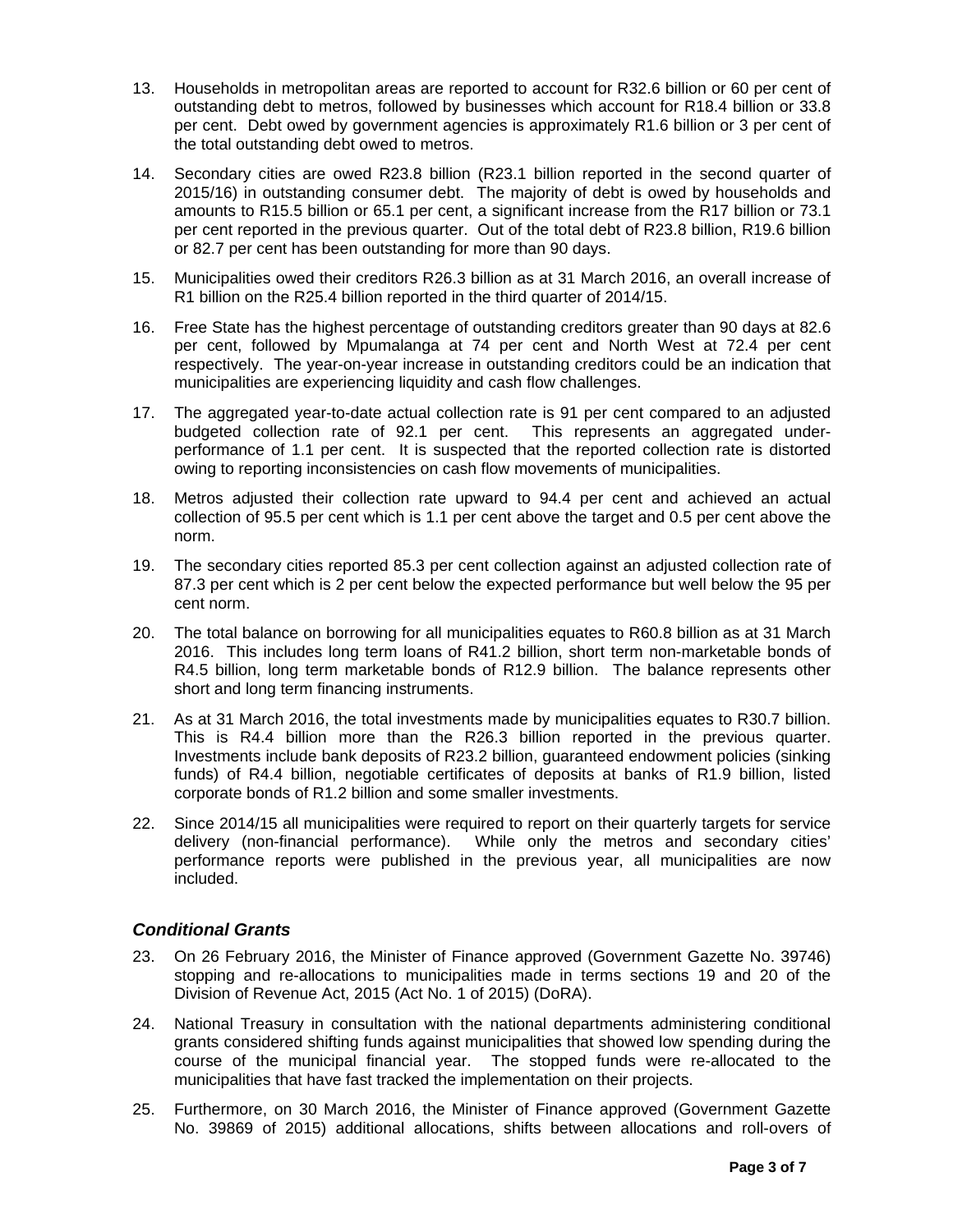conditional grants. This Gazette updates the information that was originally published in Government Gazette No. 38869 of 2015 published on 12 June 2015.

- 26. The adjustments budget decreased the original conditional grant allocation of R38 billion allocated to local government through the 2015 DoRA by an amount of R244.8 million. The following grants were affected by this second re-allocation and shifting of funds namely: Energy Efficiency and Demand Side Management (EEDSM) and MIG.
- 27. Lastly, the Gazette also includes the conversion of the Municipal Demarcation Transition Grant (MDTG) from a schedule 5B (direct) to a schedule 6B (indirect) grant in terms of section 21 of the 2015 DoRA. The KwaZulu-Natal Provincial Government of requested that the MDTG be transferred as an indirect grant for purposes of better monitoring and avoiding possible abuse of the funds. The indirect portion of the grant will be managed by the Department of Cooperative Governance (DCoG).
- 28. In the third quarter ending 31 March 2016, R27.6 billion was transferred by national departments to municipalities which constitute 98.6 per cent of the total direct conditional grant allocations of R28 billion. Of the R28 billion allocated to municipalities for direct conditional grants, R25 billion was allocated to infrastructure grants and over 50 per cent was for MIG. The fourth quarter publication will reflect a reconciled picture of the actual funds transferred as the various national departments are currently preparing for their annual reports.
- 29. National departments administering conditional grants reported 54.4 per cent against the total conditional allocation of R27.6 billion as at 31 March 2016; whilst municipalities reported 56.1 per cent. Importantly, this performance excludes the USDG and indirect grants.
- 30. This low third quarter performance is mainly due to the two adjustments gazette that were published during the months of February and March 2016. Normally, these gazettes are published in December. Performance on these gazettes will be reflected in the fourth quarter.
- 31. The lowest performing grant in the third quarter is the MDTG reflecting 9.8 per cent expenditure reported by municipalities and no expenditure reported by the National Department of Cooperative Governance (DCoG).
- 32. National Departments and the municipalities also reported expenditure that is below 50 per cent in the third quarter against the following grants, NDPG, WSOS, Municipal Water Infrastructure Grant (MWIG) and EEDSM.
- 33. Average expenditure for infrastructure grants as reported by municipalities is 19 per cent quarterly against the total allocation while capacity grants reflect an approximate 41 per cent against the total allocation per quarter to date.
- 34. With regards to the roll-over of 2014/15 unspent conditional grants, total amount requested by municipalities amount to R3.5 billion and National Treasury approved a roll-over amount of R1.5 billion into the 2015/16 financial year. The rollover process was done in consultation with provincial treasuries; provincial CoGTA and national departments to ensure that rollover approved amounts by National Treasury are in line with registered projects.
- 35. As at 31 March 2016, municipalities have reported expenditure of R387.2 million which is less than 50 per cent of the approved amount. Municipalities are struggling to report separately for roll-overs. However this concern has been addressed during the DoRA workshops in April 2016, where national departments and provincial treasuries were requested to ensure that municipalities report separately on roll-over approved amounts.
- 36. With the ensuing municipal election in August 2016, National Treasury anticipates an increased under spending of the conditional grants. The concern is that these conditional grants could be misused especially when considering the low levels of expenditure currently.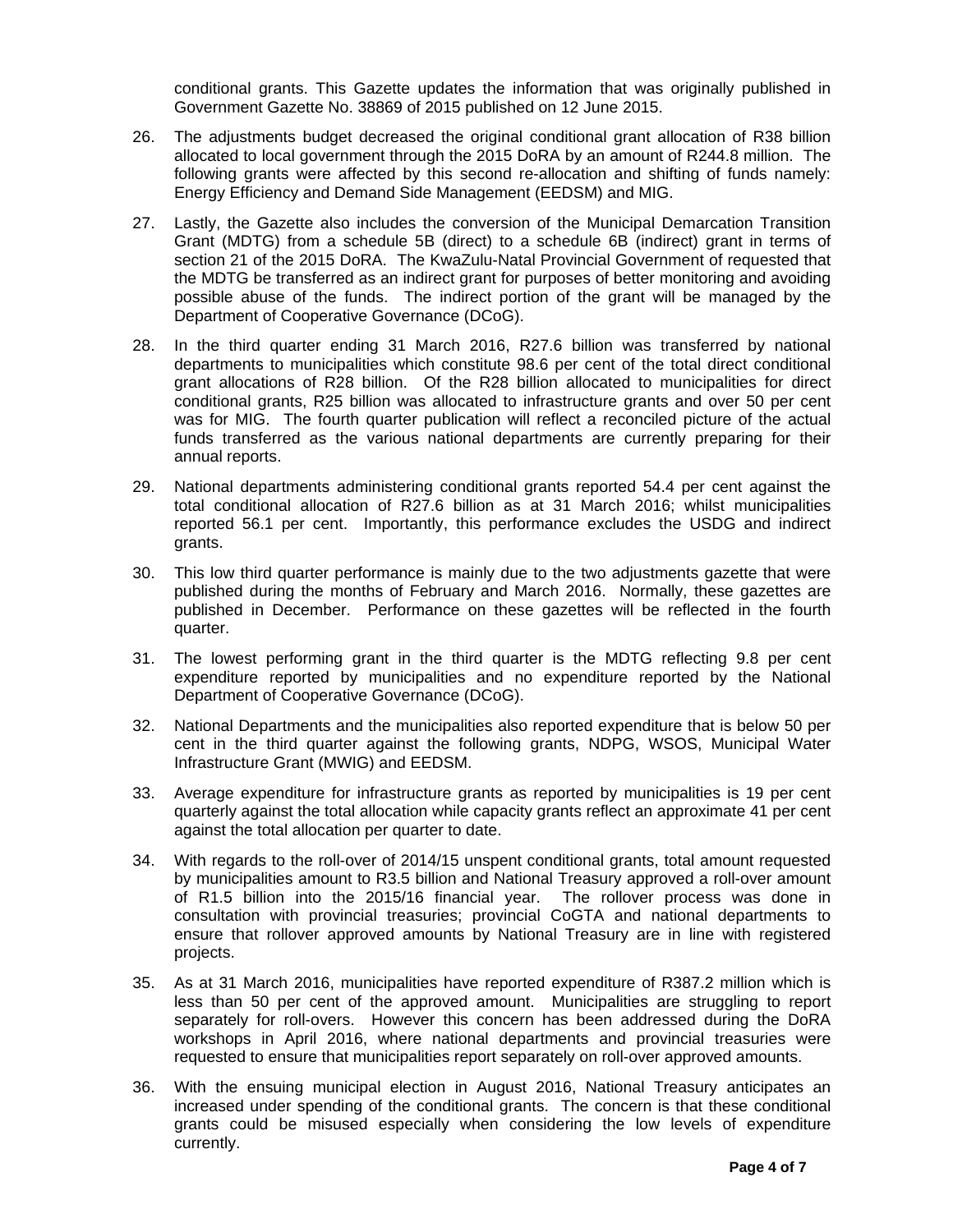A summary of key aggregated information is included in the tables in **Annexure A**.

Further details on this report can be accessed on the National Treasury's website: www.treasury.gov.za.

ENDS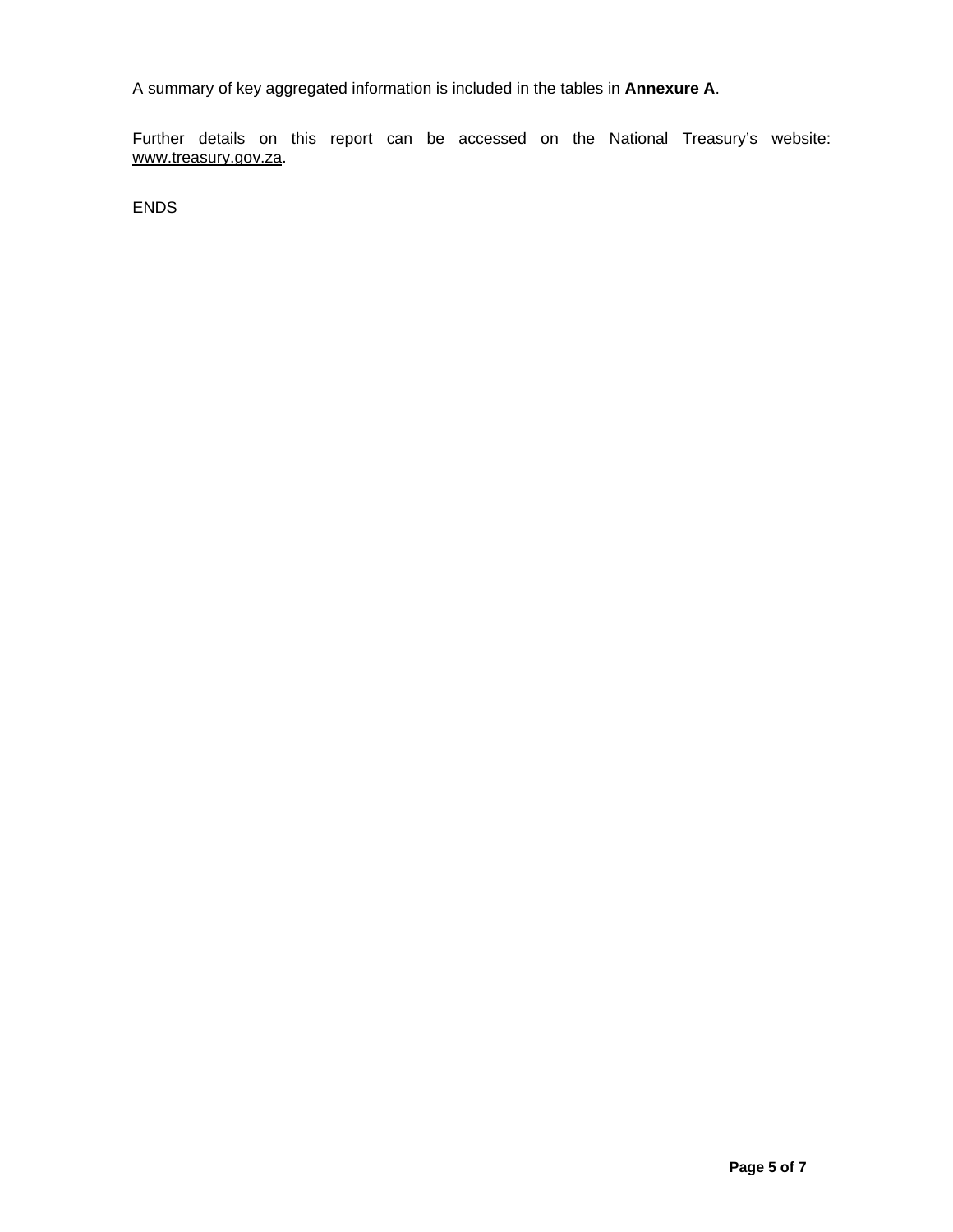## **NOTE TO EDITORS:**

- This information is published in terms of Sections 71 of the Municipal Finance Management Act, 2003 (Act No. 56 of 2003)(MFMA) and 30(3) of the 2015 Division of Revenue Act. The budgeted figures shown are based on the 2015/16 adopted budgets approved by municipal councils.
- In terms of the process, Municipal Managers and Chief Financial Officers are required to sign and submit data to the National Treasury by 6 May 2016. Any queries on the figures in these statements should therefore be referred to the relevant Municipal Manager or Chief Financial Officer. Queries on conditional grants may be referred to the national department responsible for administering the grant.
- A municipal budget must be funded in terms of Section 18 of the MFMA before a Municipal Council can adopt that budget for implementation. A funded budget is essentially a budget that is funded by a combination of cash derived either from realistically anticipated revenues to be collected in that year and cash backed surpluses of previous years. It is a common practice amongst most municipalities when preparing their annual budgets to overstate or inflate revenue projections, either to reflect a surplus or on the surface to show that excess expenditure requirements are adequately covered by revenues to be collected. Hence, the revenue estimates are seldom underpinned by realistic or realisable revenue assumptions resulting in municipalities not being able to collect this revenue and therefore finding themselves in cash flow difficulties. Should such situations arise, municipalities must adjust expenditure downwards to ensure that there is sufficient cash to meet these commitments.
- This third quarter publication covers 275 municipalities on financial information and 278 municipalities on conditional grant information.

**Issued by National Treasury Date**: 7 June 2016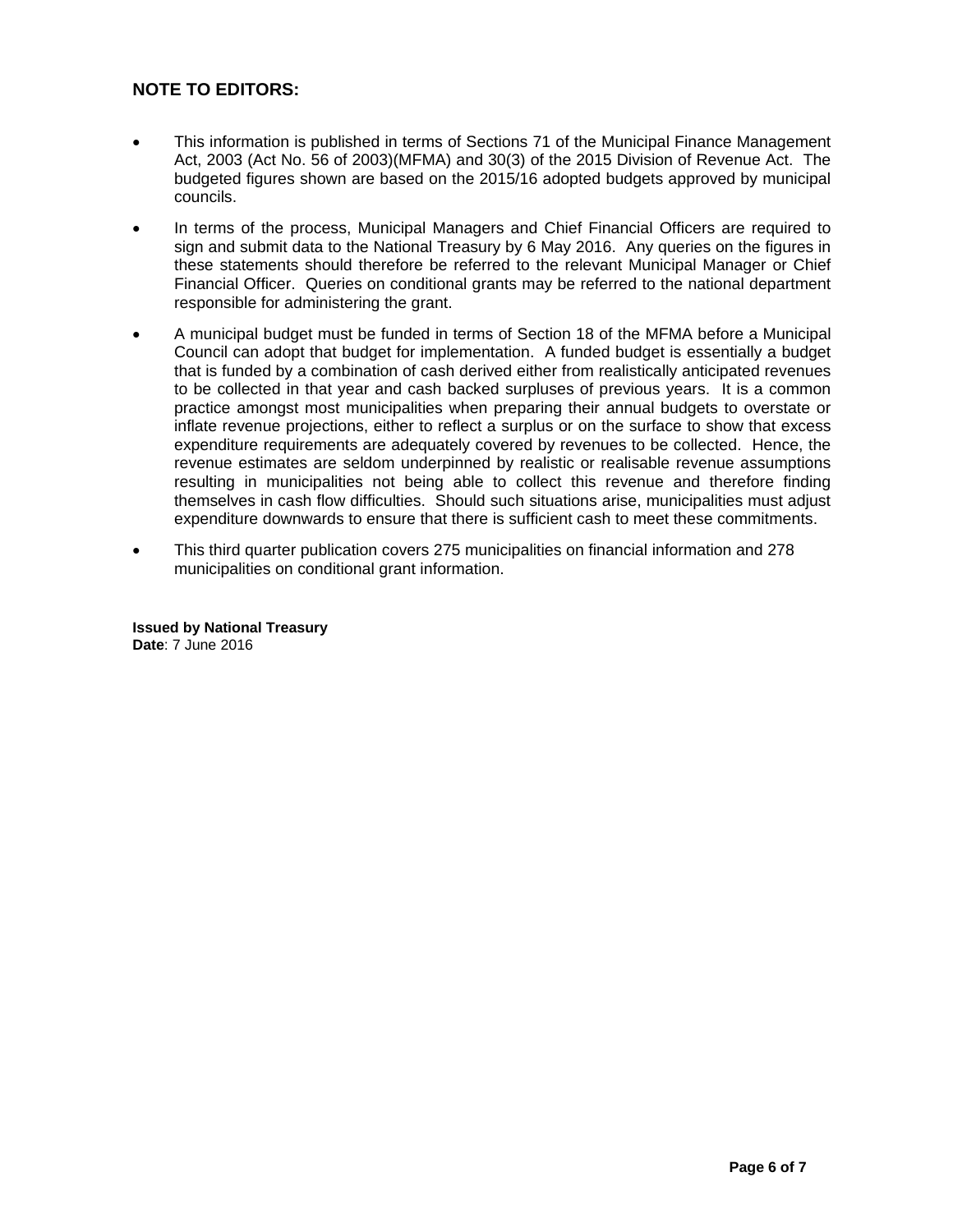### **STRUCTURE OF INFORMATION RELEASED:**

Other information released on National Treasury's website (www.treasury.gov.za) as part of this process includes the following:

- Municipal Budget Statements:
	- a. Cash Flow closing balances as at 31 March 2016,
	- b. High-level summary of revenue, and
	- c. High-level summary of expenditure.
- Summary of revenue and expenditure per function (electricity, water, etc):
	- a. High level summary of revenue per function, and
	- b. High level summary of expenditure per function.
- Consolidation of revenue and expenditure numbers for each municipality in one file.
- Detail per province per municipality.
- Summary of Conditional Grant (CG) Information for all municipalities and per grant.
- CG Detail per province per Municipality.
- Summary of Conditional Grant (CG) information per programme.
- Section 71 summary information for the second quarter:
	- a. Summary of total monthly operating expenditure;
	- b. Summary of total monthly operating revenue;
	- c. Summary of total monthly capital expenditure;
	- d. Summary of total monthly capital revenue;
	- e. Summary Metros;
	- f. Conditional Grant summary Metros;
	- g. Summary Top 19 municipalities;
	- h. Conditional Grant summary Top 19 municipalities;
	- i. Summary Provinces;
	- j. Conditional Grant summary Provinces;
	- k. Analysis of Sources of Revenue;
	- l. Listing of borrowing instruments 179 municipalities;
	- m. Listing of investment instruments 177 municipalities;
	- n. Monthly repairs and maintenance expenditure per asset class; and
	- o. Monthly repairs and maintenance operating expenditure.
- Service delivery information (non-financial performance) for all municipalities.
- Non Compliance:
	- a. List municipalities not complying with Section 71 of the MFMA.

The section 71 information reported by municipalities to National Treasury is also published on the National Treasury website in the format of Schedule C, which is the format for monthly and quarterly municipal financial statements as prescribed by the Municipal Budget and Reporting Regulations.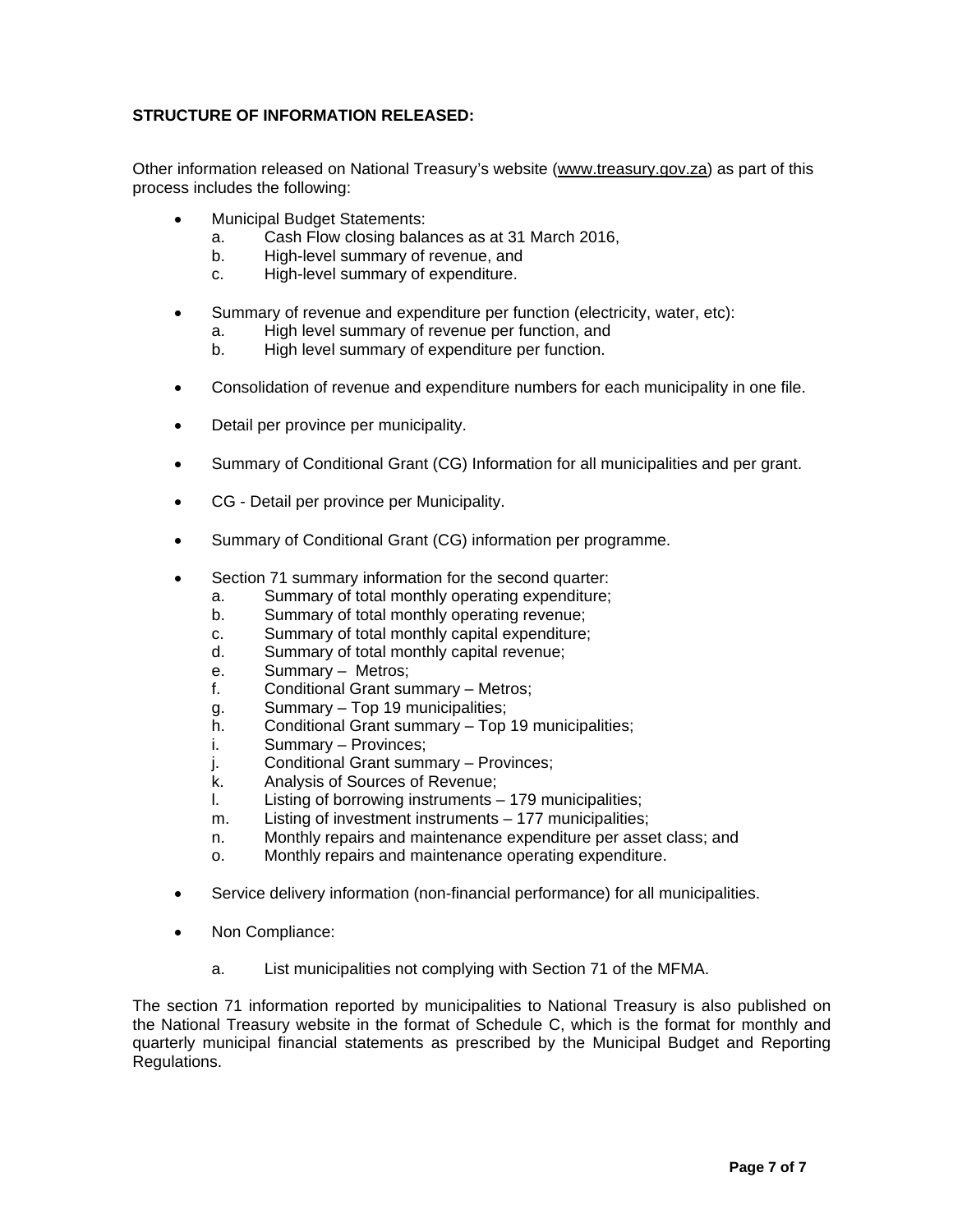### **SUMMARY TABLES:**

According to the budgeted monthly operational and capital expenditure submitted by all municipalities as supporting tables to the adjusted budgets, municipalities recorded an over performance of 1.5 per cent or R3.4 billion on revenue collection and an under performance of 6.6 per cent or R14.4 billion on operational expenditure.

### **1. Consolidated statement of financial performance**

**Quarterly budget statement summary as at 31 March 2016**

| Description                                             |               | Budget year 2015/16 |               |                                      |          |
|---------------------------------------------------------|---------------|---------------------|---------------|--------------------------------------|----------|
|                                                         | Adjusted      | <b>YTD Actual</b>   |               | YTD Budget YTD Variance YTD variance |          |
| R thousands                                             | <b>Budget</b> |                     |               |                                      | %        |
| <b>Financial Performance</b>                            |               |                     |               |                                      |          |
| Property rates                                          | 47 759 385    | 37 301 074          | 35 318 908    | 1 982 166                            | 5.61     |
| Service charges                                         | 156 321 211   | 111 833 849         | 115 144 321   | (3310472)                            | (2.88)   |
| Investment revenue                                      | 3 650 926     | 2 886 817           | 2 068 953     | 817 864                              | 39.53    |
| Transfers recognised - operational                      | 64 084 007    | 57 356 370          | 52 955 583    | 4 400 787                            | 8.31     |
| Other own revenue                                       | 31 622 418    | 20 551 935          | 21 078 421    | (526 486)                            | (2.50)   |
| Total Revenue (excluding capital transfers and          | 303 437 948   | 229 930 045         | 226 566 186   | 3 363 859                            | 1.48     |
| contributions)                                          |               |                     |               |                                      |          |
| Employee costs                                          | 80 710 420    | 58 849 119          | 59 823 056    | (973937)                             | (1.63)   |
| Remuneration of councillors                             | 3 491 585     | 2 516 011           | 2 589 795     | (73784)                              | (2.85)   |
| Depreciation & asset impairment                         | 24 755 099    | 13 768 900          | 17 074 367    | (3305466)                            | (19.36)  |
| Finance charges                                         | 7 7 2 6 3 3 7 | 4 4 6 3 4 0 0       | 5 447 042     | (983643)                             | (18.06)  |
| Materials and bulk purchases                            | 96 233 269    | 67 540 663          | 69 581 132    | (2040470)                            | (2.93)   |
| Transfers and grants                                    | 7 993 582     | 4 322 750           | 4 816 881     | (494131)                             | (10.26)  |
| Other ex penditure                                      | 88 523 661    | 52 768 508          | 59 321 824    | (6553316)                            | (11.05)  |
| <b>Total Expenditure</b>                                | 309 433 954   | 204 229 350         | 218 654 097   | (1442474)                            | (6.60)   |
| Surplus/(Deficit)                                       | (5996006)     | 25 700 696          | 7 912 089     | 17 788 607                           | 224.83   |
| Transfers recognised - capital                          | 38 362 857    | 20 004 628          | 28 109 289    | (8104661)                            | (28.83)  |
| Contributions recognised - capital & contributed assets | 26 501        | (66 272)            | 1 003 135     | (1069406)                            | (106.61) |
| Surplus/(Deficit) after capital transfers &             | 32 393 352    | 45 639 052          | 37 024 513    | 8 614 539                            | 23.27    |
| contributions                                           |               |                     |               |                                      |          |
| Share of surplus/ (deficit) of associate                | (153)         | (2334)              |               | (2334)                               | ä,       |
| Surplus/(Deficit) for the year                          | 32 393 200    | 45 636 718          | 37 024 513    | 8 612 206                            | 0        |
| Capital expenditure & funds sources                     |               |                     |               |                                      |          |
| Capital expenditure                                     | 67 812 690    | 32 166 661          | 50 859 517    | (18692857)                           | (36.75)  |
| Transfers recognised - capital                          | 40 478 555    | 21 083 840          | 30 358 916    | (9275076)                            | (30.55)  |
| Public contributions & donations                        | 1 600 105     | 562 655             | 1 200 079     | (637 424)                            | (53.12)  |
| Borrow ing                                              | 11 782 179    | 4 638 308           | 8 8 3 6 6 3 4 | (4198327)                            | (47.51)  |
| Internally generated funds                              | 13 915 612    | 5 865 787           | 10 436 709    | (4570922)                            | (43.80)  |
| Total sources of capital funds                          | 67 776 452    | 32 150 590          | 50 832 339    | (18681749)                           | (36.75)  |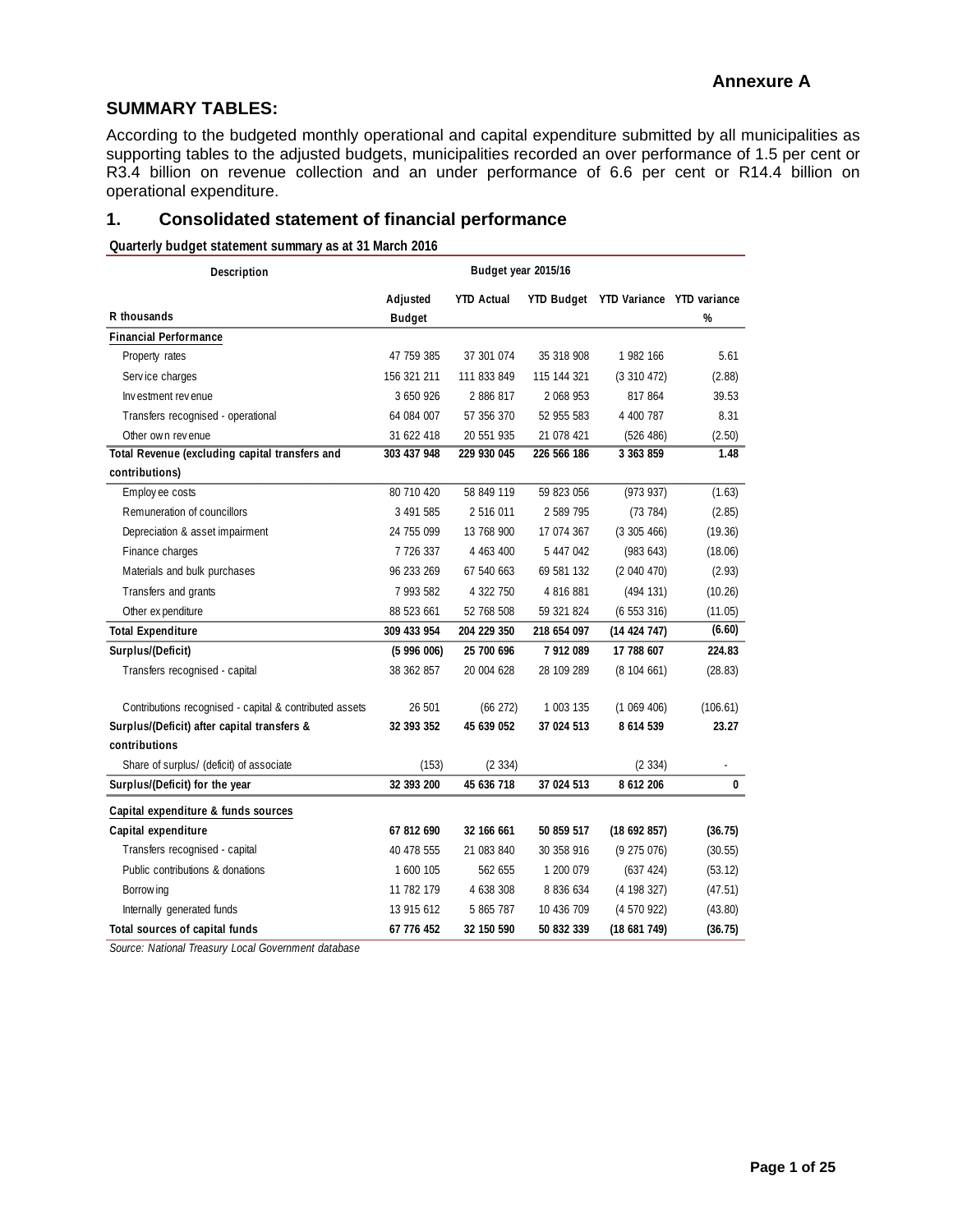## **2. Consolidated statement of financial position**

| Description                              | Ref            | 2014/15            |                           |                           |                   |                              | Budget year 2015/16 |                   |                   |                        |                        |                              |
|------------------------------------------|----------------|--------------------|---------------------------|---------------------------|-------------------|------------------------------|---------------------|-------------------|-------------------|------------------------|------------------------|------------------------------|
| R thousands                              | 1              | Audited<br>Outcome | Original<br><b>Budget</b> | Adjusted<br><b>Budget</b> | Q1 Sept<br>Actual | Q <sub>2</sub> Dec<br>Actual | Q3 Mar<br>Actual    | <b>YTD Actual</b> | <b>YTD Budget</b> | <b>YTD</b><br>Variance | <b>YTD</b><br>variance | <b>Full Year</b><br>Forecast |
| <b>ASSETS</b>                            |                |                    |                           |                           |                   |                              |                     |                   |                   |                        |                        |                              |
| <b>Current assets</b>                    |                |                    |                           |                           |                   |                              |                     |                   |                   |                        |                        |                              |
| Cash                                     |                | 29 475 442         | 15 134 060                | 14 122 587                | 23 343 649        | 23 421 652                   | 30 860 746          | 30 860 746        | 10 591 940        | 20 268 806             | 191.36                 | 14 122 587                   |
| Call investment deposits                 |                | 18 799 566         | 30 063 070                | 28 804 149                | 21 265 076        | 22 150 196                   | 20 738 137          | 20 738 137        | 21 603 112        | (864975)               | (4.00)                 | 28 804 149                   |
| Consumer debtors                         |                | 37 775 751         | 45 612 270                | 43 398 765                | 37 014 553        | 34 948 101                   | 39 044 110          | 39 044 110        | 32 549 073        | 6 495 036              | 19.95                  | 43 398 765                   |
| Other debtors                            |                | 20 004 692         | 15 871 519                | 19 222 180                | 13 271 160        | 10 288 157                   | 16 770 888          | 16 770 888        | 14 416 635        | 2 3 5 4 2 5 3          | 16.33                  | 19 222 180                   |
| Current portion of long-term receivables |                | 1 429 984          | 819 421                   | 962 843                   | 218 756           | 6 242 346                    | 341 948             | 341 948           | 722 132           | (380 184)              | (52.65)                | 962 843                      |
| Inventory                                |                | 5 644 079          | 5 902 430                 | 5 762 287                 | 4 073 484         | 4 000 737                    | 4 197 279           | 4 197 279         | 4 321 716         | (124 436)              | (2.88)                 | 5 762 287                    |
| <b>Total current assets</b>              |                | 113 129 513        | 113 402 769               | 112 272 811               | 99 186 678        | 101 051 189                  | 111 953 108         | 111 953 108       | 84 204 608        | 27 748 499             | 32.95                  | 112 272 811                  |
| Non current assets                       |                |                    |                           |                           |                   |                              |                     |                   |                   |                        |                        |                              |
| Long-term receivables                    |                | 526 984            | 760 225                   | 692 389                   | 903 908           | 480 304                      | 592 968             | 592 968           | 519 292           | 73 676                 | 14.19                  | 692 389                      |
| Investments                              |                | 5 306 608          | 8 623 752                 | 9 749 967                 | 2 051 488         | 2 122 832                    | 8 0 8 6 3 2 2       | 8 0 8 6 3 2 2     | 7 312 475         | 773 846                | 10.58                  | 9 749 967                    |
| Investment property                      |                | 21 245 735         | 17 532 327                | 16 965 898                | 12 740 686        | 12 410 004                   | 14 346 728          | 14 346 728        | 12 724 423        | 1 622 305              | 12.75                  | 16 965 898                   |
| Investment in Associate                  |                | 1 310 373          | 1 385 179                 | 1 018 735                 | 1 657 709         | 1 622 711                    | 1 354 925           | 1 3 5 4 9 2 5     | 764 051           | 590 874                | 77.33                  | 1 018 735                    |
| Property, plant and equipment            |                | 519 846 144        | 552 089 107               | 554 365 500               | 402 501 598       | 381 889 113                  | 413 492 045         | 413 492 045       | 415 774 125       | (2 282 081)            | (0.55)                 | 554 365 500                  |
| Agricultural                             |                | 47 332             | 275                       |                           | 1911              | 79                           | 108                 | 108               |                   | 108                    |                        |                              |
| Biological                               |                | 233 821            | 173 031                   | 164 942                   | 187 480           | 140 369                      | 143 700             | 143 700           | 123 707           | 19 994                 | 16.16                  | 164 942                      |
| Intangible                               |                | 3 542 019          | 2829498                   | 2 864 681                 | 1 470 376         | 1 422 356                    | 1 462 365           | 1 462 365         | 2 148 511         | (686 146)              | (31.94)                | 2 864 681                    |
| Other non-current assets                 |                | 14 621 570         | 1 0 3 7 0 5 5             | 1 690 171                 | 10 194 553        | 11 851 652                   | 11 985 943          | 11 985 943        | 1 267 629         | 10 718 315             | 845.54                 | 1 690 171                    |
| Total non current assets                 |                | 566 680 586        | 584 430 449               | 587 512 284               | 431 709 709       | 411 939 420                  | 451 465 104         | 451 465 104       | 440 634 213       | 10 830 891             | 2.46                   | 587 512 284                  |
| <b>TOTAL ASSETS</b>                      |                | 679 810 099        | 697 833 219               | 699 785 095               | 530 896 388       | 512 990 609                  | 563 418 212         | 563 418 212       | 524 838 822       | 38 579 390             | 7.35                   | 699 785 095                  |
| LIABILITIES                              |                |                    |                           |                           |                   |                              |                     |                   |                   |                        |                        |                              |
| <b>Current liabilities</b>               |                |                    |                           |                           |                   |                              |                     |                   |                   |                        |                        |                              |
| Bank ov erdraft                          |                | 1 550 789          | 1 037 397                 | 982 688                   | 417 056           | 172 531                      | 150 340             | 150 340           | 737 016           | (586 676)              | (79.60)                | 982 688                      |
| Borrow ing                               |                | 5 806 442          | 4 539 746                 | 4 5 5 4 8 1 7             | 4 304 869         | 3 539 907                    | 3 499 309           | 3 499 309         | 3 416 113         | 83 196                 | 2.44                   | 4 5 5 4 8 17                 |
| Consumer deposits                        |                | 4 786 245          | 5 013 011                 | 5 003 851                 | 3 593 949         | 3 571 942                    | 3 980 552           | 3 980 552         | 3 752 888         | 227 664                | 6.07                   | 5 003 851                    |
| Trade and other pay ables                |                | 78 127 906         | 63 459 862                | 63 699 422                | 47 020 090        | 50 147 493                   | 57 065 297          | 57 065 297        | 47 774 567        | 9 290 731              | 19.45                  | 63 699 422                   |
| Provisions                               |                | 5 286 591          | 4 3 3 4 2 2 5             | 4 853 243                 | 6 203 255         | 5 458 606                    | 6 677 660           | 6 677 660         | 3 639 933         | 3 037 727              | 83.46                  | 4 853 243                    |
| <b>Total current liabilities</b>         |                | 95 557 973         | 78 384 241                | 79 094 021                | 61 539 219        | 62 890 480                   | 71 373 158          | 71 373 158        | 59 320 516        | 12 052 642             | 20.32                  | 79 094 021                   |
| Non current liabilities                  |                |                    |                           |                           |                   |                              |                     |                   |                   |                        |                        |                              |
| Borrow ing                               |                | 57 540 424         | 65 283 576                | 61 769 261                | 46 610 667        | 44 263 367                   | 44 361 273          | 44 361 273        | 46 326 946        | (1965673)              | (4.24)                 | 61 769 261                   |
| Provisions                               |                | 41 119 611         | 36 695 933                | 41 825 680                | 28 594 994        | 34 250 143                   | 35 390 088          | 35 390 088        | 31 369 260        | 4 020 828              | 12.82                  | 41 825 680                   |
| Total non current liabilities            |                | 98 660 035         | 101 979 509               | 103 594 941               | 75 205 661        | 78 513 510                   | 79 751 361          | 79 751 361        | 77 696 206        | 2 055 155              | 2.65                   | 103 594 941                  |
| <b>TOTAL LIABILITIES</b>                 |                | 194 218 009        | 180 363 750               | 182 688 962               | 136 744 880       | 141 403 990                  | 151 124 518         | 151 124 518       | 137 016 721       | 14 107 797             | 10.30                  | 182 688 962                  |
| <b>NET ASSETS</b>                        | $\overline{2}$ | 485 592 091        | 517 469 469               | 517 096 134               | 394 151 508       | 371 586 619                  | 412 293 694         | 412 293 694       | 387 822 100       | 24 471 593             | 6.31                   | 517 096 134                  |
| <b>COMMUNITY WEALTH/EQUITY</b>           |                |                    |                           |                           |                   |                              |                     |                   |                   |                        |                        |                              |
| Accumulated Surplus/(Deficit)            |                | 464 041 832        | 477 560 703               | 472 722 532               | 363 615 044       | 345 272 400                  | 384 613 155         | 384 613 155       | 354 541 899       | 30 071 256             | $\mathbf{0}$           | 472 722 532                  |
| <b>Reserves</b>                          |                | 21 251 463         | 39 809 619                | 41 126 096                | 30 425 927        | 26 268 522                   | 27 188 773          | 27 188 773        | 30 844 572        | (3655799)              | (0)                    | 41 126 096                   |
| Minorities interests                     |                | 298 795            | 99 147                    | 3 2 3 8 1 3 7             | 38 326            | 45 697                       | 67 389              | 67 389            | 2 428 603         | (2361214)              | (0)                    | 3 2 3 8 1 3 7                |
| TOTAL COMMUNITY WEALTH/EQUITY            | $\overline{2}$ | 485 592 091        | 517 469 469               | 517 086 765               | 394 079 297       | 371 586 619                  | 411 869 317         | 411 869 317       | 387 815 074       | 24 054 243             | $\mathbf{0}$           | 517 086 765                  |

**Summary - Table C6 Quarterly Budget S tatement - Financial Position for 3rd Quarter ended 31 March 2016**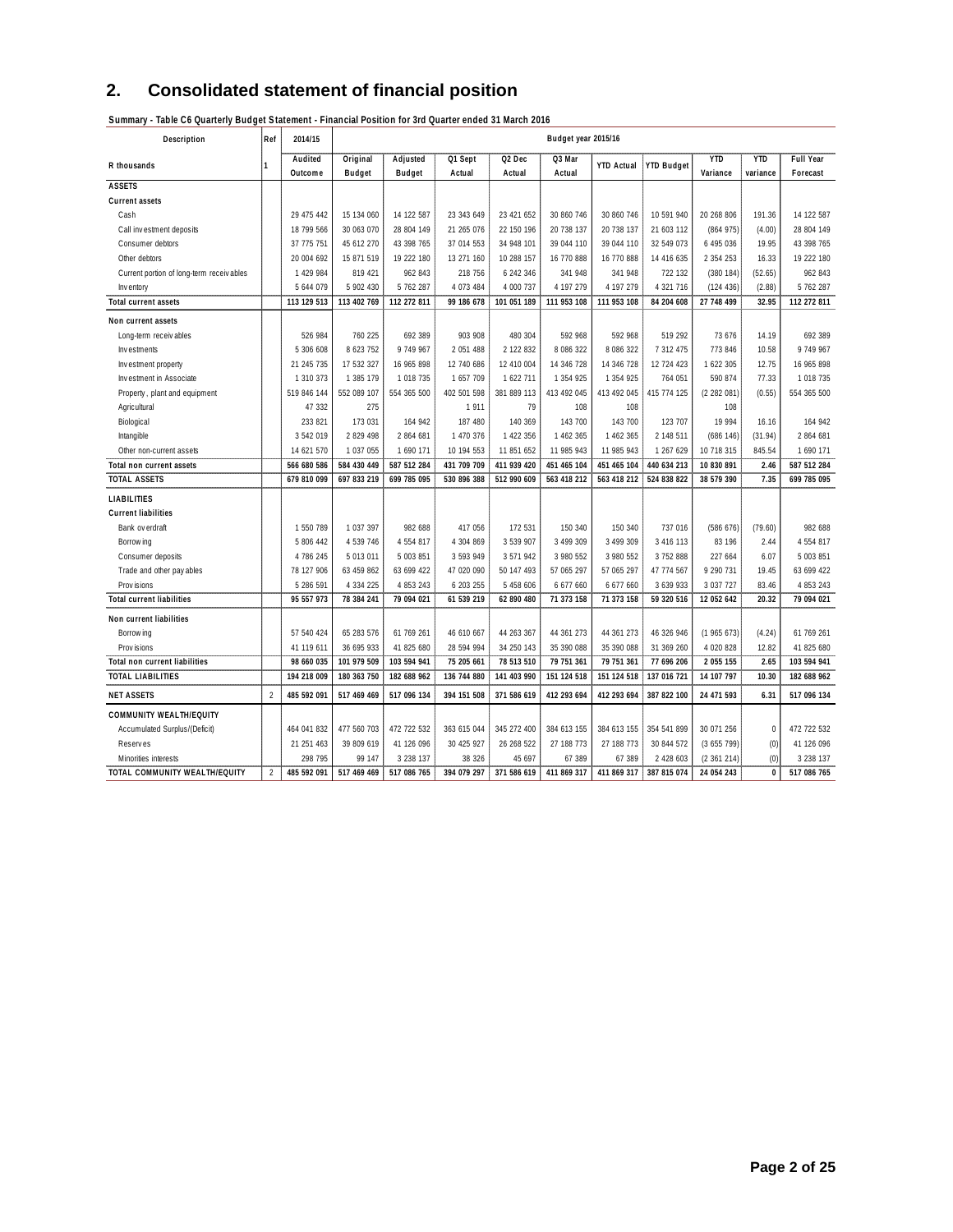## **3. Consolidated cash flow**

**S ummary - Table C7 Quarterly Budget S tatement - Cash Flows for 3rd Quarter ended 31 March 2016**

| Description                                      | Ref | 2014/15      |                |               |              |                    | Budget year 2015/16 |                   |              |                           |            |              |
|--------------------------------------------------|-----|--------------|----------------|---------------|--------------|--------------------|---------------------|-------------------|--------------|---------------------------|------------|--------------|
|                                                  |     | Audited      | Original       | Adjusted      | Q1 Sept      | Q <sub>2</sub> Dec | Q3 Mar              |                   |              |                           | <b>YTD</b> | Full Year    |
| R thousands                                      |     | Outcome      | <b>Budget</b>  | <b>Budget</b> | Actual       | Actual             | Actual              | <b>YTD Actual</b> |              | YTD Budget   YTD Variance | variance   | Forecast     |
| CASH FLOW FROM OPERATING ACTIVITIES              |     |              |                |               |              |                    |                     |                   |              |                           |            |              |
| Receipts                                         |     |              |                |               |              |                    |                     |                   |              |                           |            |              |
| Property rates, penalties and collection charges |     | 64 028 432   | 44 296 856     | 44 816 167    | 12 049 790   | 12 587 246         | 10 822 627          | 35 459 663        | 33 927 526   | 1 532 137                 | 4.52       | 44 816 167   |
| Service charges                                  |     | 100 650 635  | 145 559 995    | 144 220 523   | 33 615 433   | 35 525 411         | 32 252 055          | 101 392 899       | 103 584 996  | (2 192 097)               | (2.12)     | 144 220 523  |
| Other revenue                                    |     | 18 220 807   | 21 554 527     | 23 665 481    | 11 837 427   | 13 707 988         | 9 557 907           | 35 103 322        | 21 092 026   | 14 011 296                | 66.43      | 23 665 481   |
| Government - operating                           |     | 62 817 328   | 65 537 809     | 67 121 424    | 25 668 642   | 16 710 391         | 15 720 176          | 58 099 208        | 55 240 386   | 2 858 823                 | 5.18       | 67 121 424   |
| Government - capital                             |     | 25 683 149   | 38 697 962     | 39 470 024    | 10 370 691   | 11 096 207         | 12 484 572          | 33 951 471        | 30 398 788   | 3 552 683                 | 11.69      | 39 470 024   |
| Interest                                         |     | 6 300 810    | 5 5 2 5 4 8 8  | 6 024 478     | 1 383 242    | 1 238 789          | 1 826 151           | 4 4 4 4 1 8 3     | 4 149 873    | 298 310                   | 7.19       | 6 0 24 4 78  |
| Div idends                                       |     | 31 205       | 2 9 0 5        | 477           | 56           | 2 4 1 7            | 218                 | 2691              | 550          | 2 1 4 1                   | 389.09     | 477          |
| Payments                                         |     |              |                |               |              |                    |                     |                   |              |                           |            |              |
| Suppliers and employees                          |     | (216000646)  | (247254842)    | (243095515)   | (78 930 332) | (70835039)         | (58 767 858)        | (208 533 229)     | (180174963)  | (28358265)                | 15.74      | (243095515)  |
| Finance charges                                  |     | (6680180)    | (8057974)      | (15978896)    | (1867473)    | (2 257 496)        | (1972621)           | (6097590)         | (10868352)   | 4 770 762                 | (43.90)    | (15978896)   |
| Transfers and grants                             |     | (3491021)    | (5344582)      | (9211038)     | (1063194)    | (1539435)          | (1243487)           | (3846116)         | (5764199)    | 1 918 083                 | (33.28)    | (9211038)    |
| NET CASH FROM/(USED) OPERATING ACTIVITIES        |     | 51 560 519   | 60 518 143     | 57 033 124    | 13 064 282   | 16 236 480         | 20 679 739          | 49 980 502        | 51 586 630   | (1606128)                 | (3.11)     | 57 033 124   |
| CASH FLOW FROM INVESTING ACTIVITIES              |     |              |                |               |              |                    |                     |                   |              |                           |            |              |
| Receipts                                         |     |              |                |               |              |                    |                     |                   |              |                           |            |              |
| Proceeds on disposal of PPE                      |     | 39 953       | 767 533        | 1 720 266     | 3 664 975    | 170 737            | 360 247             | 4 195 958         | 1 087 830    | 3 108 128                 | 285.72     | 1 720 266    |
| Decrease in non-current debtors                  |     | (16071)      | 336 788        | 95 394        | 829 059      | (210015)           | (38075)             | 580 969           | 11 455       | 569 514                   | 4 971.71   | 95 394       |
| Decrease in other non-current receivables        |     | 187 608      | 62 166         | 236 220       | 94 344       | 122 095            | 245 106             | 461 545           | (56 815)     | 518 360                   | (912.37)   | 236 220      |
| Decrease (increase) in non-current investments   |     | 227 987      | (427591)       | (330 409)     | 591 981      | 171 238            | 192 397             | 955 616           | 13 916       | 941 700                   | 6766.99    | (330 409)    |
| Payments                                         |     |              |                |               |              |                    |                     |                   |              |                           |            |              |
| Capital assets                                   |     | (49 295 768) | (65, 736, 069) | (64931558)    | (10898651)   | (13035121)         | (9 724 692)         | (33658464)        | (37448875)   | 3 790 411                 | (10.12)    | (64931558)   |
| NET CASH FROM/(USED) INVESTING ACTIVITIES        |     | (48 856 290) | (64997173)     | (63 210 087)  | (5718292)    | (12781066)         | (8965017)           | (27464376)        | (36 392 489) | 8 928 113                 | (24.53)    | (63 210 087) |
| CASH FLOW FROM FINANCING ACTIVITIES              |     |              |                |               |              |                    |                     |                   |              |                           |            |              |
| Receipts                                         |     |              |                |               |              |                    |                     |                   |              |                           |            |              |
| Short term loans                                 |     | 319 779      | 103 365        | 356 365       | 365 001      | 5 602 044          | 1895923             | 7862968           | 82 523       | 7 780 445                 | 9 428.19   | 356 365      |
| Borrow ing long term/refinancing                 |     | 8 422 149    | 10 925 041     | 8 510 138     | 425 391      | (229008)           | 2 857 148           | 3 0 5 3 5 3 1     | 2 486 544    | 566 987                   | 22.80      | 8 5 10 1 38  |
| Increase (decrease) in consumer deposits         |     | 195 872      | 265 230        | 361 757       | 13 809       | 52 306             | (96 515)            | (30 401)          | 225 727      | (256 128)                 | (113.47)   | 361 757      |
| Payments                                         |     |              |                |               |              |                    |                     |                   |              |                           |            |              |
| Repay ment of borrow ing                         |     | (4 992 584)  | (6132453)      | (5508557)     | (959343)     | (5327873)          | (3474052)           | (9761268)         | (3385223)    | (6376045)                 | 188.35     | (5508557)    |
| NET CASH FROM/(USED) FINANCING ACTIVITIES        |     | 3 945 217    | 5 161 183      | 3 719 703     | (155142)     | 97 469             | 1 182 504           | 1 124 830         | (590 428)    | 1 715 259                 | (290.51)   | 3 719 703    |
| NET INCREASE/(DECREASE) IN CASH HELD             |     | 6 649 446    | 682 153        | (2457260)     | 7 190 848    | 3 552 883          | 12 897 226          | 23 640 957        | 14 603 713   | 9 037 244                 | 61.88      | (2457260)    |
| Cash/cash equivalents at the year begin:         |     | 42 182 686   | 36 698 351     | 40 531 122    | 44 637 211   | 51 828 060         | 54 420 852          | 44 637 211        | 40 531 122   | 4 106 089                 | 10.13      | 40 531 122   |
| Cash/cash equivalents at the year end:           |     | 48 832 132   | 37 380 504     | 38 073 862    | 51 828 060   | 55 291 149         | 67 318 078          | 67 318 078        | 55 134 835   | 12 183 243                | 22.10      | 38 073 862   |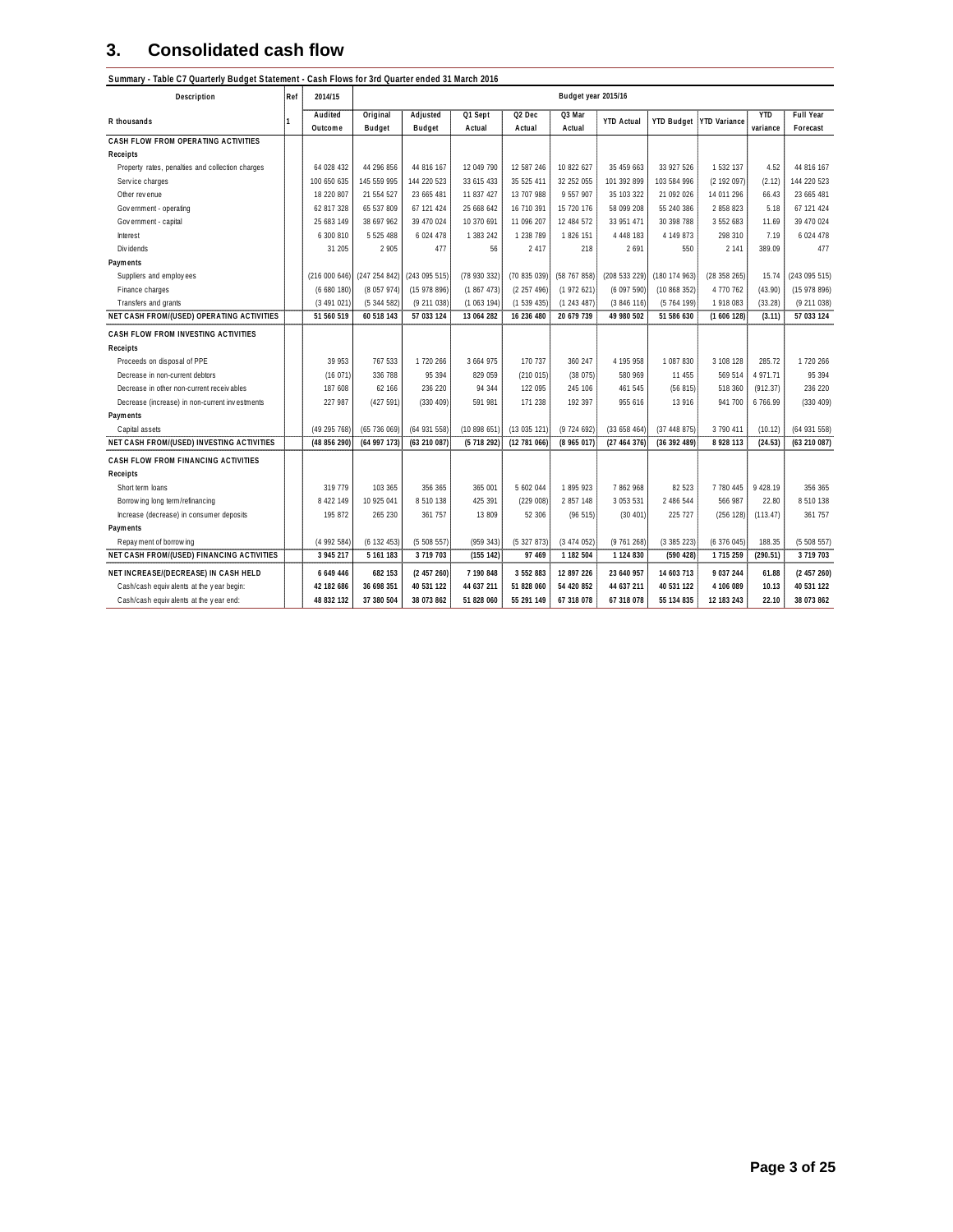## **4. Aggregated revenue and expenditure for municipalities**

| National aggregated revenue as at 31 March 2016 |  |  |  |
|-------------------------------------------------|--|--|--|

| . .                   |             | <b>Adjusted Budget</b> |             |                 | Third Quarter 2015/16 |               |          |             | Year to date: 31 March 2016 |             |          |            | Third Quarter 2014/15 |            |          | Q3 of             |
|-----------------------|-------------|------------------------|-------------|-----------------|-----------------------|---------------|----------|-------------|-----------------------------|-------------|----------|------------|-----------------------|------------|----------|-------------------|
|                       | Operating   | Capital                | Total       | Operating       | Capital               | Total         | 3rd Q as | Operating   | Capital                     | Total       | Total as | Operating  | Capital               | Total      | Total as | 2014/15 to        |
|                       |             |                        |             |                 |                       |               | % of     |             |                             |             | % of     |            |                       |            | % of     | Q <sub>3</sub> of |
|                       |             |                        |             |                 |                       |               | adjusted |             |                             |             | adjusted |            |                       |            | adjusted | 2015/16           |
|                       |             |                        |             |                 |                       |               | budget   |             |                             |             | budget   |            |                       |            | budget   |                   |
| Revenue               |             |                        |             |                 |                       |               |          |             |                             |             |          |            |                       |            |          |                   |
| Category A (Metro)    | 183 913 664 | 34 938 611             | 218 852 276 | 42 749 109      | 5 367 442             | 48 116 552    | 22.0%    | 135 029 806 | 16 295 993                  | 151 325 799 | 69.1%    | 36 444 177 | 4 849 118             | 41 293 295 | 69.7%    | 16.5%             |
| Category B (Local)    | 103 060 288 | 23 298 538             | 126 358 827 | 23 629 291      | 3 870 552             | 27 499 842    | 21.8%    | 79 567 027  | 11 371 592                  | 90 938 619  | 72.0%    | 19 888 833 | 2 867 334             | 22 756 167 | 68.7%    | 20.8%             |
| Category C (District) | 16 463 995  | 9 539 303              | 26 003 298  | 4 4 2 1 8 8 8   | 1 174 515             | 5 596 403     | 21.5%    | 15 333 212  | 4 483 005                   | 19 816 217  | 76.2%    | 4 069 406  | 530 778               | 5 600 184  | 69.6%    | $(0.1\%)$         |
| Total                 | 303 437 948 | 67 776 452             | 371 214 400 | 70 800 288      | 10 412 509            | 81 212 796    | 21.9%    | 229 930 045 | 32 150 590                  | 262 080 635 | 70.6%    | 60 402 416 | 9 247 230             | 69 649 646 | 69.4%    | 16.6%             |
| Per province          |             |                        |             |                 |                       |               |          |             |                             |             |          |            |                       |            |          |                   |
| Eastern Cape          | 27 361 990  | 7 926 153              | 35 288 143  | 7 005 499       | 1 055 414             | 8 0 6 9 9 1 3 | 22.8%    | 22 097 447  | 4 139 414                   | 26 236 860  | 71.9%    | 6 293 836  | 290 837               | 7 584 674  | 71.2%    | 6.3%              |
| Free State            | 15 662 551  | 3 2 2 1 6 5 0          | 18 884 200  | 3 472 867       | 634 043               | 4 106 911     | 21.7%    | 11 282 016  | 1804852                     | 13 086 868  | 65.1%    | 3 111 903  | 461 827               | 3 573 730  | 70.7%    | 14.9%             |
| Gauteng               | 112 780 679 | 19 244 070             | 132 024 749 | 26 378 193      | 2 800 297             | 29 178 490    | 22.1%    | 83 462 418  | 8 572 651                   | 92 035 069  | 70.1%    | 22 037 411 | 2 478 880             | 24 516 291 | 69.3%    | 19.0%             |
| Kw azulu-Natal        | 52 080 466  | 14 135 070             | 66 215 536  | 10 940 589      | 2 450 821             | 13 391 410    | 20.2%    | 38 970 717  | 7 419 330                   | 46 390 047  | 70.3%    | 10 538 222 | 2 161 524             | 12 699 746 | 72.4%    | 5.4%              |
| Limpopo               | 12 772 924  | 6 316 822              | 19 089 746  | 2978578         | 863 028               | 3 841 606     | 20.1%    | 10 565 349  | 2 480 400                   | 13 045 750  | 65.8%    | 2 902 815  | 661 630               | 3 564 445  | 58.7%    | 7.8%              |
| Mpumalanga            | 14 764 913  | 3 559 403              | 18 324 316  | 3 710 731       | 580 655               | 4 291 387     | 23.4%    | 12 064 014  | 1 615 446                   | 13 679 460  | 76.7%    | 2 617 441  | 457 870               | 3 075 310  | 68.4%    | 39.5%             |
| North West            | 14 082 779  | 3 222 234              | 17 305 013  | 3 4 3 5 3 3 3 3 | 565 654               | 4 000 986     | 23.1%    | 10 958 401  | 1 629 407                   | 12 587 808  | 73.5%    | 2 502 396  | 446 261               | 2 948 657  | 66.5%    | 35.7%             |
| Northern Cape         | 6 191 198   | 1 112 146              | 7 303 344   | 1 262 571       | 187 035               | 449 606       | 19.8%    | 4 639 717   | 557 106                     | 5 196 823   | 68.3%    | 927 853    | 184 568               | 1 112 422  | 68.1%    | 30.3%             |
| Western Cape          | 47 740 448  | 9 0 38 9 0 3           | 56 779 352  | 11 615 927      | 1 275 561             | 12 891 488    | 22.7%    | 35 889 967  | 3 931 983                   | 39 821 950  | 72.6%    | 9 470 538  | 103 833               | 10 574 371 | 70.0%    | 21.9%             |
| Total                 | 303 437 948 | 67 776 452             | 371 214 400 | 70 800 288      | 10 412 509            | 81 212 796    | 21.9%    | 229 930 045 | 32 150 590                  | 262 080 635 | 70.6%    | 60 402 416 | 9 247 230             | 69 649 646 | 69.4%    | 16.6%             |

*Source: National Treasury Local Government database*

#### **National aggregated expenditure as at 31 March 2016**

| .                     | <b>Adjusted Budget</b> |               |             |               | Third Quarter 2015/16 |            |          |               | Year to date: 31 March 2016 |             |          |               | Third Quarter 2014/15 |            |          | Q3 of             |
|-----------------------|------------------------|---------------|-------------|---------------|-----------------------|------------|----------|---------------|-----------------------------|-------------|----------|---------------|-----------------------|------------|----------|-------------------|
|                       | Operating              | Capital       | Total       | Operating     | Capital               | Total      | 3rd Q as | Operating     | Capital                     | Total       | Total as | Operating     | Capital               | Total      | Total as | 2014/15 to        |
|                       |                        |               |             |               |                       |            | % of     |               |                             |             | $%$ of   |               |                       |            | $%$ of   | Q <sub>3</sub> of |
|                       |                        |               |             |               |                       |            | adjusted |               |                             |             | adjusted |               |                       |            | adjusted | 2015/16           |
|                       |                        |               |             |               |                       |            | budget   |               |                             |             | budget   |               |                       |            | budget   |                   |
| Expenditure           |                        |               |             |               |                       |            |          |               |                             |             |          |               |                       |            |          |                   |
| Category A (Metro)    | 182 590 207            | 34 938 611    | 217 528 818 | 39 682 575    | 5 367 442             | 45 050 017 | 20.7%    | 125 094 979   | 16 295 993                  | 141 390 972 | 65.0%    | 36 079 501    | 5 691 618             | 41 769 642 | 64.6%    | 7.9%              |
| Category B (Local)    | 108 977 767            | 23 334 776    | 132 312 543 | 21 875 277    | 3 886 730             | 25 762 007 | 19.5%    | 66 827 500    | 11 387 771                  | 78 215 271  | 59.1%    | 19 920 971    | 3 300 155             | 22 939 596 | 58.3%    | 12.3%             |
| Category C (District) | 18 423 392             | 9 539 303     | 27 962 694  | 4 205 390     | 1 174 407             | 5 379 797  | 19.2%    | 12 335 895    | 4 482 896                   | 16 818 792  | 60.1%    | 3 8 3 9 5 7 5 | 1 375 674             | 5 204 595  | 58.5%    | 3.4%              |
| Total                 | 309 991 366            | 67 812 690    | 377 804 055 | 65 763 242    | 10 428 579            | 76 191 821 | 20.2%    | 204 258 374   | 32 166 661                  | 236 425 035 | 62.6%    | 59 840 047    | 10 367 448            | 69 913 833 | 62.0%    | 9.0%              |
| Per province          |                        |               |             |               |                       |            |          |               |                             |             |          |               |                       |            |          |                   |
| Eastern Cape          | 28 418 795             | 7926165       | 36 344 961  | 5 951 860     | 1 0 5 4 1 4           | 7 007 274  | 19.3%    | 18 196 199    | 4 139 414                   | 22 335 613  | 60.0%    | 5 311 182     | 347 636               | 6 658 818  | 60.5%    | 5.2%              |
| Free State            | 15 982 260             | 3 2 2 1 6 8 0 | 19 203 940  | 3 203 527     | 637 883               | 3 841 410  | 20.0%    | 9 740 967     | 1808 692                    | 11 549 658  | 57.7%    | 2 840 855     | 503 871               | 3 344 726  | 55.2%    | 14.8%             |
| Gauteng               | 112 867 903            | 19 244 070    | 132 111 973 | 24 618 886    | 2 800 297             | 27 419 183 | 20.8%    | 78 288 829    | 8 572 651                   | 86 861 479  | 66.6%    | 22 535 786    | 3 184 606             | 25 720 392 | 63.7%    | 6.6%              |
| Kw azulu-Natal        | 53 261 036             | 14 135 070    | 67 396 107  | 11 717 502    | 2 450 774             | 14 168 276 | 21.0%    | 35 793 484    | 7 419 283                   | 43 212 767  | 65.0%    | 10 512 167    | 2 455 673             | 12 967 840 | 67.1%    | 9.3%              |
| Limpopo               | 13 914 690             | 6 3 1 6 8 2 2 | 20 231 513  | 2 605 005     | 868 094               | 3 473 099  | 17.2%    | 8 0 24 244    | 2 485 466                   | 10 509 710  | 53.0%    | 2 441 140     | 651 771               | 3 092 911  | 49.6%    | 12.3%             |
| Mpumalanga            | 15 754 066             | 3 5 5 9 4 0 3 | 19 313 469  | 3 3 1 9 3 7 6 | 580 655               | 3 900 031  | 20.2%    | 9 614 101     | 1615446                     | 11 229 547  | 60.7%    | 2 582 607     | 466 677               | 3 049 285  | 57.0%    | 27.9%             |
| North West            | 15 172 732             | 3 222 234     | 18 394 966  | 2975 183      | 570 408               | 3 545 590  | 19.3%    | 9 810 738     | 1634 161                    | 11 444 900  | 63.5%    | 3 043 580     | 514 337               | 3 557 917  | 64.6%    | (0.3%)            |
| Northern Cape         | 6 410 387              | 1 1 1 2 1 4 6 | 7 522 534   | 1288 571      | 185 840               | 1 474 412  | 19.6%    | 3 8 1 9 9 4 5 | 555 911                     | 4 375 856   | 57.7%    | 1 081 977     | 160 630               | 242 607    | 59.7%    | 18.7%             |
| Western Cape          | 48 209 496             | 9 0 7 5 0 9 9 | 57 284 595  | 10 083 331    | 1 279 213             | 11 362 544 | 19.8%    | 30 969 868    | 3 935 636                   | 34 905 504  | 62.9%    | 9 197 093     | 082 245               | 10 279 339 | 60.6%    | 10.5%             |
| Total                 | 309 991 366            | 67 812 690    | 377 804 055 | 65 763 242    | 10 428 579            | 76 191 821 | 20.2%    | 204 258 374   | 32 166 661                  | 236 425 035 | 62.6%    | 59 546 385    | 10 367 448            | 69 913 833 | 62.0%    | 9.0%              |

*Source: National Treasury Local Government database*

#### **Salaries and wages expenditure as at 31 March 2016**

|                       | Adjusted      |                       | First Quarter 2015/16     |                       | Second Quarter 2015/16  | Third Quarter 2015/16 |                      | Year to date: 31 March |                      | Third Quarter 2014/15 |                      | Q3 of                        |
|-----------------------|---------------|-----------------------|---------------------------|-----------------------|-------------------------|-----------------------|----------------------|------------------------|----------------------|-----------------------|----------------------|------------------------------|
|                       | Budget        |                       |                           |                       |                         |                       |                      | 2016                   |                      |                       |                      | 2014/15 to                   |
|                       |               | Actual<br>Expenditure | 1st $Q$ as $%$<br>of Main | Actual<br>Expenditure | 2nd $Q$ as<br>% of Main | Actual<br>Expenditure | 3rd Q as<br>% of adj | Actual<br>Expenditure  | Total as %<br>of adi | Actual<br>Expenditure | Total as %<br>of adj | Q <sub>3</sub> of<br>2015/16 |
| R thousands           |               |                       | app                       |                       | app                     |                       | budget               |                        | budget               |                       | budget               |                              |
|                       |               |                       |                           |                       |                         |                       |                      |                        |                      |                       |                      |                              |
| Category A (Metro)    | 46 115 054    | 10 507 665            | 22.7%                     | 12 358 837            | 26.7%                   | 11 150 663            | 24.2%                | 34 017 165             | 73.8%                | 9888925               | 100.2%               | 12.8%                        |
| Category B (Local)    | 31 247 783    | 7 138 399             | 23.0%                     | 7 762 702             | 25.0%                   | 7 382 138             | 23.6%                | 22 283 240             | 71.3%                | 6 730 066             | 100.8%               | 9.7%                         |
| Category C (District) | 6 839 168     | 1 609 693             | 21.5%                     | 1804 798              | 24.1%                   | 1650233               | 24.1%                | 5 064 725              | 74.1%                | 1 572 527             | 102.7%               | 4.9%                         |
| Total                 | 84 202 006    | 19 255 757            | 22.7%                     | 21 926 337            | 25.8%                   | 20 183 035            | 24.0%                | 61 365 130             | 72.9%                | 18 191 518            | 102.7%               | 10.9%                        |
| <b>Per Province</b>   |               |                       |                           |                       |                         |                       |                      |                        |                      |                       |                      |                              |
| Eastern Cape          | 8 191 054     | 1 946 177             | 22.2%                     | 2 160 647             | 24.6%                   | 2 002 899             | 24.5%                | 6 109 723              | 74.6%                | 1 919 814             | 102.5%               | 4.3%                         |
| Free State            | 4 745 423     | 1 126 434             | 23.3%                     | 1 132 932             | 23.4%                   | 1 270 729             | 26.8%                | 3 530 094              | 74.4%                | 1 039 420             | 98.0%                | 22.3%                        |
| Gauteng               | 25 948 740    | 6 011 393             | 23.1%                     | 6 890 918             | 26.4%                   | 6 350 563             | 24.5%                | 19 252 875             | 74.2%                | 5 668 938             | 100.3%               | 12.0%                        |
| Kw azulu-Natal        | 15 222 315    | 3 3 5 7 4 2 3         | 22.1%                     | 3 981 091             | 26.2%                   | 3 464 616             | 22.8%                | 10 803 129             | 71.0%                | 3 178 031             | 100.4%               | 9.0%                         |
| Limpopo               | 4 8 34 7 74   | 1 063 392             | 21.3%                     | 1 123 293             | 22.5%                   | 985 515               | 20.4%                | 3 172 200              | 65.6%                | 981 013               | 102.6%               | 0.5%                         |
| Mpumalanga            | 4 482 312     | 1 040 020             | 23.9%                     | 1 162 985             | 26.7%                   | 1 202 566             | 26.8%                | 3 405 572              | 76.0%                | 962 905               | 99.3%                | 24.9%                        |
| North West            | 3 935 479     | 936 911               | 23.8%                     | 976 920               | 24.8%                   | 959 603               | 24.4%                | 2 873 433              | 73.0%                | 927 879               | 99.8%                | 3.4%                         |
| Northern Cape         | 2 2 1 5 9 1 1 | 514 171               | 23.4%                     | 511 699               | 23.3%                   | 496 264               | 22.4%                | 1 522 134              | 68.7%                | 461 583               | 100.3%               | 7.5%                         |
| Western Cape          | 14 625 996    | 3 259 837             | 22.4%                     | 3 985 850             | 27.4%                   | 3 450 281             | 23.6%                | 10 695 969             | 73.1%                | 3 0 5 1 9 3 7         | 101.3%               | 13.1%                        |
| Total                 | 84 202 006    | 19 255 757            | 22.7%                     | 21 926 337            | 25.8%                   | 20 183 035            | 24.0%                | 61 365 130             | 72.9%                | 18 191 518            | 101.3%               | 10.9%                        |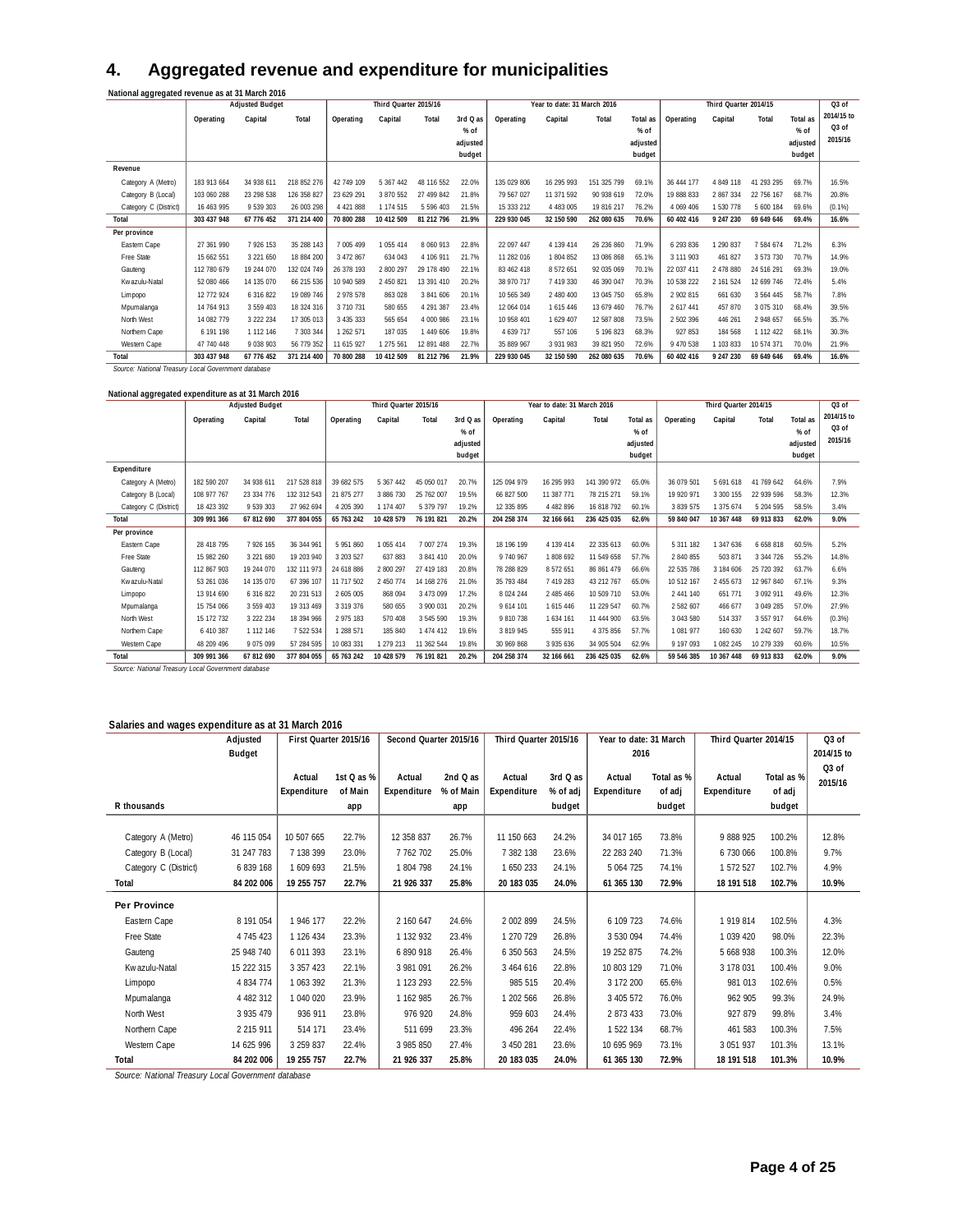## **5. Aggregate revenue and expenditure trends for metros**

|                      | Metros aggregated revenue as at 31 March 2016 |                        |               |            |                       |            |          |             |                             |             |          |            |                       |               |          |                   |
|----------------------|-----------------------------------------------|------------------------|---------------|------------|-----------------------|------------|----------|-------------|-----------------------------|-------------|----------|------------|-----------------------|---------------|----------|-------------------|
|                      |                                               | <b>Adjusted Budget</b> |               |            | Third Quarter 2015/16 |            |          |             | Year to date: 31 March 2016 |             |          |            | Third Quarter 2014/15 |               |          | Q <sub>3</sub> of |
|                      | Operating                                     | Capital                | <b>T</b> otal | Operating  | Capital               | Total      | 3rd Q as | Operating   | Capital                     | Total       | Total    | Operating  | Capital               | Total         | Total    | 2014/15           |
|                      | Revenue                                       | Revenue                |               | Revenue    | Revenue               |            | % of adj | Revenue     | Revenue                     |             | Rev as   | Revenue    | Revenue               |               | Rev as   | to Q3             |
|                      |                                               |                        |               |            |                       |            | budget   |             |                             |             | % of adj |            |                       |               | % of adj | οf                |
| R thousands          |                                               |                        |               |            |                       |            |          |             |                             |             | budget   |            |                       |               | budget   | 2015/16           |
|                      |                                               |                        |               |            |                       |            |          |             |                             |             |          |            |                       |               |          |                   |
| <b>Buffalo City</b>  | 5 910 448                                     | 380 149                | 7 290 597     | 375 651    | 229 470               | 1605 122   | 22.0%    | 4 347 029   | 627 432                     | 4 974 462   | 68.2%    | 1 224 155  | 181 563               | 1405 717      | 73.1%    | 14.2%             |
| Cape Town            | 32 531 966                                    | 6 129 094              | 38 661 060    | 8 421 827  | 855 088               | 9 276 915  | 24.0%    | 24 621 105  | 2 747 293                   | 27 368 398  | 70.8%    | 8 151 258  | 734 327               | 8 8 8 5 5 8 4 | 71.1%    | 4.4%              |
| Ekurhuleni Metro     | 30 267 339                                    | 4 647 061              | 34 914 401    | 399 727    | 508 666               | 7 908 393  | 22.7%    | 23 848 712  | 1809 219                    | 25 657 931  | 73.5%    | 6 368 180  | 587 327               | 6 955 507     | 72.3%    | 13.7%             |
| eThekwini            | 29 540 627                                    | 6 038 935              | 35 579 562    | 5 730 463  | 101 745               | 6 832 208  | 19.2%    | 20 897 586  | 3 098 437                   | 23 996 023  | 67.4%    | 7 289 462  | 202 070               | 8 491 532     |          | 78.9% (19.5%)     |
| City Of Johannesburg | 43 445 895                                    | 9 323 557              | 52 769 452    | 9 791 501  | 1416995               | 11 208 496 | 21.2%    | 30 555 352  | 4 079 404                   | 34 634 755  | 65.6%    | 10 447 776 | 1848848               | 12 296 624    |          | 65.1% (8.8%)      |
| Mangaung             | 6 071 537                                     | 851 179                | 7 922 717     | 351 141    | 354 949               | 1706 091   | 21.5%    | 4 157 692   | 1058 762                    | 5 216 454   | 65.8%    | 1 368 981  | 265 256               | 1634237       | 69.3%    | 4.4%              |
| Nelson Mandela Bay   | 9 388 921                                     | 573 441                | 10 962 363    | 2 387 163  | 257 016               | 2 644 179  | 24.1%    | 6 671 687   | 776 980                     | 7 448 667   | 67.9%    | 2 043 602  | 290 939               | 2 3 3 4 5 4 0 | 69.8%    | 13.3%             |
| City Of Tshwane      | 26 756 931                                    | 3 995 193              | 30 752 124    | 6 291 635  | 643 513               | 6 935 148  | 22.6%    | 19 930 642  | 2 098 467                   | 22 029 109  | 71.6%    | 6 266 314  | 581 289               | 6 847 603     | 71.4%    | 1.3%              |
| Total                | 183 913 664                                   | 34 938 611             | 218 852 276   | 42 749 109 | 5 367 442             | 48 116 552 | 22.0%    | 135 029 806 | 16 295 993                  | 151 325 799 | 69.1%    | 43 159 727 | 5 691 618             | 48 851 346    |          | 71.4% (1.5%)      |

*Source: National Treasury Local Government database*

| Metros aggregated expenditure as at 31 March 2016  |             |                        |             |                         |                       |            |            |                                  |                             |             |          |                         |                       |             |          |                   |
|----------------------------------------------------|-------------|------------------------|-------------|-------------------------|-----------------------|------------|------------|----------------------------------|-----------------------------|-------------|----------|-------------------------|-----------------------|-------------|----------|-------------------|
|                                                    |             | <b>Adjusted Budget</b> |             |                         | Third Quarter 2015/16 |            |            |                                  | Year to date: 31 March 2016 |             |          |                         | Third Quarter 2014/15 |             |          | Q <sub>3</sub> of |
|                                                    | Operating   | Capital                | Total       | Operating               | Capital               | Total      | $3rd$ Q as | Operating                        | Capital                     | Total       | Total    | Operating               | Capital               | Total       | Total    | 2014/15 to        |
|                                                    | Expenditure | Expenditure            |             | Expenditure Expenditure |                       |            |            | % of adj Expenditure Expenditure |                             |             | Exp as % | Expenditure Expenditure |                       |             | Exp as % | Q <sub>3</sub> of |
|                                                    |             |                        |             |                         |                       |            | budget     |                                  |                             |             | of adj   |                         |                       |             | of adj   | 2015/16           |
| R thousands                                        |             |                        |             |                         |                       |            |            |                                  |                             |             | budget   |                         |                       |             | budget   |                   |
| <b>Buffalo City</b>                                | 5 723 894   | 380 149                | 7 104 043   | 309 166                 | 229 470               | 538 637    | 21.7%      | 3 880 816                        | 627 432                     | 4 508 248   | 63.5%    | 122 103                 | 181 563               | 303 666     | 66.7%    | 18.0%             |
| Cape Town                                          | 32 340 172  | 6 129 094              | 38 469 266  | 6 758 239               | 855 088               | 7613327    | 19.8%      | 21 090 464                       | 2 747 293                   | 23 837 757  | 62.0%    | 6 169 958               | 734 327               | 6 904 285   | 61.3%    | 10.3%             |
| Ekurhuleni Metro                                   | 30 134 372  | 4 647 061              | 34 781 434  | 6 411 770               | 508 666               | 6 920 436  | 19.9%      | 21 186 996                       | 1809 219                    | 22 996 215  | 66.1%    | 5 515 081               | 587 327               | 6 102 408   | 61.3%    | 13.4%             |
| eThekwini                                          | 29 532 140  | 6 038 935              | 35 571 075  | 6 536 463               | 101 745               | 7638208    | 21.5%      | 19 850 066                       | 3 0 9 8 4 3 7               | 22 948 503  | 64.5%    | 6 060 308               | 202 070               | 7 262 378   | 70.8%    | 5.2%              |
| City Of Johannesburg                               | 43 526 976  | 9 3 2 3 5 5 7          | 52 850 533  | 9 358 106               | 416 995               | 10 775 100 | 20.4%      | 29 440 411                       | 4 0 79 4 0 4                | 33 519 814  | 63.4%    | 8782619                 | 848 848               | 10 631 467  | 61.1%    | 1.4%              |
| Mangaung                                           | 5 938 210   | 851 179                | 7789389     | 306 178                 | 354 949               | 661 127    | 21.3%      | 4 103 866                        | 1058 762                    | 5 162 628   | 66.3%    | 195 940                 | 265 256               | 461 197     | 61.8%    | 13.7%             |
| Nelson Mandela Bav                                 | 9 321 591   | 573 441                | 10 895 032  | 2 024 645               | 257 016               | 2 281 661  | 20.9%      | 6 325 325                        | 776 980                     | 7 102 305   | 65.2%    | 1808 414                | 290 939               | 2 0 9 3 3 3 | 64.1%    | 8.7%              |
| City Of Tshwane                                    | 26 072 852  | 3 9 9 5 1 9 3          | 30 068 045  | 5 978 008               | 643 513               | 6 621 521  | 22.0%      | 19 217 035                       | 2 098 467                   | 21 315 502  | 70.9%    | 5 425 077               | 581 289               | 6 006 366   | 71.5%    | 10.2%             |
| Total                                              | 182 590 207 | 34 938 611             | 217 528 818 | 39 682 575              | 5 367 442             | 45 050 017 | 20.7%      | 125 094 979                      | 16 295 993                  | 141 390 972 | 65.0%    | 36 079 501              | 5 691 618             | 41 771 119  | 71.5%    | 7.8%              |
| Saurea: National Transum Local Covernment database |             |                        |             |                         |                       |            |            |                                  |                             |             |          |                         |                       |             |          |                   |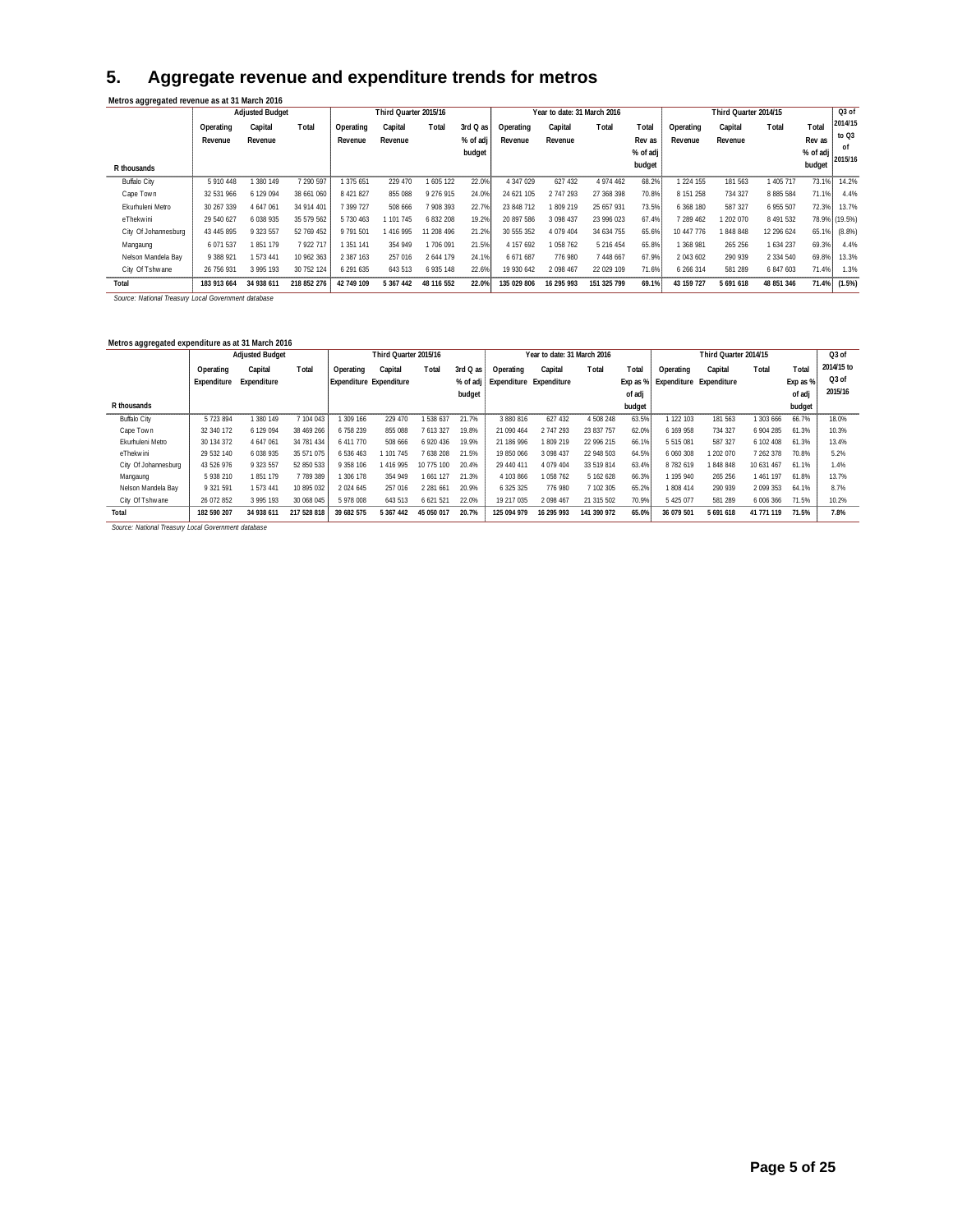#### **Quarterly budget statement summary for metros as at 31 March 2016**

| Description                                          |                           |                   |                              |                  | Budget year 2015/16 |             |                         |                        |                       |
|------------------------------------------------------|---------------------------|-------------------|------------------------------|------------------|---------------------|-------------|-------------------------|------------------------|-----------------------|
|                                                      | Adjusted<br><b>Budget</b> | Q1 Sept<br>Actual | Q <sub>2</sub> Dec<br>Actual | Q3 Mar<br>Actual | <b>YTD Actual</b>   |             | YTD Budget YTD Variance | <b>YTD</b><br>variance | Full Year<br>Forecast |
| R thousands                                          |                           |                   |                              |                  |                     |             |                         | $\%$                   |                       |
| <b>Financial Performance</b>                         |                           |                   |                              |                  |                     |             |                         |                        |                       |
| Property rates                                       | 33 044 912                | 8 009 505         | 8 941 346                    | 7 946 907        | 24 897 758          | 24 163 745  | 734 013                 | 3.04                   | 33 044 912            |
| Service charges                                      | 104 647 891               | 26 800 077        | 24 336 881                   | 24 040 299       | 75 177 258          | 76 630 897  | (1453638)               | (1.90)                 | 104 647 891           |
| Investment revenue                                   | 2 384 780                 | 479 912           | 613 309                      | 794 270          | 1887491             | 1 250 493   | 636 998                 | 50.94                  | 2 384 780             |
| Transfers recognised - operational                   | 22 935 069                | 7 102 583         | 5 983 689                    | 5 507 020        | 18 593 293          | 16 497 152  | 2 096 142               | 12.71                  | 22 935 069            |
| Other own revenue                                    | 20 901 012                | 4 938 420         | 5 074 973                    | 4 460 612        | 14 474 006          | 13 375 609  | 1 098 397               | 8.21                   | 20 901 012            |
| Total Revenue (excluding capital transfers and       | 183 913 664               | 47 330 497        | 44 950 199                   | 42 749 109       | 135 029 806         | 131 917 895 | 3 111 911               | 2.36                   | 183 913 664           |
| contributions)                                       |                           |                   |                              |                  |                     |             |                         |                        |                       |
| Employ ee costs                                      | 45 340 951                | 10 325 434        | 12 176 271                   | 10 941 411       | 33 443 116          | 33 734 091  | (290975)                | (0.86)                 | 45 340 951            |
| Remuneration of councillors                          | 774 103                   | 182 232           | 182 566                      | 209 252          | 574 049             | 570 398     | 3 6 5 1                 | 0.64                   | 774 103               |
| Depreciation & asset impairment                      | 12 473 456                | 2 635 943         | 2722679                      | 3 018 706        | 8 377 329           | 8 987 299   | (609970)                | (6.79)                 | 12 473 456            |
| Finance charges                                      | 6 182 043                 | 1 109 653         | 1 583 697                    | 832 340          | 3 525 689           | 4 337 460   | (811 771)               | (18.72)                | 6 182 043             |
| Materials and bulk purchases                         | 63 504 353                | 16 989 867        | 15 210 398                   | 13 265 825       | 45 466 090          | 45 912 192  | (446 102)               | (0.97)                 | 63 504 353            |
| Transfers and grants                                 | 4 349 056                 | 791 732           | 1064 649                     | 641 764          | 2 498 145           | 2 048 793   | 449 352                 | 21.93                  | 4 349 056             |
| Other ex penditure                                   | 49 408 832                | 9 231 223         | 11 191 607                   | 10 758 706       | 31 181 536          | 33 988 294  | (2806758)               | (8.26)                 | 49 408 832            |
| <b>Total Expenditure</b>                             | 182 032 795               | 41 266 083        | 44 131 867                   | 39 668 005       | 125 065 954         | 129 578 527 | (4512573)               | (3.48)                 | 182 032 795           |
| Surplus/(Deficit)                                    | 1880870                   | 6 0 6 4 4 1 5     | 818 333                      | 3 081 104        | 9 963 852           | 2 339 367   | 7 624 484               | 325.92                 | 1880870               |
| Transfers recognised - capital                       | 16 510 887                | 1 713 316         | 3 565 288                    | 2 814 985        | 8 093 590           | 10 190 584  | (2096994)               | (20.58)                | 16 510 887            |
| Contributions recognised - capital & contributed as: | (130000)                  | (30 217)          | (28000)                      | (32 500)         | (90717)             | 43 831      | (134548)                | (306.97)               | (130000)              |
| Surplus/(Deficit) after capital transfers &          | 18 261 757                | 7 747 513         | 4 355 621                    | 5 863 589        | 17 966 724          | 12 573 782  | 5 392 942               | 42.89                  | 18 261 757            |
| contributions                                        |                           |                   |                              |                  |                     |             |                         |                        |                       |
| Share of surplus/ (deficit) of associate             |                           |                   |                              |                  |                     |             |                         |                        |                       |
| Surplus/(Deficit) for the year                       | 18 261 757                | 7 747 513         | 4 355 621                    | 5 863 589        | 17 966 724          | 12 573 782  | 5 392 942               | 42.89                  | 18 261 757            |
| Capital expenditure & funds sources                  |                           |                   |                              |                  |                     |             |                         |                        |                       |
| Capital expenditure                                  | 34 938 611                | 3 724 576         | 7 203 975                    | 5 367 442        | 16 295 993          | 26 203 958  | (9907965)               | (37.81)                | 34 938 611            |
| Transfers recognised - capital                       | 16 269 466                | 1837086           | 3 707 327                    | 2 748 284        | 8 292 697           | 12 202 100  | (3909402)               | (32.04)                | 16 269 466            |
| Public contributions & donations                     | 630 741                   | 68 727            | 105 507                      | 137 840          | 312 075             | 473 056     | (160981)                | (34.03)                | 630 741               |
| Borrow ing                                           | 9 976 142                 | 994 525           | 1 7 1 2 7 4 5                | 1 247 019        | 3 954 289           | 7 482 106   | (3527818)               | (47.15)                | 9 976 142             |
| Internally generated funds                           | 8 062 262                 | 824 238           | 1678 395                     | 1 234 299        | 3 736 932           | 6 046 696   | (2309764)               | (38.20)                | 8 062 262             |
| Total sources of capital funds                       | 34 938 611                | 3724576           | 7 203 975                    | 5 367 442        | 16 295 993          | 26 203 958  | (9907965)               | (37.81)                | 34 938 611            |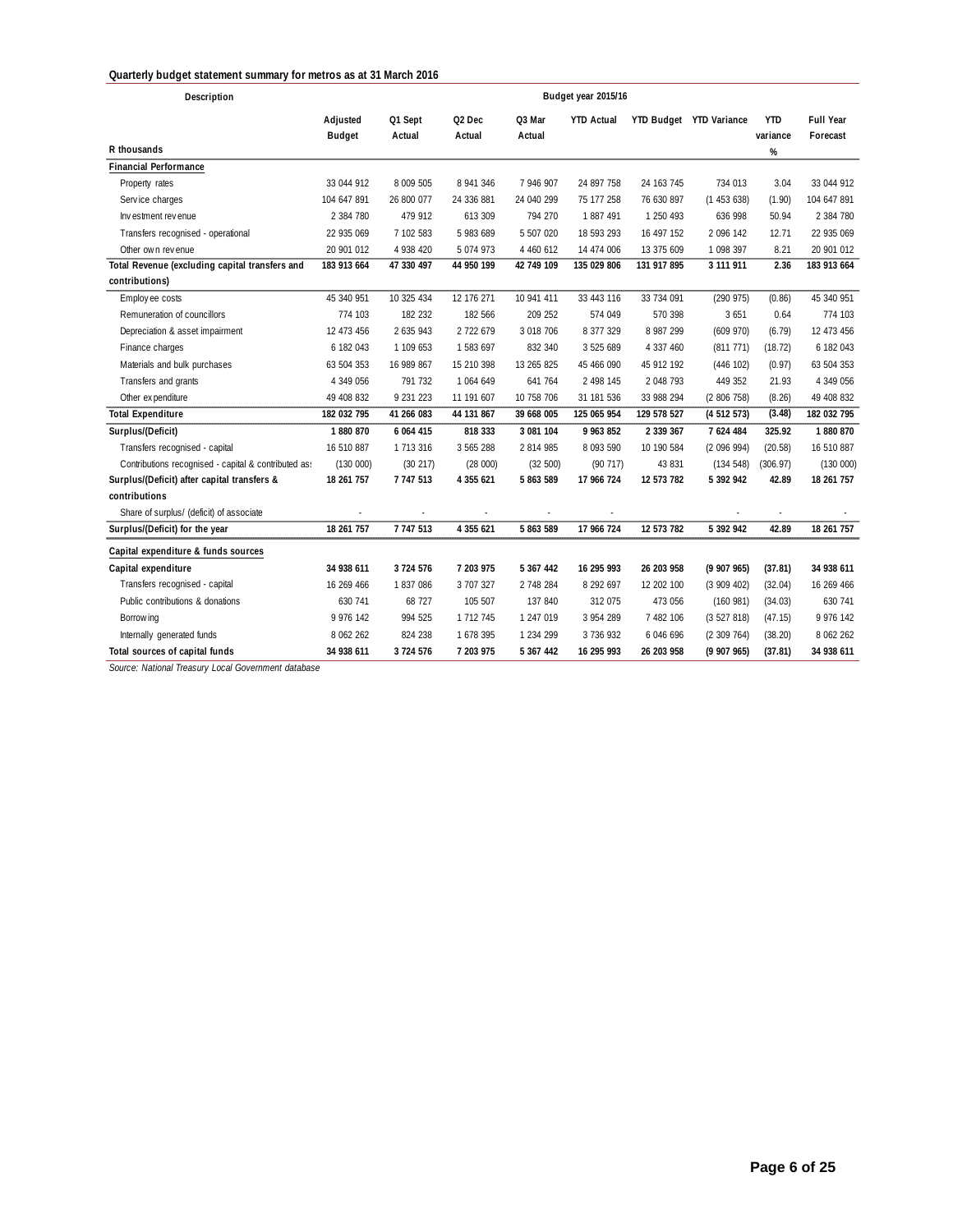## **6. Aggregated revenue and expenditure for secondary cities**

| Secondary cities aggregated budgets and revenue as at 31 March 2016 |           |
|---------------------------------------------------------------------|-----------|
|                                                                     | $- - - -$ |

|                   | <b>Adjusted Budget</b> |           |            |            | Third Quarter 2015/16 |            |          |               | Year to date: 31 March 2016 |            |           |           | Third Quarter 2014/15 |           |                  | $Q3$ of    |
|-------------------|------------------------|-----------|------------|------------|-----------------------|------------|----------|---------------|-----------------------------|------------|-----------|-----------|-----------------------|-----------|------------------|------------|
|                   | Operating              | Capital   | Total      | Operating  | Capital               | Total      | 3rd Q as | Operating     | Capital                     | Total      | Total Rev | Operating | Capital               | Total     | <b>Total Rev</b> | 2014/15    |
|                   | Revenue                | Revenue   |            | Revenue    | Revenue               |            | % of adi | Revenue       | Revenue                     |            | as % of   | Revenue   | Revenue               |           | as % of          | to Q3 of   |
|                   |                        |           |            |            |                       |            | budget   |               |                             |            | adj       |           |                       |           | adj              | 2015/16    |
|                   |                        |           |            |            |                       |            |          |               |                             |            | budget    |           |                       |           | budget           |            |
| R thousands       |                        |           |            |            |                       |            |          |               |                             |            |           |           |                       |           |                  |            |
| City Of Matlosana | 2 363 448              | 143 005   | 2 506 453  | 581 038    | 21 662                | 602 700    | 24.0%    | 1 973 052     | 48 512                      | 2 021 564  | 80.7%     | 388 629   | 23 546                | 412 175   | 61.2%            | 46.2%      |
| Drakenstein       | 1839 900               | 665 831   | 2 505 731  | 368 362    | 57 870                | 426 232    | 17.0%    | 1 394 714     | 189 043                     | 1 583 757  | 63.2%     | 287 478   | 36 690                | 324 168   | 70.2%            | 31.5%      |
| Emalahleni (Mp)   | 2 266 057              | 289 920   | 2 555 978  | 497 420    | 35 803                | 533 223    | 20.9%    | 1 644 584     | 86 635                      | 1 731 219  | 67.7%     | 390 083   | 28 7 39               | 418 822   | 67.6%            | 27.3%      |
| Emfuleni          | 5 263 794              | 335 841   | 5 599 635  | 1 302 291  | 20 915                | 323 206    | 23.6%    | 3 852 259     | 125 849                     | 3 978 108  | 71.0%     | 1 213 555 | 31 988                | 1 245 543 | 72.3%            | 6.2%       |
| George            | 1 419 555              | 258 236   | 1677790    | 278 791    | 36 443                | 315 234    | 18.8%    | 948 596       | 97 768                      | 1 046 364  | 62.4%     | 311 900   | 38 215                | 350 115   | 65.6%            | $(10.0\%)$ |
| Gov an Mbeki      | 1846095                | 143 719   | 1 989 813  | 382 435    | 12 093                | 394 529    | 19.8%    | 1 197 143     | 43 207                      | 1 240 350  | 62.3%     | 330 732   | 11 647                | 342 378   | 67.2%            | 15.2%      |
| Madibeng          | 1 512 326              | 292 461   | 1804 787   | 454 590    | 73 345                | 527 935    | 29.3%    | 1 124 287     | 136 074                     | 1 260 361  | 69.8%     | 241 362   | 93 825                | 335 187   | 65.1%            | 57.5%      |
| Matjhabeng        | 1 929 721              | 146 451   | 2 076 172  | 553 417    | 32 168                | 585 584    | 28.2%    | 1 626 238     | 62 638                      | 1 688 876  | 81.3%     | 385 026   | 34 5 14               | 419 540   | 78.1%            | 39.6%      |
| Mbombela          | 2 147 187              | 807 538   | 2954725    | 517 950    | 91 134                | 609 084    | 20.6%    | 1 631 025     | 349 701                     | 1 980 726  | 67.0%     | 393 450   | 126 291               | 519 742   | 67.6%            | 17.2%      |
| Mogale City       | 2 263 206              | 383 640   | 2 646 846  | 562 692    | 70 149                | 632 841    | 23.9%    | 1 698 268     | 196 367                     | 1894636    | 71.6%     | 575 308   | 68 294                | 643 603   | 68.5%            | (1.7%)     |
| Msunduzi          | 4 2 5 3 1 6 3          | 710 288   | 4 963 450  | 983 520    | 80 232                | 1 063 752  | 21.4%    | 3 0 6 1 8 8 9 | 301 784                     | 3 363 673  | 67.8%     | 803 512   | 173 441               | 976 953   | 69.7%            | 8.9%       |
| Newcastle         | 1 274 772              | 389 560   | 1 664 332  | 457 398    | 85 719                | 543 117    | 32.6%    | 1 282 236     | 221 307                     | 1 503 543  | 90.3%     | 375 796   | 61 480                | 437 276   | 71.6%            | 24.2%      |
| Polokw ane        | 2 2 5 3 9 8 5          | 626 285   | 2 880 270  | 658 803    | 159 574               | 818 377    | 28.4%    | 1 723 932     | 318 950                     | 2 042 883  | 70.9%     | 445 101   | 98 139                | 543 239   | 60.4%            | 50.6%      |
| Rustenburg        | 3 575 490              | 1063748   | 4 639 239  | 727 076    | 182 804               | 909 880    | 19.6%    | 2 397 464     | 434 101                     | 2 831 565  | 61.0%     | 707 095   | 146 611               | 853 706   | 58.8%            | 6.6%       |
| Sol Plaatje       | 1 794 620              | 201 018   | 1 995 638  | 431 011    | 23 127                | 454 137    | 22.8%    | 1 433 355     | 80 965                      | 1 514 320  | 75.9%     | 388 878   | 26 949                | 415 828   | 73.4%            | 9.2%       |
| Stellenbosch      | 1 229 753              | 437 183   | 1 666 936  | 224 135    | 49 287                | 273 422    | 16.4%    | 973 407       | 154 788                     | 1 128 195  | 67.7%     | 192 443   | 37 202                | 229 645   | 70.7%            | 19.1%      |
| Steve Tshwete     | 1 362 931              | 278 127   | 1641058    | 305 581    | 30 733                | 336 313    | 20.5%    | 1 002 027     | 101 159                     | 1 103 186  | 67.2%     | 294 639   | 54 392                | 349 032   | 71.5%            | (3.6%)     |
| Tlokwe            | 1 085 209              | 224 077   | 1 309 285  | 239 880    | 36 452                | 276 332    | 21.1%    | 877 959       | 138 240                     | 1 016 200  | 77.6%     | 263 950   | 51 191                | 315 141   | 69.1%            | (12.3%)    |
| uMhlathuze        | 2 462 577              | 510 261   | 2 972 838  | 671 929    | 150 412               | 822 342    | 27.7%    | 1 907 998     | 250 213                     | 2 158 212  | 72.6%     | 619 053   | 64 987                | 684 039   | 73.1%            | 20.2%      |
| Total             | 42 143 788             | 7 907 189 | 50 050 977 | 10 198 319 | 1 249 921             | 11 448 240 | 22.9%    | 31 750 434    | 3 3 3 7 3 0 2               | 35 087 737 | 70.1%     | 8 607 991 | 1 208 140             | 9 816 131 | 73.1%            | 16.6%      |

*Source: National Treasury Local Government database*

|                   | Secondary cities aggregated budgets and expenditure as at 31 March 2016 |                        |               |                                |                       |            |          |                         |                             |            |        |                     |                                 |           |                  |            |
|-------------------|-------------------------------------------------------------------------|------------------------|---------------|--------------------------------|-----------------------|------------|----------|-------------------------|-----------------------------|------------|--------|---------------------|---------------------------------|-----------|------------------|------------|
|                   |                                                                         | <b>Adjusted Budget</b> |               |                                | Third Quarter 2015/16 |            |          |                         | Year to date: 31 March 2016 |            |        |                     | Third Quarter 2014/15           |           |                  | $Q3$ of    |
|                   | Operating                                                               | Capital                | Total         | Operating                      | Capital               | Total      | 3rd Q as | Operating               | Capital                     | Total      |        | Total Exp Operating | Capital                         | Total     | <b>Total Exp</b> | 2014/15    |
|                   | Expenditure Expenditure                                                 |                        |               | <b>Expenditure Expenditure</b> |                       |            | % of adj | Expenditure Expenditure |                             |            |        |                     | as % of Expenditure Expenditure |           | as % of          | to Q3 of   |
|                   |                                                                         |                        |               |                                |                       |            | budget   |                         |                             |            | adj    |                     |                                 |           | adj              | 2015/16    |
| R thousands       |                                                                         |                        |               |                                |                       |            |          |                         |                             |            | budget |                     |                                 |           | budget           |            |
| City Of Matlosana | 2 714 778                                                               | 143 005                | 2857783       | 680 433                        | 21 662                | 702 095    | 24.6%    | 1 990 948               | 48 512                      | 2 039 460  | 71.4%  | 625 341             | 23 546                          | 648 887   | 64.7%            | 8.2%       |
| Drakenstein       | 1 943 931                                                               | 665 831                | 2 609 762     | 359 862                        | 57 870                | 417 732    | 16.0%    | 1 104 747               | 189 043                     | 1 293 790  | 49.6%  | 338 830             | 36 690                          | 375 520   | 53.5%            | 11.2%      |
| Emalahleni (Mp)   | 2 264 950                                                               | 289 920                | 2 5 5 4 8 7 1 | 256 865                        | 35 803                | 292 669    | 11.5%    | 1 003 586               | 86 635                      | 1 090 221  | 42.7%  | 351 742             | 28 7 39                         | 380 481   | 53.4%            | $(23.1\%)$ |
| Emfuleni          | 5 442 624                                                               | 335 841                | 5 778 464     | 1 304 311                      | 20 915                | 325 226    | 22.9%    | 3 383 959               | 125 849                     | 3 509 808  | 60.7%  | 1 155 904           | 31 988                          | 1 187 892 | 60.7%            | 11.6%      |
| George            | 1504 124                                                                | 258 236                | 1762359       | 308 728                        | 36 443                | 345 171    | 19.6%    | 923 997                 | 97 768                      | 1 021 765  | 58.0%  | 254 214             | 38 215                          | 292 429   | 58.9%            | 18.0%      |
| Gov an Mbeki      | 1826 717                                                                | 143 719                | 1 970 436     | 366 910                        | 12 093                | 379 004    | 19.2%    | 1 086 728               | 43 207                      | 1 129 935  | 57.3%  | 402 779             | 11 647                          | 414 426   | 62.7%            | (8.5%)     |
| Madibeng          | 1512169                                                                 | 292 461                | 1804 630      | 360 367                        | 73 345                | 433 712    | 24.0%    | 947 918                 | 136 074                     | 1 083 992  | 60.1%  | 289 538             | 93 825                          | 383 363   | 68.0%            | 13.1%      |
| Matjhabeng        | 2 045 071                                                               | 146 451                | 2 191 522     | 397 684                        | 32 168                | 429 852    | 19.6%    | 976 689                 | 62 638                      | 1 039 327  | 47.4%  | 254 890             | 34 5 14                         | 289 404   | 47.2%            | 48.5%      |
| Mbombela          | 2 2 8 4 8 5 9                                                           | 807 538                | 3 092 397     | 585 750                        | 91 134                | 676 884    | 21.9%    | 1616611                 | 349 701                     | 1 966 312  | 63.6%  | 403 126             | 126 291                         | 529 417   | 65.5%            | 27.9%      |
| Mogale City       | 2 612 196                                                               | 383 640                | 2 995 836     | 550 995                        | 70 149                | 621 144    | 20.7%    | 1 716 672               | 196 367                     | 1 913 040  | 63.9%  | 553 595             | 68 294                          | 621 890   | 60.8%            | (0.1%      |
| Msunduzi          | 4 236 150                                                               | 710 288                | 4 946 437     | 884 961                        | 80 232                | 965 193    | 19.5%    | 2890739                 | 301 784                     | 3 192 523  | 64.5%  | 771 814             | 173 441                         | 945 255   | 67.9%            | 2.1%       |
| Newcastle         | 1894 525                                                                | 389 560                | 2 284 085     | 440 128                        | 85 719                | 525 847    | 23.0%    | 1 357 772               | 221 307                     | 1579079    | 69.1%  | 394 242             | 61 480                          | 455 722   | 61.9%            | 15.4%      |
| Polokw ane        | 2 321 969                                                               | 626 285                | 2 948 254     | 557 001                        | 159 574               | 716 574    | 24.3%    | 1 665 934               | 318 950                     | 1 984 885  | 67.3%  | 492 877             | 98 139                          | 591 016   | 63.0%            | 21.2%      |
| Rustenburg        | 3 567 711                                                               | 1 063 748              | 4 631 459     | 531 869                        | 182 804               | 714 673    | 15.4%    | 2 401 289               | 434 101                     | 2 835 390  | 61.2%  | 680 932             | 146 611                         | 827 543   | 56.9%            | $(13.6\%)$ |
| Sol Plaatje       | 1753816                                                                 | 201 018                | 1954834       | 326 461                        | 23 127                | 349 587    | 17.9%    | 1 171 730               | 80 965                      | 1 252 694  | 64.1%  | 314 629             | 26 949                          | 341 578   | 64.8%            | 2.3%       |
| Stellenbosch      | 1 284 671                                                               | 437 183                | 1 721 854     | 265 835                        | 49 287                | 315 122    | 18.3%    | 795 761                 | 154 788                     | 950 549    | 55.2%  | 227 660             | 37 202                          | 264 862   | 54.7%            | 19.0%      |
| Steve Tshwete     | 1 402 830                                                               | 278 127                | 1680 957      | 286 619                        | 30 733                | 317 351    | 18.9%    | 890 406                 | 101 159                     | 991 565    | 59.0%  | 285 142             | 54 392                          | 339 535   | 63.2%            | (6.5%)     |
| Tlokwe            | 1 185 132                                                               | 224 077                | 1 409 209     | 267 230                        | 36 452                | 303 682    | 21.5%    | 890 685                 | 138 240                     | 1 028 925  | 73.0%  | 253 256             | 51 191                          | 304 447   | 67.7%            | (0.3% )    |
| uMhlathuze        | 2 474 871                                                               | 510 261                | 2 985 131     | 748 279                        | 150 412               | 898 691    | 30.1%    | 1869936                 | 250 213                     | 2 120 149  | 71.0%  | 569 769             | 64 987                          | 634 756   | 69.6%            | 41.6%      |
| Total             | 44 273 092                                                              | 7 907 189              | 52 180 282    | 9 480 289                      | 1 249 921             | 10 730 210 | 20.6%    | 28 686 105              | 3 3 3 7 3 0 2               | 32 023 407 | 61.4%  | 8 620 282           | 1 208 140                       | 9 828 422 | 69.6%            | 9.2%       |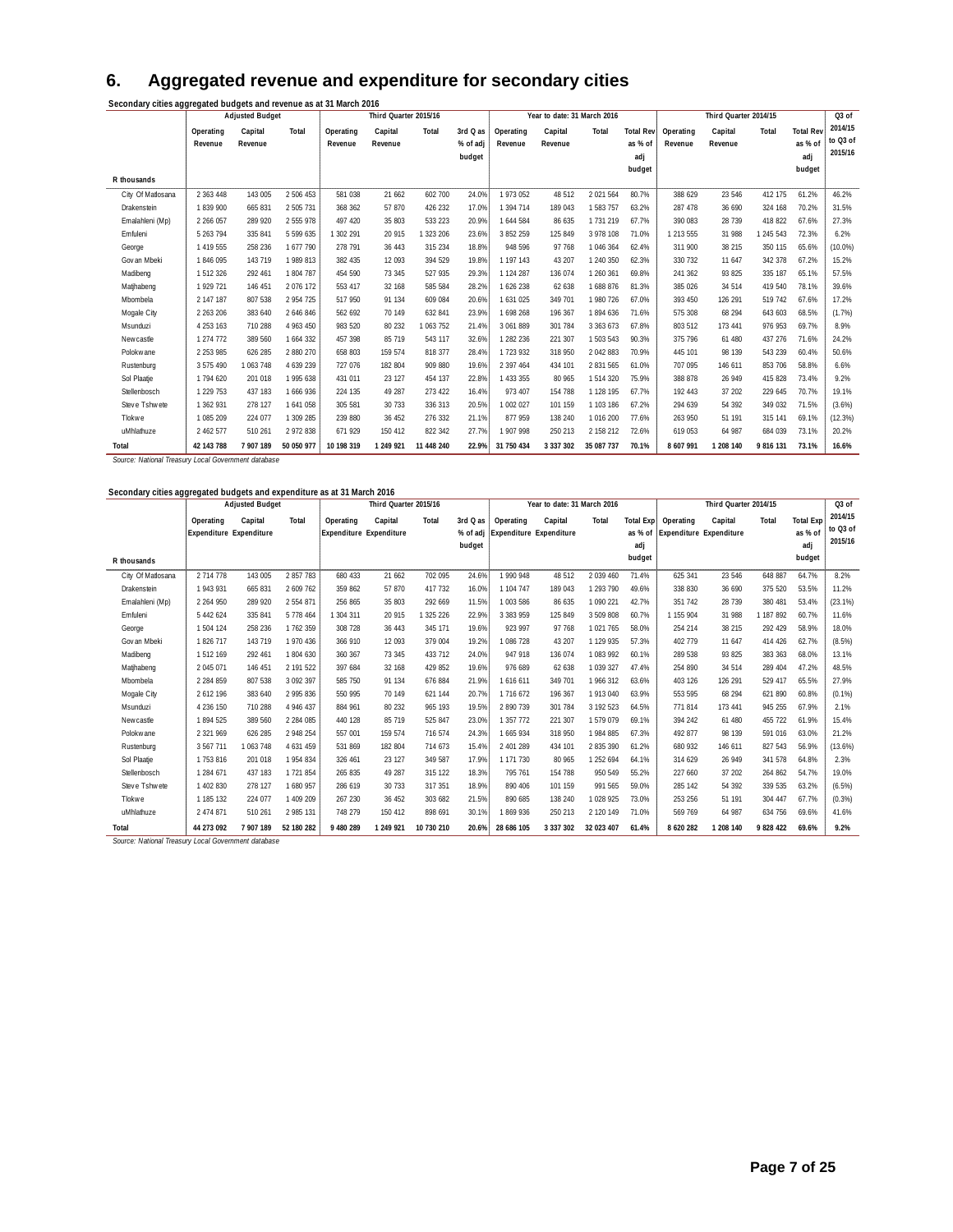| 20arterry Duuget Statement Summary for Secondary Cities as at 31 March 2010<br>Description |               |            |                    |            | Budget year 2015/16 |                       |            |            |               |
|--------------------------------------------------------------------------------------------|---------------|------------|--------------------|------------|---------------------|-----------------------|------------|------------|---------------|
|                                                                                            | Adjusted      | Q1 Sept    | Q <sub>2</sub> Dec | Q3 Mar     |                     | YTD Actual YTD Budget | <b>YTD</b> | <b>YTD</b> | Full Year     |
|                                                                                            | <b>Budget</b> | Actual     | Actual             | Actual     |                     |                       | Variance   | variance   | Forecast      |
| R thousands                                                                                |               |            |                    |            |                     |                       |            | %          |               |
| <b>Financial Performance</b>                                                               |               |            |                    |            |                     |                       |            |            |               |
| Property rates                                                                             | 6 381 595     | 2 095 402  | 1 394 950          | 1 435 540  | 4 925 892           | 4 764 340             | 161 552    | 3.39       | 6 381 595     |
| Service charges                                                                            | 26 241 250    | 7 023 366  | 5 783 423          | 6 172 148  | 18 978 938          | 19 875 040            | (896 102)  | (4.51)     | 26 241 250    |
| Investment revenue                                                                         | 342 810       | 60 398     | 89 904             | 95 4 96    | 245 797             | 193 154               | 52 643     | 27.25      | 342 810       |
| Transfers recognised - operational                                                         | 6 141 206     | 2 342 890  | 1 462 188          | 1 758 151  | 5 563 229           | 5 642 877             | (79647)    | (1.41)     | 6 141 206     |
| Other own revenue                                                                          | 3 036 926     | 703 235    | 596 359            | 736 985    | 2 036 578           | 2 185 112             | (148533)   | (6.80)     | 3 0 3 6 9 2 6 |
| Total Revenue (excluding capital transfers and                                             | 42 143 788    | 12 225 291 | 9 326 824          | 10 198 319 | 31 750 434          | 32 660 522            | (910088)   | (2.79)     | 42 143 788    |
| contributions)                                                                             |               |            |                    |            |                     |                       |            |            |               |
| Employee costs                                                                             | 10 088 205    | 2 339 957  | 2 574 491          | 2 491 406  | 7 405 854           | 7 379 185             | 26 669     | 0.36       | 10 088 205    |
| Remuneration of councillors                                                                | 476 197       | 108 463    | 108 569            | 128 483    | 345 514             | 353 626               | (8112)     | (2.29)     | 476 197       |
| Depreciation & asset impairment                                                            | 4 260 540     | 531 231    | 979 576            | 1 043 413  | 2 554 220           | 3 143 988             | (589768)   | (18.76)    | 4 260 540     |
| Finance charges                                                                            | 828 271       | 122 139    | 222 462            | 136 586    | 481 187             | 579 466               | (98 279)   | (16.96)    | 828 271       |
| Materials and bulk purchases                                                               | 16 533 568    | 4 204 980  | 3 794 446          | 3 483 049  | 11 482 475          | 11 741 623            | (259 148)  | (2.21)     | 16 533 568    |
| Transfers and grants                                                                       | 749 634       | 128 346    | 161 295            | 153 356    | 442 997             | 484 310               | (41313)    | (8.53)     | 749 634       |
| Other expenditure                                                                          | 11 336 678    | 1 703 044  | 2 2 2 6 8 1 9      | 2 043 997  | 5 973 859           | 7 864 312             | (1890452)  | (24.04)    | 11 336 678    |
| <b>Total Expenditure</b>                                                                   | 44 273 092    | 9 138 159  | 10 067 657         | 9 480 289  | 28 686 105          | 31 546 510            | (2860404)  | (9.07)     | 44 273 092    |
| Surplus/(Deficit)                                                                          | (2 129 305)   | 3 087 132  | (740833)           | 718 030    | 3 064 329           | 1 114 012             | 1 950 317  | 175.07     | (2 129 305)   |
| Transfers recognised - capital                                                             | 4 470 898     | 485 168    | 598 751            | 540 259    | 1 624 178           | 2 728 649             | (1104471)  | (40.48)    | 4 470 898     |
| Contributions recognised - capital & contributed ass                                       | (6851)        |            |                    | (0)        | (0)                 | 9891                  | (9891)     | (100.00)   | (6851)        |
| Surplus/(Deficit) after capital transfers &                                                | 2 334 743     | 3 572 300  | (142082)           | 1 258 289  | 4 688 508           | 3 852 552             | 835 955    | 21.70      | 2 3 3 4 7 4 3 |
| contributions                                                                              |               |            |                    |            |                     |                       |            |            |               |
| Share of surplus/ (deficit) of associate                                                   | ä,            |            |                    |            |                     |                       |            |            |               |
| Surplus/(Deficit) for the year                                                             | 2 334 743     | 3 572 300  | (142082)           | 1 258 289  | 4 688 508           | 3 852 552             | 835 955    | 21.70      | 2 3 3 4 7 4 3 |
| Capital expenditure & funds sources                                                        |               |            |                    |            |                     |                       |            |            |               |
| Capital expenditure                                                                        | 7 907 189     | 797 478    | 1 289 904          | 1 249 921  | 3 3 3 7 3 0 2       | 5 930 392             | (2593090)  | (43.73)    | 7 907 189     |
| Transfers recognised - capital                                                             | 4 407 392     | 513 379    | 786 635            | 819 490    | 2 119 504           | 3 305 544             | (1186040)  | (35.88)    | 4 407 392     |
| Public contributions & donations                                                           | 149 676       | 10 946     | 9 2 1 2            | 17 255     | 37 413              | 112 257               | (74844)    | (66.67)    | 149 676       |
| Borrow ing                                                                                 | 1 410 853     | 145 665    | 206 668            | 167 234    | 519 566             | 1 058 140             | (538 573)  | (50.90)    | 1 410 853     |
| Internally generated funds                                                                 | 1 939 269     | 127 489    | 287 389            | 245 942    | 660 819             | 1 454 452             | (79363)    | (54.57)    | 1 939 269     |
| Total sources of capital funds                                                             | 7 907 189     | 797 478    | 1 289 904          | 1 249 921  | 3 3 3 7 3 0 2       | 5 930 392             | (2593090)  | (43.73)    | 7 907 189     |

**Quarterly budget statement summary for secondary cities as at 31 March 2016**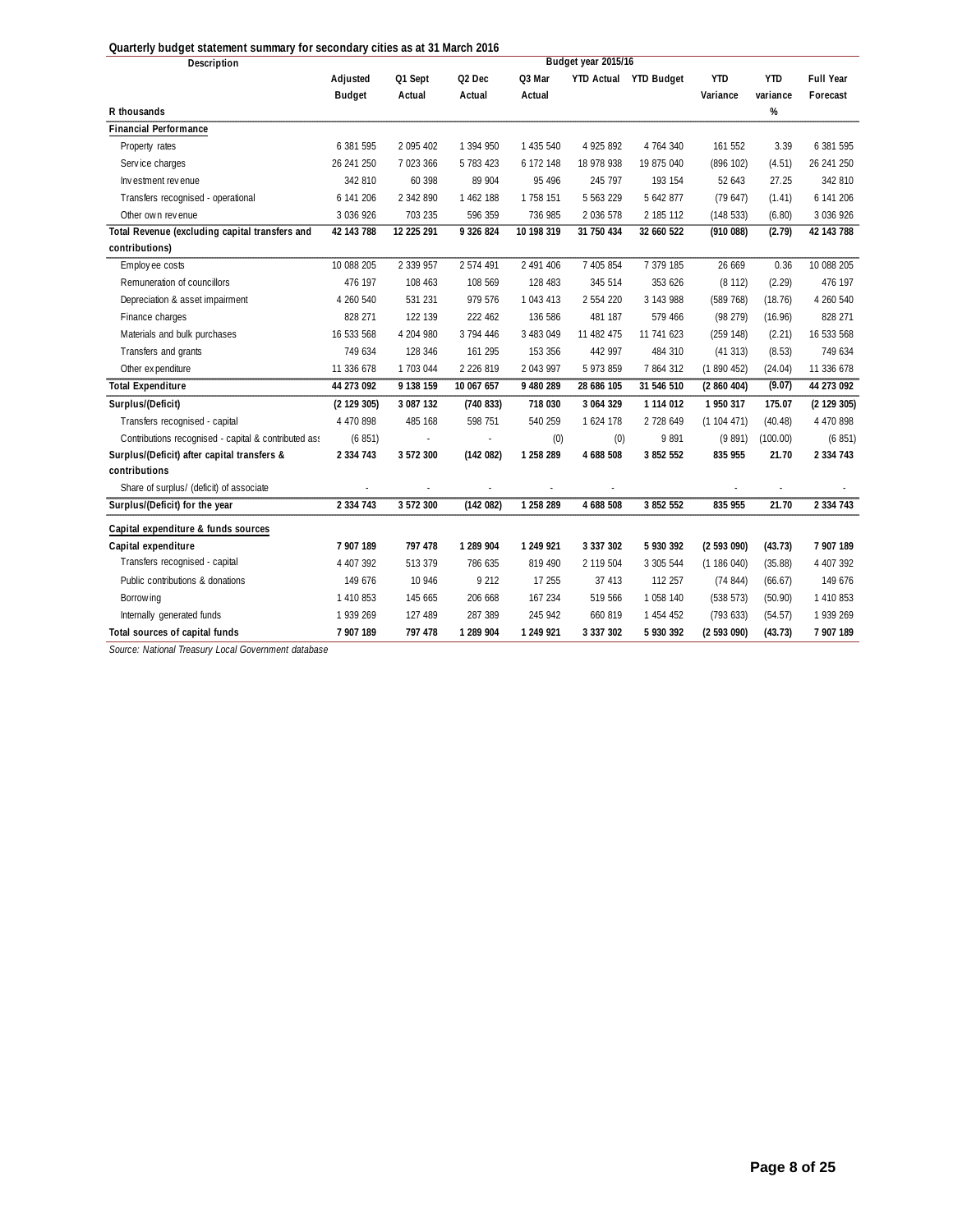## **7. Operating revenue and expenditure per function for metros**

| JJ<br>◡              | Adjusted      | First Quarter 2015/16 |         | Second Quarter |         | Third Quarter 2015/16 |         | Year to date: |        | Third Quarter 2014/15 |        | $Q3$ of |
|----------------------|---------------|-----------------------|---------|----------------|---------|-----------------------|---------|---------------|--------|-----------------------|--------|---------|
|                      | <b>Budget</b> |                       |         | 2015/16        |         |                       |         | 31 March 2016 |        |                       |        | 2014/15 |
|                      |               | Actual                | 1st Q   | Actual         | 2nd Q   | Actual                | 3rd Q   | Actual        | Total  | Actual                | Total  | to Q3   |
|                      |               | Revenue               | as % of | Revenue        | as % of | Revenue               | as % of | Revenue       | Rev as | Revenue               | Rev as | of      |
|                      |               |                       | Main    |                | Main    |                       | adj     |               | % of   |                       | % of   | 2015/16 |
|                      |               |                       | app     |                | app     |                       | budget  |               | adj    |                       | adj    |         |
| R thousands          |               |                       |         |                |         |                       |         |               | budget |                       | budget |         |
| Water revenue        |               |                       |         |                |         |                       |         |               |        |                       |        |         |
| <b>Buffalo City</b>  | 511 031       | 131 149               | 26.7%   | 129 738        | 26.4%   | 146 049               | 28.6%   | 406 936       | 79.6%  | 90 160                | 96.0%  | 62.0%   |
| Cape Town            | 2 869 805     | 523 093               | 18.3%   | 742 866        | 25.9%   | 999 583               | 34.8%   | 2 2 6 5 5 4 2 | 78.9%  | 829 815               | 77.0%  | 20.5%   |
| Ekurhuleni Metro     | 5 153 613     | 1 346 504             | 28.1%   | 1 533 981      | 32.0%   | 1 349 617             | 26.2%   | 4 230 101     | 82.1%  | 1 093 346             | 82.4%  | 23.4%   |
| eThekwini            | 3 980 830     | 1 043 087             | 26.2%   | 1 008 171      | 25.3%   | 891 113               | 22.4%   | 2 942 371     | 73.9%  | 770 462               | 74.4%  | 15.7%   |
| City Of Johannesburg | 5 045 893     | 1 195 376             | 23.6%   | 1 397 487      | 27.6%   | 1 106 390             | 21.9%   | 3 699 254     | 73.3%  | 1 069 605             | 78.3%  | 3.4%    |
| Mangaung             | 762 954       | 231 407               | 23.7%   | 175 457        | 18.0%   | 196 103               | 25.7%   | 602 967       | 79.0%  | 227 211               | 86.6%  | (13.7%) |
| Nelson Mandela Bay   | 804 758       | 178 051               | 22.3%   | 205 185        | 25.6%   | 316 691               | 39.4%   | 699 926       | 87.0%  | 207 102               | 81.7%  | 52.9%   |
| City Of Tshwane      | 3 474 754     | 878 370               | 23.7%   | 1 024 952      | 27.6%   | 916 150               | 26.4%   | 2 819 472     | 81.1%  | 806 398               | 74.2%  | 13.6%   |
| Total                | 22 603 637    | 5 527 037             | 24.4%   | 6 217 838      | 27.4%   | 5 921 695             | 26.2%   | 17 666 569    | 78.2%  | 5 094 098             | 74.2%  | 16.2%   |
|                      | Adjusted      | First Quarter 2015/16 |         | Second Quarter |         | Third Quarter 2015/16 |         | Year to date: |        | Third Quarter 2014/15 |        | $Q3$ of |
|                      | <b>Budget</b> |                       |         | 2015/16        |         |                       |         | 31 March 2016 |        |                       |        | 2014/15 |
|                      |               | Actual                | 1st Q   | Actual         | 2 $ndQ$ | Actual                | 3rd Q   | Actual        | Total  | Actual                | Total  | to Q3   |
|                      |               | Expenditure           | as % of | Expenditure    | as % of | Expenditure           | as % of | Expenditure   | Exp as | Expenditure           | Exp as | of      |
|                      |               |                       | Main    |                | Main    |                       | adj     |               | % of   |                       | % of   | 2015/16 |
| R thousands          |               |                       | app     |                | app     |                       | budget  |               | adj    |                       | adj    |         |
| Water expenditure    |               |                       |         |                |         |                       |         |               |        |                       |        |         |
| <b>Buffalo City</b>  | 471 857       | 113 630               | 22.6%   | 136 844        | 27.2%   | 133 446               | 28.3%   | 383 920       | 81.4%  | 105 252               | 75.9%  | 26.8%   |
| Cape Town            | 2 384 779     | 525 574               | 22.3%   | 663 531        | 28.2%   | 562 924               | 23.6%   | 1752029       | 73.5%  | 544 009               | 73.1%  | 3.5%    |
| Ekurhuleni Metro     | 4 998 006     | 1 023 683             | 23.6%   | 1 367 125      | 31.6%   | 1 091 253             | 21.8%   | 3 482 060     | 69.7%  | 808 886               | 64.3%  | 34.9%   |
| eThekwini            | 4 156 898     | 705 464               | 17.0%   | 1 039 002      | 25.0%   | 837 975               | 20.2%   | 2 582 440     | 62.1%  | 661 703               | 59.6%  | 26.6%   |
| City Of Johannesburg | 4 479 787     | 1 648 192             | 41.0%   | 1 593 740      | 39.7%   | 1 445 652             | 32.3%   | 4 687 584     | 104.6% | 1 334 101             | 108.4% | 8.4%    |
| Mangaung             | 861 079       | 161 610               | 18.8%   | 227 058        | 26.4%   | 209 211               | 24.3%   | 597 879       | 69.4%  | 205 984               | 74.3%  | 1.6%    |
| Nelson Mandela Bay   | 706 089       | 130 437               | 18.8%   | 192 264        | 27.7%   | 199 601               | 28.3%   | 522 302       | 74.0%  | 163 378               | 64.7%  | 22.2%   |
| City Of Tshwane      | 2976818       | 749 401               | 22.8%   | 857 271        | 26.0%   | 852 284               | 28.6%   | 2 458 956     | 82.6%  | 679 097               | 77.3%  | 25.5%   |
| Total                | 21 035 312    | 5 057 991             | 25.0%   | 6 076 834      | 30.1%   | 5 332 346             | 25.3%   | 16 467 171    | 78.3%  | 4 502 410             | 77.3%  | 18.4%   |

**Metros aggregated revenue and expenditure for water as at 31 March 2016**

*Source: National Treasury Local Government database*

#### **Metros aggregated revenue and expenditure for electricity as at 31 March 2016**

|                                | Adjusted      | Second Quarter<br>First Quarter 2015/16 |                  | Third Quarter 2015/16 |         | Year to date:         |         | Third Quarter 2014/15 |        | $Q3$ of               |        |           |
|--------------------------------|---------------|-----------------------------------------|------------------|-----------------------|---------|-----------------------|---------|-----------------------|--------|-----------------------|--------|-----------|
|                                | <b>Budget</b> |                                         |                  | 2015/16               |         |                       |         | 31 March 2016         |        |                       |        | 2014/15   |
|                                |               | Actual                                  | 1st Q            | Actual                | 2 $ndQ$ | Actual                | 3rdO    | Actual                | Total  | Actual                | Total  | to Q3     |
|                                |               | Revenue                                 | as % of          | Revenue               | as % of | Revenue               | as % of | Revenue               | Rev as | Revenue               | Rev as | of        |
| R thousands                    |               |                                         | Main             |                       | Main    |                       | adj     |                       | $%$ of |                       | % of   | 2015/16   |
| Revenue electricity            |               |                                         |                  |                       |         |                       |         |                       |        |                       |        |           |
| <b>Buffalo City</b>            | 1768069       | 452 645                                 | 26.2%            | 502 726               | 29.1%   | 429 101               | 24.3%   | 1 384 471             | 78.3%  | 380 113               | 78.0%  | 12.9%     |
| Cape Town                      | 11 306 856    | 2 987 259                               | 26.4%            | 2 712 628             | 24.0%   | 2 828 464             | 25.0%   | 8 528 351             | 75.4%  | 2 409 205             | 73.6%  | 17.4%     |
| Ekurhuleni Metro               | 13 571 231    | 4 090 330                               | 30.1%            | 3 090 043             | 22.8%   | 2 855 561             | 21.0%   | 10 035 933            | 74.0%  | 2 557 766             | 74.5%  | 11.6%     |
| eThekwini                      | 12 126 793    | 3 145 086                               | 25.9%            | 2 765 949             | 22.8%   | 2 912 795             | 24.0%   | 8 823 831             | 72.8%  | 2 508 590             | 73.3%  | 16.1%     |
| City Of Johannesburg           | 15 842 303    | 4 105 001                               | 25.4%            | 3 120 849             | 19.3%   | 3 095 699             | 19.5%   | 10 321 549            | 65.2%  | 2 989 388             | 70.2%  | 3.6%      |
| Mangaung                       | 2 378 652     | 710 894                                 | 26.8%            | 491 047               | 18.5%   | 422 362               | 17.8%   | 1 624 303             | 68.3%  | 440 284               | 65.7%  | $(4.1\%)$ |
| Nelson Mandela Bay             | 3 703 750     | 846 634                                 | 23.0%            | 837 657               | 22.8%   | 832 452               | 22.5%   | 2 516 743             | 68.0%  | 705 849               | 68.4%  | 17.9%     |
| City Of Tshwane                | 10 606 555    | 2 755 288                               | 25.8%            | 2 338 860             | 21.9%   | 2 217 547             | 20.9%   | 7 311 694             | 68.9%  | 2 160 122             | 70.9%  | 2.7%      |
| Total                          | 71 304 209    | 19 093 137                              | 26.5%            | 15 859 758            | 22.0%   | 15 593 981            | 21.9%   | 50 546 876            | 70.9%  | 14 151 319            | 70.9%  | 10.2%     |
|                                |               |                                         |                  |                       |         |                       |         |                       |        |                       |        |           |
|                                | Adjusted      | First Quarter 2015/16                   |                  | Second Quarter        |         | Third Quarter 2015/16 |         | Year to date:         |        | Third Quarter 2014/15 |        | $Q3$ of   |
|                                | <b>Budget</b> |                                         |                  | 2015/16               |         |                       |         | 31 March 2016         |        |                       |        | 2014/15   |
|                                |               | Actual                                  | 1st <sub>O</sub> | Actual                | 2 $ndO$ | Actual                | 3rdO    | Actual                | Total  | Actual                | Total  | to $Q3$   |
|                                |               | Expenditure                             | as % of          | Expenditure           | as % of | Expenditure           | as % of | Expenditure           | Exp as | Expenditure           | Exp as | of        |
| R thousands                    |               |                                         | Main             |                       | Main    |                       | adj     |                       | $%$ of |                       | % of   | 2015/16   |
| <b>Expenditure electricity</b> |               |                                         |                  |                       |         |                       |         |                       |        |                       |        |           |
| <b>Buffalo City</b>            | 1 625 904     | 520 016                                 | 32.0%            | 355 905               | 21.9%   | 398 559               | 24.5%   | 1 274 480             | 78.4%  | 295 386               | 78.3%  | 34.9%     |
| Cape Town                      | 9 407 982     | 2 335 343                               | 24.8%            | 2 090 108             | 22.2%   | 1 994 712             | 21.2%   | 6 420 163             | 68.2%  | 1 749 797             | 67.3%  | 14.0%     |
| Ekurhuleni Metro               | 12 887 136    | 3 440 084                               | 27.0%            | 2 798 910             | 21.9%   | 2 628 938             | 20.4%   | 8 867 931             | 68.8%  | 2 144 057             | 66.4%  | 22.6%     |
| eThekwini                      | 10 505 654    | 2 997 259                               | 28.5%            | 2 310 378             | 22.0%   | 2 342 036             | 22.3%   | 7 649 674             | 72.8%  | 2 203 596             | 73.7%  | 6.3%      |
| City Of Johannesburg           | 14 414 351    | 4 429 242                               | 29.7%            | 2 917 695             | 19.6%   | 2 894 195             | 20.1%   | 10 241 132            | 71.0%  | 2 767 601             | 74.6%  | 4.6%      |
| Mangaung                       | 2 132 179     | 650 503                                 | 28.0%            | 518 118               | 22.3%   | 464 803               | 21.8%   | 1 633 424             | 76.6%  | 448 510               | 77.3%  | 3.6%      |
| Nelson Mandela Bay             | 3 544 116     | 1 117 554                               | 32.4%            | 761 360               | 22.1%   | 681 439               | 19.2%   | 2 560 353             | 72.2%  | 638 544               | 67.7%  | 6.7%      |
| City Of Tshw ane               | 9 940 925     | 2 368 041                               | 24.8%            | 3 133 620             | 32.9%   | 1 958 632             | 19.7%   | 7 460 293             | 75.0%  | 1 908 568             | 76.9%  | 2.6%      |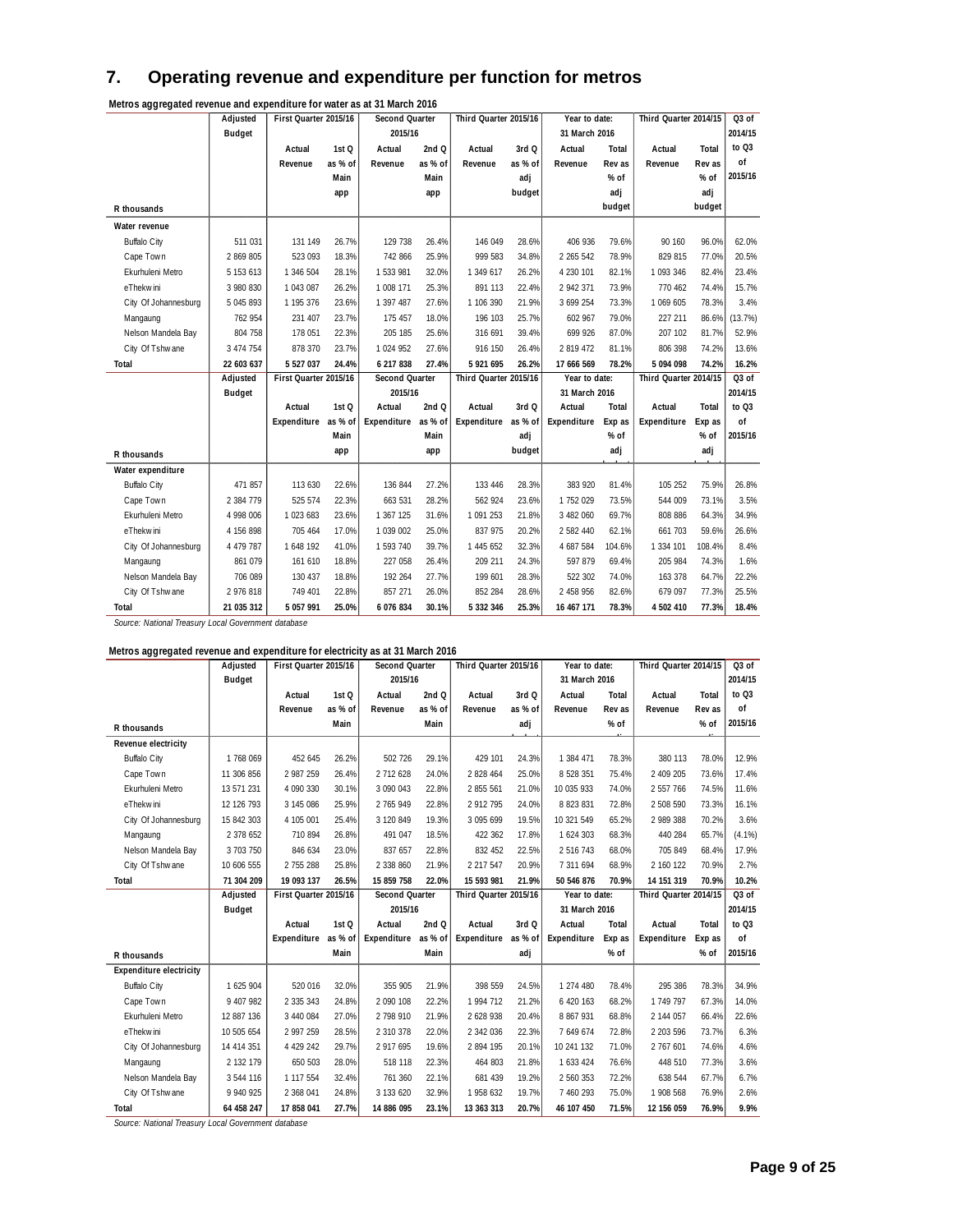| Aetros aggregated revenue and expenditure for waste water management as at 31 March 2016 |  |
|------------------------------------------------------------------------------------------|--|
|                                                                                          |  |

| ວວ                                                          | Adjusted      | First Quarter 2015/16 |         | Second Quarter |         | Third Quarter 2015/16 |         | Year to date: |        | Third Quarter 2014/15 |        | $Q3$ of    |
|-------------------------------------------------------------|---------------|-----------------------|---------|----------------|---------|-----------------------|---------|---------------|--------|-----------------------|--------|------------|
|                                                             | <b>Budget</b> |                       |         | 2015/16        |         |                       |         | 31 March 2016 |        |                       |        | 2014/15    |
|                                                             |               | Actual                | 1st Q   | Actual         | 2 $ndQ$ | Actual                | 3rd Q   | Actual        | Total  | Actual                | Total  | to Q3      |
|                                                             |               | Revenue               | as % of | Revenue        | as % of | Revenue               | as % of | Revenue       | Rev as | Revenue               | Rev as | of         |
| R thousands                                                 |               |                       | Main    |                | Main    |                       | adj     |               | % of   |                       | $%$ of | 2015/16    |
| Revenue waste water management                              |               |                       |         |                |         |                       |         |               |        |                       |        |            |
| <b>Buffalo City</b>                                         | 412 231       | 121 652               | 31.0%   | 98 167         | 25.0%   | 92 503                | 22.4%   | 312 323       | 75.8%  | 76 444                | 79.4%  | 21.0%      |
| Cape Town                                                   | 1 556 460     | 294 101               | 18.8%   | 405 000        | 25.9%   | 501 462               | 32.2%   | 1 200 563     | 77.1%  | 424 364               | 75.5%  | 18.2%      |
| Ekurhuleni Metro                                            | 1 537 635     | 404 524               | 34.0%   | 357 749        | 30.1%   | 322 202               | 21.0%   | 1 084 475     | 70.5%  | 265 933               | 73.6%  | 21.2%      |
| eThekwini                                                   | 1 131 227     | 316 597               | 27.8%   | 296 193        | 26.0%   | 206 594               | 18.3%   | 819 384       | 72.4%  | 250 905               | 81.4%  | (17.7%)    |
| City Of Johannesburg                                        | 3 363 929     | 737 778               | 21.8%   | 764 614        | 22.6%   | 691 115               | 20.5%   | 2 193 506     | 65.2%  | 726 934               | 73.4%  | $(4.9\%)$  |
| Mangaung                                                    | 317 532       | 140 889               | 39.6%   | 52 216         | 14.7%   | 117 379               | 37.0%   | 310 484       | 97.8%  | 73 018                | 80.4%  | 60.8%      |
| Nelson Mandela Bay                                          | 717 075       | 171 932               | 24.5%   | 160 789        | 22.9%   | 266 646               | 37.2%   | 599 367       | 83.6%  | 164 643               | 81.5%  | 62.0%      |
| City Of Tshwane                                             | 857 831       | 189 132               | 23.4%   | 209 406        | 25.9%   | 193 369               | 22.5%   | 591 908       | 69.0%  | 184 144               | 75.1%  | 5.0%       |
| Total                                                       | 9893920       | 2 376 605             | 24.9%   | 2 344 134      | 24.6%   | 2 391 271             | 24.2%   | 7 112 010     | 71.9%  | 2 166 386             | 75.1%  | 10.4%      |
|                                                             | Adjusted      | First Quarter 2015/16 |         | Second Quarter |         | Third Quarter 2015/16 |         | Year to date: |        | Third Quarter 2014/15 |        | $Q3$ of    |
|                                                             | <b>Budget</b> |                       |         | 2015/16        |         |                       |         | 31 March 2016 |        |                       |        | 2014/15    |
|                                                             |               | Actual                | 1st Q   | Actual         | 2 $ndO$ | Actual                | 3rdO    | Actual        | Total  | Actual                | Total  | to Q3      |
|                                                             |               | Expenditure           | as % of | Expenditure    | as % of | Expenditure           | as % of | Expenditure   | Exp as | Expenditure           | Exp as | of         |
| R thousands                                                 |               |                       | Main    |                | Main    |                       | adj     |               | % of   |                       | % of   | 2015/16    |
| Expenditure waste water management                          |               |                       |         |                |         |                       |         |               |        |                       |        |            |
| <b>Buffalo City</b>                                         | 393 713       | 78 759                | 21.7%   | 104 711        | 28.9%   | 109 932               | 27.9%   | 293 402       | 74.5%  | 201 185               | 153.3% | $(45.4\%)$ |
| Cape Town                                                   | 1 660 429     | 337 880               | 20.0%   | 399 859        | 23.7%   | 364 290               | 21.9%   | 1 102 029     | 66.4%  | 302 506               | 66.1%  | 20.4%      |
| Ekurhuleni Metro                                            | 675 425       | 164 585               | 28.0%   | 163 783        | 27.9%   | 157 062               | 23.3%   | 485 429       | 71.9%  | 128 512               | 72.7%  | 22.2%      |
| eThekwini                                                   | 1 249 738     | 266 402               | 21.2%   | 327 891        | 26.1%   | 281 086               | 22.5%   | 875 379       | 70.0%  | 272 396               | 71.4%  | 3.2%       |
| City Of Johannesburg                                        | 2 986 524     | 356 470               | 13.3%   | 383 219        | 14.3%   | 323 775               | 10.8%   | 1 063 463     | 35.6%  | 311 983               | 38.4%  | 3.8%       |
| Mangaung                                                    | 263 708       | 76 194                | 28.6%   | 38 206         | 14.3%   | 86 609                | 32.8%   | 201 009       | 76.2%  | 58 186                | 69.8%  | 48.8%      |
| Nelson Mandela Bay                                          | 564 515       | 104 353               | 18.5%   | 119 798        | 21.3%   | 134 890               | 23.9%   | 359 040       | 63.6%  | 126 094               | 58.9%  | 7.0%       |
| City Of Tshwane                                             | 567 215       | 98 045                | 17.7%   | 118 886        | 21.5%   | 129 593               | 22.8%   | 346 525       | 61.1%  | 83 594                | 81.9%  | 55.0%      |
| Total<br>Course National Treasury Local Covernment database | 8 361 268     | 1 482 687             | 18.6%   | 1656 353       | 20.8%   | 1 587 238             | 19.0%   | 4 726 277     | 56.5%  | 1 484 456             | 81.9%  | 6.9%       |

*Source: National Treasury Local Government database*

| Metros aggregated revenue and expenditure for waste management as at 31 March 2016 |           |                       |                  |                                                                                                                                                                                                                                                                                                                                                                                                                                                                      |         |                       |         |               |                     |                       |        |                   |
|------------------------------------------------------------------------------------|-----------|-----------------------|------------------|----------------------------------------------------------------------------------------------------------------------------------------------------------------------------------------------------------------------------------------------------------------------------------------------------------------------------------------------------------------------------------------------------------------------------------------------------------------------|---------|-----------------------|---------|---------------|---------------------|-----------------------|--------|-------------------|
|                                                                                    | Adjusted  | First Quarter 2015/16 |                  | Second Quarter                                                                                                                                                                                                                                                                                                                                                                                                                                                       |         | Third Quarter 2015/16 |         | Year to date: |                     | Third Quarter 2014/15 |        | Q <sub>3</sub> of |
|                                                                                    | Budget    | Actual                | 1st Q            | Actual                                                                                                                                                                                                                                                                                                                                                                                                                                                               | 2 $ndQ$ | Actual                | 3rd Q   | Actual        | Total               | Actual                | Total  | 2014/15           |
|                                                                                    |           | Revenue               | as % of          | Revenue                                                                                                                                                                                                                                                                                                                                                                                                                                                              | as % of | Revenue               | as % of | Revenue       | Rev as              | Revenue               | Rev as | to $Q3$           |
| R thousands                                                                        |           |                       | Main             |                                                                                                                                                                                                                                                                                                                                                                                                                                                                      | Main    |                       | adj     |               | % of                |                       | $%$ of | of                |
| Revenue waste management                                                           |           |                       |                  |                                                                                                                                                                                                                                                                                                                                                                                                                                                                      |         |                       |         |               |                     |                       |        |                   |
| <b>Buffalo City</b>                                                                | 361 032   | 101 499               | 28.1%            | 95 636                                                                                                                                                                                                                                                                                                                                                                                                                                                               | 26.5%   | 90 339                | 25.0%   | 287 473       | 79.6%               | 85 101                | 80.0%  | 6.2%              |
| Cape Town                                                                          | 1 109 983 | 271 207               | 24.4%            | 275 254                                                                                                                                                                                                                                                                                                                                                                                                                                                              | 24.8%   | 287 476               | 25.9%   | 833 937       | 75.1%               | 256 593               | 75.7%  | 12.0%             |
| Ekurhuleni Metro                                                                   | 1 755 906 | 474 367               | 27.0%            | 486 542                                                                                                                                                                                                                                                                                                                                                                                                                                                              | 27.7%   | 423 005               | 24.1%   | 1 383 914     | 78.8%               | 411 882               | 79.0%  | 2.7%              |
| eThekwini                                                                          | 934 461   | 297 013               | 31.8%            | 268 288                                                                                                                                                                                                                                                                                                                                                                                                                                                              | 28.7%   | 138 766               | 14.8%   | 704 067       | 75.3%               | 216 917               | 84.6%  | $(36.0\%)$        |
| City Of Johannesburg                                                               | 1 363 090 | 351 255               | 25.9%            | 339 404                                                                                                                                                                                                                                                                                                                                                                                                                                                              | 25.0%   | 344 069               | 25.2%   | 1 0 34 7 29   | 75.9%               | 309 286               | 73.1%  | 11.2%             |
| Mangaung                                                                           | 262 328   | 107 768               | 40.5%            | 62 259                                                                                                                                                                                                                                                                                                                                                                                                                                                               | 23.4%   | 79 592                | 30.3%   | 249 618       | 95.2%               | 45 078                | 88.2%  | 76.6%             |
| Nelson Mandela Bay                                                                 | 362 899   | 104 922               | 29.6%            | 84 662                                                                                                                                                                                                                                                                                                                                                                                                                                                               | 23.9%   | 94 327                | 26.0%   | 283 911       | 78.2%               | 80 817                | 71.5%  | 16.7%             |
| City Of Tshwane                                                                    | 1 174 658 | 286 480               | 24.4%            | 292 135                                                                                                                                                                                                                                                                                                                                                                                                                                                              | 24.9%   | 285 042               | 24.3%   | 863 656       | 73.5%               | 255 540               | 73.4%  | 11.5%             |
| Total                                                                              | 7 324 357 | 1 994 510             | 27.3%            | 1 904 179                                                                                                                                                                                                                                                                                                                                                                                                                                                            |         |                       |         |               | 77.0%               | 1661214               | 73.4%  | 4.9%              |
|                                                                                    |           |                       |                  |                                                                                                                                                                                                                                                                                                                                                                                                                                                                      | 26.0%   | 1 742 617             | 23.8%   | 5 641 306     |                     |                       |        |                   |
|                                                                                    | Adjusted  | First Quarter 2015/16 |                  | Second Quarter                                                                                                                                                                                                                                                                                                                                                                                                                                                       |         | Third Quarter 2015/16 |         | Year to date: |                     | Third Quarter 2014/15 |        | Q <sub>3</sub> of |
|                                                                                    | Budget    | Actual                | 1st <sub>O</sub> | $\begin{array}{c} \n\text{A} \\ \text{B} \\ \text{C} \\ \text{D} \\ \text{A} \\ \text{D} \\ \text{E} \\ \text{A} \\ \text{A} \\ \text{B} \\ \text{B} \\ \text{B} \\ \text{C} \\ \text{D} \\ \text{D} \\ \text{A} \\ \text{A} \\ \text{B} \\ \text{C} \\ \text{D} \\ \text{D} \\ \text{D} \\ \text{D} \\ \text{D} \\ \text{D} \\ \text{D} \\ \text{D} \\ \text{D} \\ \text{D} \\ \text{D} \\ \text{D} \\ \text{D} \\ \text{D} \\ \text{D} \\ \text{D} \\ \$<br>Actual | 2 $ndQ$ | Actual                | 3rdO    | ---<br>Actual | $h = 204t$<br>Total | Actual                | Total  | 2014/15           |
|                                                                                    |           | Expenditure           | as % of          | Expenditure                                                                                                                                                                                                                                                                                                                                                                                                                                                          | as % of | Expenditure           | as % of | Expenditure   | Exp as              | Expenditure           | Exp as | to Q3             |
| R thousands                                                                        |           |                       | Main             |                                                                                                                                                                                                                                                                                                                                                                                                                                                                      | Main    |                       | adj     |               | % of                |                       | $%$ of | of                |
| Expenditure waste management                                                       |           |                       |                  |                                                                                                                                                                                                                                                                                                                                                                                                                                                                      |         |                       |         |               |                     |                       |        |                   |
| <b>Buffalo City</b>                                                                | 295 762   | 61 845                | 21.3%            | 73 621                                                                                                                                                                                                                                                                                                                                                                                                                                                               | 25.4%   | 84 555                | 28.6%   | 220 021       | 74.4%               | 71 474                | 73.3%  | 18.3%             |
| Cape Town                                                                          | 1958357   | 378 800               | 19.2%            | 491 403                                                                                                                                                                                                                                                                                                                                                                                                                                                              | 24.9%   | 429 852               | 21.9%   | 1 300 054     | 66.4%               | 406 171               | 70.9%  | 5.8%              |
| Ekurhuleni Metro                                                                   | 1 549 536 | 242 622               | 16.0%            | 371 197                                                                                                                                                                                                                                                                                                                                                                                                                                                              | 24.4%   | 344 756               | 22.2%   | 958 575       | 61.9%               | 255 582               | 48.7%  | 34.9%             |
| eThekwini                                                                          | 857 338   | 225 912               | 26.4%            | 269 386                                                                                                                                                                                                                                                                                                                                                                                                                                                              | 31.4%   | 248 861               | 29.0%   | 744 159       | 86.8%               | 239 891               | 83.9%  | 3.7%              |
| City Of Johannesburg                                                               | 1 923 210 | 367 923               | 19.2%            | 444 381                                                                                                                                                                                                                                                                                                                                                                                                                                                              | 23.2%   | 528 197               | 27.5%   | 1 340 500     | 69.7%               | 398 853               | 70.3%  | 32.4%             |
| Mangaung                                                                           | 232 495   | 54 698                | 23.3%            | 40 804                                                                                                                                                                                                                                                                                                                                                                                                                                                               | 17.4%   | 71 125                | 30.6%   | 166 627       | 71.7%               | 41 540                | 64.1%  | 71.2%             |
| Nelson Mandela Bay                                                                 | 310 760   | 58 579                | 18.8%            | 70 718                                                                                                                                                                                                                                                                                                                                                                                                                                                               | 22.7%   | 69813                 | 22.5%   | 199 110       | 64.1%               | 63 022                | 61.0%  | 10.8%             |
| City Of Tshwane                                                                    | 1 155 373 | 215 494               | 21.5%            | 288 595                                                                                                                                                                                                                                                                                                                                                                                                                                                              | 28.8%   | 283 672               | 24.6%   | 787 761       | 68.2%               | 365 384               | 107.7% | (22.4%)           |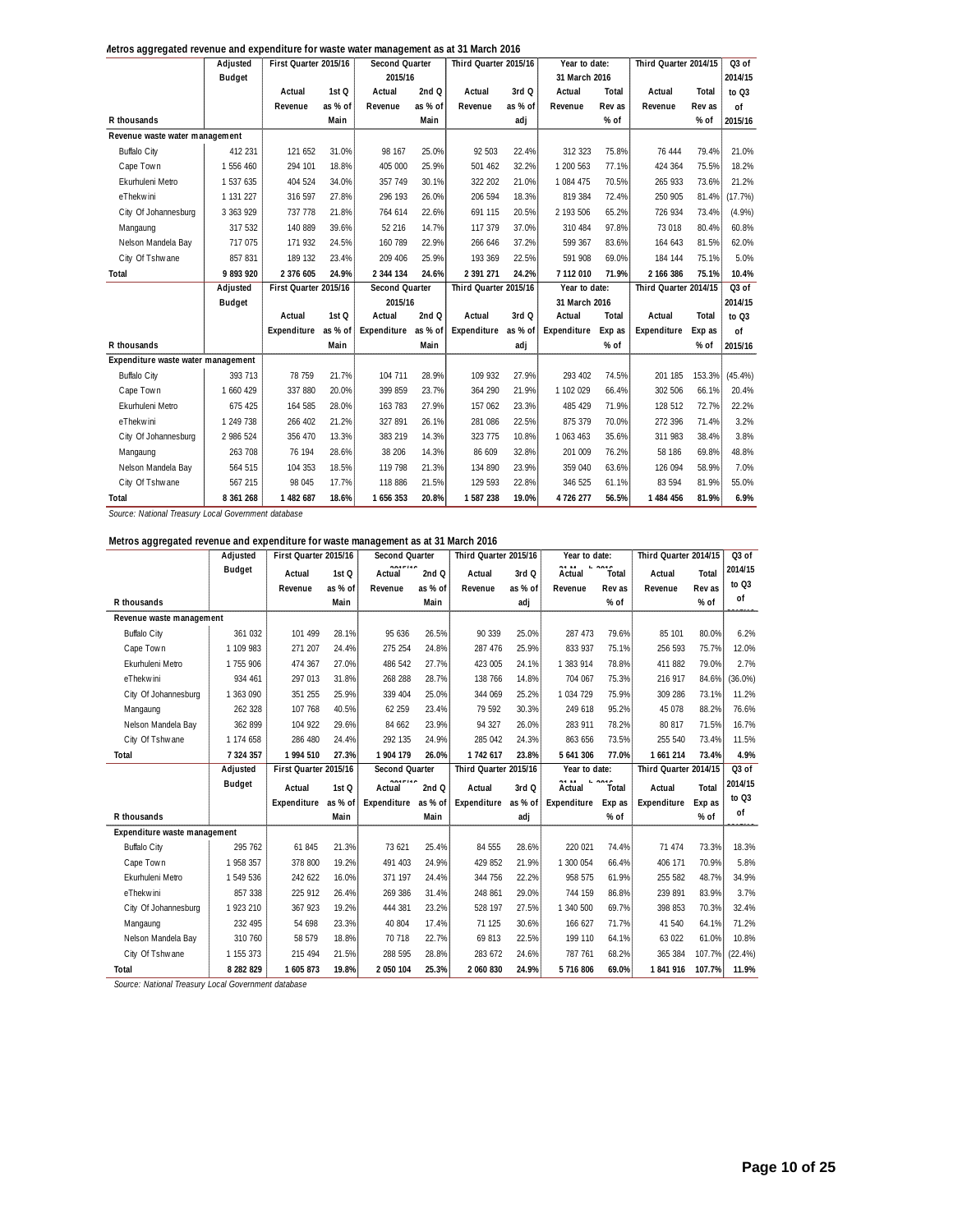### **8. Operating revenue and expenditure per function for secondary cities**

| Secondary cities aggregated revenue and expenditure for water as at 31 march 2016 |                      |                                 |                |                                        |                |                                 |                |                     |
|-----------------------------------------------------------------------------------|----------------------|---------------------------------|----------------|----------------------------------------|----------------|---------------------------------|----------------|---------------------|
|                                                                                   | Adjusted             | <b>Third Quarter</b><br>2015/16 |                | Year to date:                          |                | <b>Third Quarter</b><br>2014/15 |                | Q3 of<br>2014/15 to |
|                                                                                   | <b>Budget</b>        |                                 |                | 31 March 2016                          |                |                                 |                | Q3 of               |
|                                                                                   |                      | Actual                          | 3rd Q          | Actual                                 | Total          | Actual                          | Total          | 2015/16             |
|                                                                                   |                      | Revenue                         | as % of        | Revenue                                | Rev as         | Revenue                         | Rev as         |                     |
|                                                                                   |                      |                                 | adj<br>budget  |                                        | % of<br>adj    |                                 | % of<br>adj    |                     |
|                                                                                   |                      |                                 |                |                                        | budget         |                                 | budget         |                     |
| R thousands                                                                       |                      |                                 |                |                                        |                |                                 |                |                     |
| Water revenue                                                                     |                      |                                 |                |                                        |                |                                 |                |                     |
| City Of Matlosana                                                                 | 581 691              | 110 667                         | 19.0%          | 330 931                                | 56.9%          | 88 231                          | 39.8%          | 25.4%               |
| Drakenstein                                                                       | 187 450              | 55 126                          | 29.4%          | 135 058                                | 72.1%          | 53 787                          | 76.5%          | 2.5%                |
| Emalahleni (Mp)                                                                   | 314 895              | 18 285                          | 5.8%           | 55 222                                 | 17.5%          | 70 811                          | 65.6%          | (74.2%)             |
| Emfuleni                                                                          | 1 075 905            | 270 691                         | 25.2%          | 821 398                                | 76.3%          | 251 841                         | 76.4%          | 7.5%                |
| George                                                                            | 133 698              | 32 515                          | 24.3%          | 94 161                                 | 70.4%          | 28 4 34                         | 77.7%          | 14.4%               |
| Gov an Mbeki                                                                      | 391 273              | 80 587                          | 20.6%          | 244 983                                | 62.6%          | 76 730                          | 72.3%          | 5.0%                |
| Madibeng                                                                          | 278 694              | 48 349                          | 17.3%          | 111 864                                | 40.1%          | 22 966                          | 34.6%          | 110.5%              |
| Matjhabeng                                                                        | 203 889              | 90 049                          | 44.2%          | 262 269                                | 128.6%         | 80 756                          | 131.7%         | 11.5%               |
| Mbombela                                                                          | 59 640               | 12 727                          | 21.3%          | 35 208                                 | 59.0%          | 9 7 1 5                         | 158.4%         | 31.0%               |
| Mogale City                                                                       | 280 625              | 66 181                          | 23.6%          | 207 834                                | 74.1%          | 56 789                          | 71.8%          | 16.5%               |
| Msunduzi                                                                          | 630 411              | 166 372                         | 26.4%          | 523 514                                | 83.0%          | 132 122                         | 108.2%         | 25.9%               |
| Newcastle                                                                         | 172 666              | 83 714                          | 48.5%          | 190 466                                | 110.3%         | 61832                           | 85.0%          | 35.4%               |
| Polokwane                                                                         | 259 055              | 60 347                          | 23.3%          | 217 267                                | 83.9%          | 51 251                          | 72.3%          | 17.7%               |
| Rustenburg                                                                        | 636 562              | 84 681                          | 13.3%          | 371 661                                | 58.4%          | 145 480                         | 69.8%          | (41.8%)             |
| Sol Plaatje                                                                       | 235 593              | 69 938                          | 29.7%          | 182 050                                | 77.3%          | 66 978                          | 76.0%          | 4.4%                |
| Stellenbosch                                                                      | 128 613              | 61 735                          | 48.0%          | 98 747                                 | 76.8%          | 38 013                          | 70.5%          | 62.4%               |
| Steve Tshwete                                                                     | 89 860               | 21 908                          | 24.4%          | 70 841                                 | 78.8%          | 18 917                          | 78.7%          | 15.8%               |
| Tlokwe                                                                            | 101 628              | 19 782                          | 19.5%          | 68 615                                 | 67.5%          | 26 765                          | 71.4%          | (26.1%)             |
| uMhlathuze<br>Total                                                               | 365 538<br>6 127 686 | 88 371<br>1 442 025             | 24.2%<br>23.5% | 260 498<br>4 282 588                   | 71.3%<br>69.9% | 74 261<br>1 355 676             | 73.5%<br>73.5% | 19.0%<br>6.4%       |
|                                                                                   | Adjusted             | <b>Third Quarter</b>            |                | Year to date:                          |                | <b>Third Quarter</b>            |                | Q3 of               |
|                                                                                   |                      |                                 |                |                                        |                |                                 |                |                     |
|                                                                                   |                      |                                 |                |                                        |                |                                 |                |                     |
|                                                                                   | <b>Budget</b>        | 2015/16                         |                | 31 March 2016                          |                | 2014/15                         |                | 2014/15 to<br>Q3 of |
|                                                                                   |                      | Actual                          | 3rd Q          | Actual                                 | Total          | Actual<br>Expenditure Exp as    | Total          | 2015/16             |
|                                                                                   |                      |                                 | adj            | Expenditure as % of Expenditure Exp as | % of           |                                 | % of           |                     |
|                                                                                   |                      |                                 | budget         |                                        | adj            |                                 | adj            |                     |
| R thousands                                                                       |                      |                                 |                |                                        | budget         |                                 | budget         |                     |
| Water expenditure                                                                 |                      |                                 |                |                                        |                |                                 |                |                     |
| City Of Matlosana                                                                 | 471 858              | 96 482                          | 20.4%          | 293 857                                | 62.3%          | 77 606                          | 68.7%          | 24.3%               |
| Drakenstein                                                                       | 133 595              | 13 776                          | 10.3%          | 37 660                                 | 28.2%          | 25 682                          | 33.9%          | $(46.4\%)$          |
| Emalahleni (Mp)                                                                   |                      | 25 215                          | ÷,             | 90 906                                 | $\frac{1}{2}$  | 21 760                          | 41.2%          | 15.9%               |
| Emfuleni                                                                          | 830 496              | 181 989                         | 21.9%          | 482 967                                | 58.2%          | 151 609                         | 63.1%          | 20.0%               |
| George                                                                            | 112 146              | 26 084                          | 23.3%          | 72 668                                 | 64.8%          | 21 238                          | 65.1%          | 22.8%               |
| Gov an Mbeki                                                                      | 353 349              | 69 426                          | 19.6%          | 193 015                                | 54.6%          | 62 645                          | 53.4%          | 10.8%               |
| Madibeng                                                                          | 226 032              | 36 096                          | 16.0%          | 117 545                                | 52.0%          | 40 256                          | 67.9%          | (10.3%)             |
| Matjhabeng                                                                        | 562 923              | 86 981                          | 15.5%          | 154 991                                | 27.5%          | 27 691                          | 23.4%          | 214.1%              |
| Mbombela                                                                          | 192 008              | 50 546                          | 26.3%          | 128 182                                | 66.8%          | 24 927                          | 61.1%          | 102.8%              |
| Mogale City                                                                       | 337 418              | 76 662                          | 22.7%          | 249 257                                | 73.9%          | 71 075                          | 69.0%          | 7.9%                |
| Msunduzi                                                                          | 650 706              | 138 205                         | 21.2%          | 422 200                                | 64.9%          | 100 458                         | 86.5%          | 37.6%               |
| Newcastle                                                                         | 693 601              | 49 771                          | 7.2%           | 126 981                                | 18.3%          | 40 624                          | 51.9%          | 22.5%               |
| Polokwane                                                                         | 292 938              | 64 153                          | 21.9%          | 178 714                                | 61.0%          | 74 391                          | 62.6%          | $(13.8\%)$          |
| Rustenburg                                                                        | 480 037              | 69 930                          | 14.6%          | 322 983                                | 67.3%          | 98 804                          | 66.8%          | (29.2%)             |
| Sol Plaatje                                                                       | 196 682              | 44 530                          | 22.6%          | 151 420                                | 77.0%          | 49 480                          | 78.2%          | $(10.0\%)$          |
| Stellenbosch                                                                      | 97 992               | 22 477                          | 22.9%          | 61 325                                 | 62.6%          | 20 201                          | 50.7%          | 11.3%               |
| Steve Tshwete                                                                     | 95 671               | 20 213                          | 21.1%          | 61 049                                 | 63.8%          | 20 573                          | 67.6%          | (1.7%)              |
| Tlokwe                                                                            | 77 041               | 18 7 24                         | 24.3%          | 54 108                                 | 70.2%          | 16 508                          | 75.6%          | 13.4%               |
| uMhlathuze                                                                        | 392 847<br>6 197 340 | 145 481                         | 37.0%          | 300 531                                | 76.5%<br>56.5% | 90 347                          | 76.4%<br>76.4% | 61.0%               |

**Secondary cities aggregated revenue and expenditure for water as at 31 March 2016**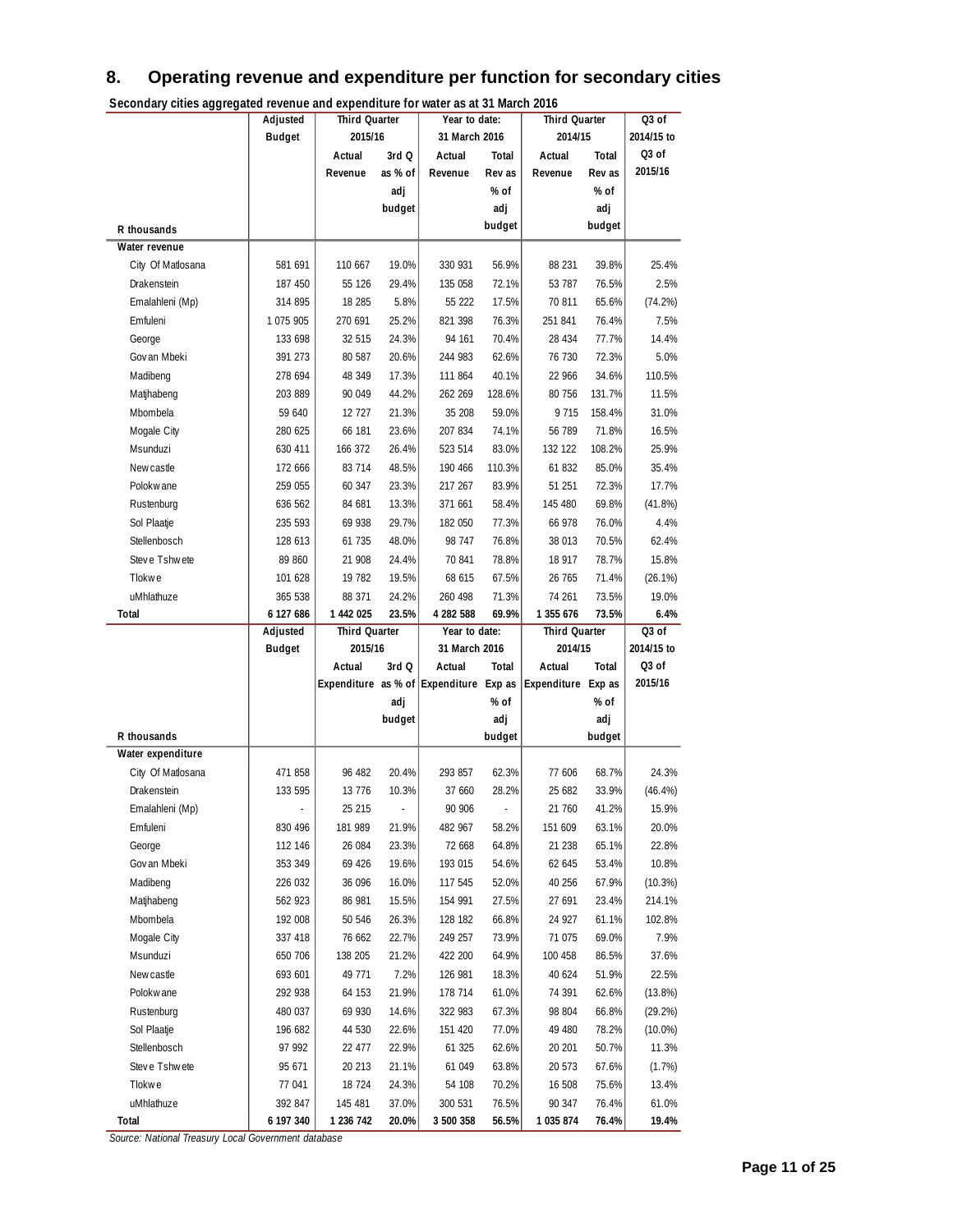| Secondary cities aggregated revenue and expenditure for electricity as at 31 March 2016 |
|-----------------------------------------------------------------------------------------|
|-----------------------------------------------------------------------------------------|

| becomain y chics aggregated revenue and experientire for electricity as at 51 march 2010 |                         |                      |                 |                                        |                 |                      |                |                    |
|------------------------------------------------------------------------------------------|-------------------------|----------------------|-----------------|----------------------------------------|-----------------|----------------------|----------------|--------------------|
|                                                                                          | Adjusted                | Third Quarter        |                 | Year to date:                          |                 | Third Quarter        |                | $\overline{Q3}$ of |
|                                                                                          | <b>Budget</b>           | 2015/16              |                 | 31 March 2016                          |                 | 2014/15              |                | 2014/15 to         |
|                                                                                          |                         | Actual               | 3rd Q           | Actual                                 | Total           | Actual               | Total          | Q3 of              |
|                                                                                          |                         | Revenue              | as % of         | Revenue                                | Rev as          | Revenue              | Rev as         | 2015/16            |
|                                                                                          |                         |                      | adj             |                                        | % of            |                      | % of           |                    |
|                                                                                          |                         |                      | budget          |                                        | adj             |                      | adj            |                    |
| R thousands                                                                              |                         |                      |                 |                                        | budget          |                      | budget         |                    |
| <b>Electricity revenue</b>                                                               |                         |                      |                 |                                        |                 |                      |                |                    |
| City Of Matlosana                                                                        | 801 271                 | 172 762              | 21.6%           | 524 996                                | 65.5%           | 146 767              | 68.5%          | 17.7%              |
| Drakenstein                                                                              | 983 867                 | 251 767              | 25.6%           | 727 940                                | 74.0%           | 198 452              | 72.2%          | 26.9%              |
| Emalahleni (Mp)                                                                          | 924 435                 | 226 603              | 24.5%           | 761 081                                | 82.3%           | 160 168              | 65.8%          | 41.5%              |
| Emfuleni                                                                                 | 1 990 198               | 395 177              | 19.9%           | 1 418 464                              | 71.3%           | 398 979              | 68.6%          | (1.0%)             |
| George                                                                                   | 552 653                 | 130 194              | 23.6%           | 407 674                                | 73.8%           | 123 503              | 74.8%          | 5.4%               |
| Gov an Mbeki                                                                             | 571 001                 | 96 874               | 17.0%           | 318 270                                | 55.7%           | 103 823              | 64.8%          | (6.7%)             |
| Madibeng                                                                                 | 525 263                 | 104 028              | 19.8%           | 303 662                                | 57.8%           | 104 547              | 52.8%          | (0.5%)             |
| Matjhabeng                                                                               | 723 025                 | 113 377              | 15.7%           | 377 103                                | 52.2%           | 103 858              | 49.3%          | 9.2%               |
| Mbombela                                                                                 | 769 732                 | 190 885              | 24.8%           | 568 424                                | 73.8%           | 181 928              | 77.2%          | 4.9%               |
| Mogale City                                                                              | 908 635                 | 207 428              | 22.8%           | 664 230                                | 73.1%           | 214 191              | 72.2%          | (3.2%)             |
| Msunduzi                                                                                 | 1898 612                | 449 394              | 23.7%           | 1 392 804                              | 73.4%           | 373 270              | 73.2%          | 20.4%              |
| New castle                                                                               | 651 762                 | 160 736              | 24.7%           | 478 239                                | 73.4%           | 144 615              | 70.7%          | 11.1%              |
| Polokwane                                                                                | 793 681                 |                      | 21.9%           | 565 419                                | 71.2%           |                      |                | 21.8%              |
|                                                                                          |                         | 173 594              |                 | 1 306 690                              |                 | 142 543              | 70.8%          |                    |
| Rustenburg                                                                               | 1851026                 | 392 267              | 21.2%           |                                        | 70.6%           | 384 764              | 74.1%          | 1.9%               |
| Sol Plaatje                                                                              | 651 594                 | 159 858              | 24.5%           | 477 454                                | 73.3%           | 137 387              | 71.8%          | 16.4%              |
| Stellenbosch                                                                             | 469 223                 | 117 229              | 25.0%           | 346 493                                | 73.8%           | 107 387              | 73.7%          | 9.2%               |
| Steve Tshwete                                                                            | 554 282                 | 131 363              | 23.7%           | 413 953                                | 74.7%           | 114 921              | 74.3%          | 14.3%              |
| Tlokwe                                                                                   | 591 954                 | 106 446              | 18.0%           | 448 013                                | 75.7%           | 119 714              | 75.1%          | $(11.1\%)$         |
| uMhlathuze                                                                               | 1 343 844               | 393 161              | 29.3%           | 1 098 599                              | 81.8%           | 365 688              | 81.8%          | 7.5%               |
| Total                                                                                    | 17 556 058              | 3 973 144            | 22.6%           | 12 599 507                             | 71.8%           | 3 626 507            | 81.8%          | 9.6%               |
|                                                                                          |                         |                      |                 |                                        |                 |                      |                |                    |
|                                                                                          | Adjusted                | Third Quarter        |                 | Year to date:                          |                 | Third Quarter        |                | Q3 of              |
|                                                                                          | <b>Budget</b>           | 2015/16              |                 | 31 March 2016                          |                 | 2014/15              |                | 2014/15 to         |
|                                                                                          |                         | Actual               | 3rd Q           | Actual                                 | Total           | Actual               | Total          | Q3 of              |
|                                                                                          |                         |                      |                 | Expenditure as % of Expenditure Exp as |                 | Expenditure Exp as   |                | 2015/16            |
|                                                                                          |                         |                      | adj             |                                        | % of            |                      | % of           |                    |
|                                                                                          |                         |                      | budget          |                                        | adj             |                      | adj            |                    |
| R thousands                                                                              |                         |                      |                 |                                        | budget          |                      | budget         |                    |
| <b>Electricity expenditure</b>                                                           |                         |                      |                 |                                        |                 |                      |                |                    |
| City Of Matlosana                                                                        | 695 259                 | 199 315              | 28.7%           | 590 190                                | 84.9%           | 117 496              | 43.5%          | 69.6%              |
| Drakenstein                                                                              | 810 429                 | 164 498              | 20.3%           | 480 471                                | 59.3%           | 153 843              | 60.1%          | 6.9%               |
| Emalahleni (Mp)                                                                          |                         | 61 939               | $\frac{1}{2}$   | 437 851                                |                 | 170 060              | 48.0%          | $(63.6\%)$         |
| Emfuleni                                                                                 | 2 287 938               | 597 620              | 26.1%           | 1 468 294                              | 64.2%           | 525 963              | 75.8%          | 13.6%              |
| George                                                                                   | 479 831                 | 100 053              | 20.9%           | 312 047                                | 65.0%           | 83 608               | 63.4%          | 19.7%              |
| Gov an Mbeki                                                                             | 633 755                 | 109 856              | 17.3%           | 393 029                                | 62.0%           | 152 230              | 76.6%          | (27.8%)            |
| Madibeng                                                                                 | 457 779                 | 115 917              | 25.3%           | 313 924                                | 68.6%           | 83 978               | 86.2%          | 38.0%              |
| Matjhabeng                                                                               | 528 631                 | 91 045               | 17.2%           | 187 269                                | 35.4%           | 14 139               | 34.1%          | 543.9%             |
| Mbombela                                                                                 | 618 950                 | 175 432              | 28.3%           | 444 262                                | 71.8%           | 101 112              | 76.5%          | 73.5%              |
| Mogale City                                                                              | 771 639                 | 145 363              | 18.8%           | 521 753                                | 67.6%           | 160 302              | 71.5%          | (9.3%)             |
|                                                                                          |                         |                      |                 |                                        |                 |                      | 75.3%          |                    |
| Msunduzi<br>New castle                                                                   | 1 580 463<br>57 192     | 348 950              | 22.1%<br>199.6% | 1 181 440<br>398 836                   | 74.8%<br>697.4% | 298 092<br>102 146   |                | 17.1%              |
| Polokwane                                                                                |                         | 114 151              | 21.1%           |                                        |                 | 128 463              | 73.9%          | 11.8%              |
|                                                                                          | 765 709                 | 161 615              |                 | 548 320                                | 71.6%           |                      | 69.4%          | 25.8%              |
| Rustenburg                                                                               | 1752 151                | 227 278              | 13.0%           | 1 344 732                              | 76.7%           | 326 910              | 67.3%          | (30.5%)            |
| Sol Plaatje                                                                              | 568 128                 | 99 483               | 17.5%           | 391 097                                | 68.8%           | 87 366               | 68.3%          | 13.9%              |
| Stellenbosch                                                                             | 405 381                 | 84 280               | 20.8%           | 262 680                                | 64.8%           | 75 536               | 60.0%          | 11.6%              |
| Steve Tshwete                                                                            | 485 408                 | 100 774              | 20.8%           | 312 695                                | 64.4%           | 86 258               | 63.9%          | 16.8%              |
| Tlokwe                                                                                   | 478 722                 | 90 724               | 19.0%           | 328 103                                | 68.5%           | 74 148               | 67.4%          | 22.4%              |
| uMhlathuze<br>Total                                                                      | 1 147 445<br>14 524 809 | 322 762<br>3 311 055 | 28.1%<br>22.8%  | 920 335<br>10 837 328                  | 80.2%<br>74.6%  | 299 247<br>3 040 895 | 77.6%<br>77.6% | 7.9%<br>8.9%       |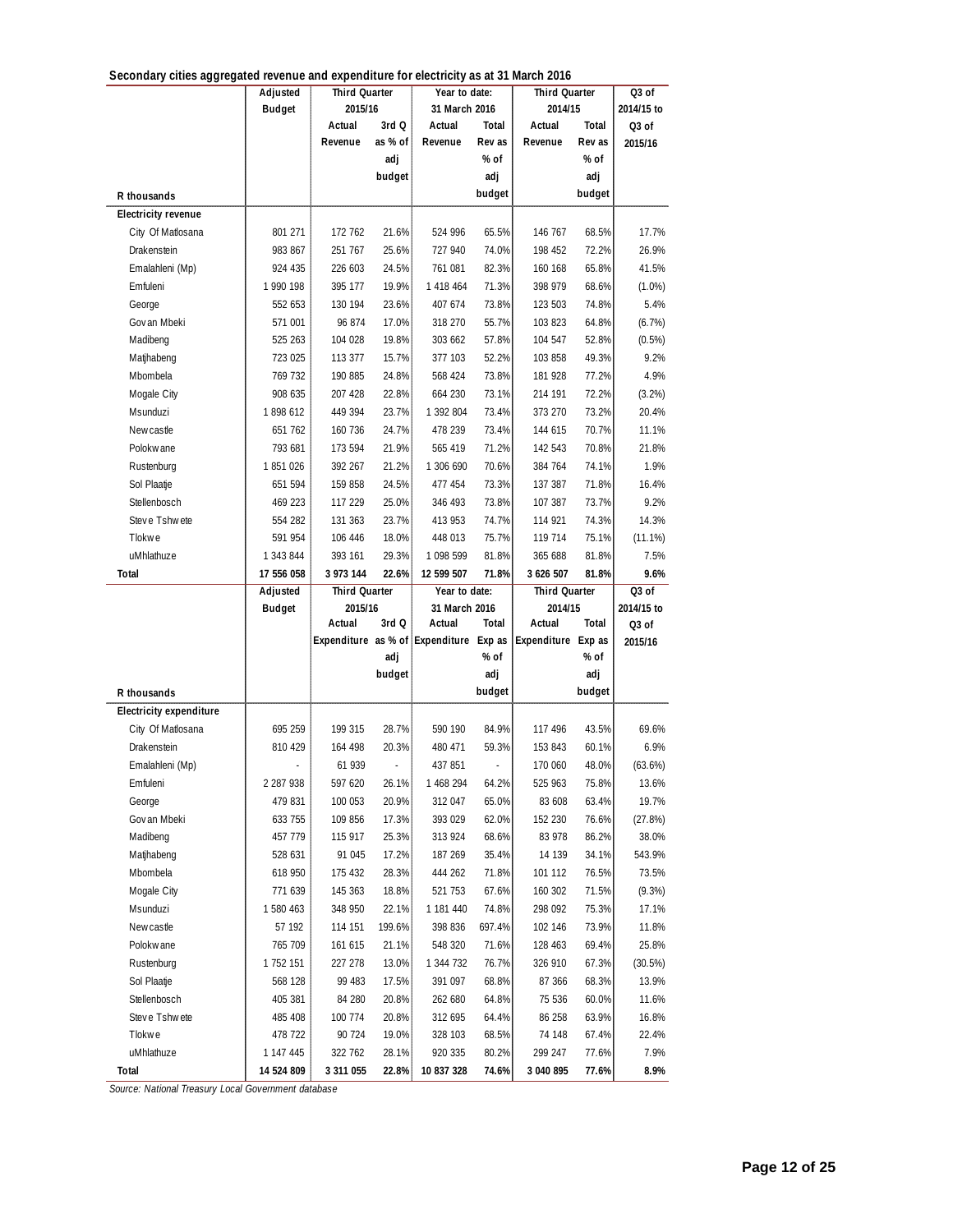|                                    | Adjusted      | <b>Third Quarter</b> |         | Year to date: |        | Third Quarter                                             |        | Q3 of      |
|------------------------------------|---------------|----------------------|---------|---------------|--------|-----------------------------------------------------------|--------|------------|
|                                    | <b>Budget</b> | 2015/16              |         | 31 March 2016 |        | 2014/15                                                   |        | 2014/15 to |
|                                    |               | Actual               | 3rd Q   | Actual        | Total  | Actual                                                    | Total  | Q3 of      |
|                                    |               | Revenue              | as % of | Revenue       | Rev as | Revenue                                                   | Rev as | 2015/16    |
|                                    |               |                      | adj     |               | % of   |                                                           | $%$ of |            |
|                                    |               |                      | budget  |               | adj    |                                                           | adj    |            |
| R thousands                        |               |                      |         |               | budget |                                                           | budget |            |
| Waste water management revenue     |               |                      |         |               |        |                                                           |        |            |
| City Of Matlosana                  | 148 984       | 43 514               | 29.2%   | 91 241        | 61.2%  | 19 611                                                    | 33.1%  | 121.9%     |
| Drakenstein                        | 93 537        | 8 5 9 0              | 9.2%    | 89 586        | 95.8%  | 3 6 5 8                                                   | 77.6%  | 134.8%     |
| Emalahleni (Mp)                    | 125 726       | 33 4 29              | 26.6%   | 96 294        | 76.6%  | 26 939                                                    | 73.2%  | 24.1%      |
| Emfuleni                           | 404 158       | 210 113              | 52.0%   | 265 672       | 65.7%  | 111 541                                                   | 108.1% | 88.4%      |
| George                             | 111 543       | 20 620               | 18.5%   | 92 079        | 82.5%  | 21 388                                                    | 80.2%  | (3.6%)     |
| Gov an Mbeki                       | 117 723       | 21 358               | 18.1%   | 68 679        | 58.3%  | 22 036                                                    | 70.5%  | (3.1%)     |
| Madibeng                           | 140 146       | 12 737               | 9.1%    | 25 961        | 18.5%  | 8 4 9 3                                                   | 13.8%  | 50.0%      |
| Matjhabeng                         | 120 882       | 34 383               | 28.4%   | 102 784       | 85.0%  | 34 740                                                    | 91.1%  | $(1.0\%)$  |
| Mbombela                           | 16 549        | 4 7 4 9              | 28.7%   | 13 081        | 79.0%  | 4 4 9 9                                                   | 72.2%  | 5.6%       |
| Mogale City                        | 173 901       | 44 192               | 25.4%   | 140 350       | 80.7%  | 51 936                                                    | 81.7%  | $(14.9\%)$ |
| Msunduzi                           | 148 037       | 40 522               | 27.4%   | 116 407       | 78.6%  | 36 312                                                    | 83.3%  | 11.6%      |
| Newcastle                          | 96 301        | 59 334               | 61.6%   | 132 595       | 137.7% | 42 922                                                    | 80.8%  | 38.2%      |
| Polokwane                          | 55 326        | 14 173               | 25.6%   | 41 052        | 74.2%  | 12 379                                                    | 73.0%  | 14.5%      |
| Rustenburg                         | 254 850       | 40 075               | 15.7%   | 166 434       | 65.3%  | 24 5 25                                                   | 40.6%  | 63.4%      |
| Sol Plaatje                        | 72 991        | 18 215               | 25.0%   | 54 601        | 74.8%  | 17 028                                                    | 75.2%  | 7.0%       |
| Stellenbosch                       | 88 607        | 10 603               | 12.0%   | 84 440        | 95.3%  | 5 0 9 5                                                   | 76.4%  | 108.1%     |
| Steve Tshwete                      | 85 523        | 21 853               | 25.6%   | 69 320        | 81.1%  | 21 032                                                    | 80.9%  | 3.9%       |
| <b>Tlokwe</b>                      | 47 432        | 14 101               | 29.7%   | 41 762        | 88.0%  | 13 033                                                    | 76.1%  | 8.2%       |
| uMhlathuze                         | 189 631       | 44 896               | 23.7%   | 172 628       | 91.0%  | 43 232                                                    | 75.1%  | 3.9%       |
| Total                              | 2 491 848     | 697 455              | 28.0%   | 1864965       | 74.8%  | 520 398                                                   | 75.1%  | 34.0%      |
|                                    |               |                      |         |               |        |                                                           |        |            |
|                                    | Adjusted      | <b>Third Quarter</b> |         | Year to date: |        | Third Quarter                                             |        | Q3 of      |
|                                    | <b>Budget</b> | 2015/16              |         | 31 March 2016 |        | 2014/15                                                   |        | 2014/15 to |
|                                    |               | Actual               | 3rd Q   | Actual        | Total  | Actual                                                    | Total  | Q3 of      |
|                                    |               |                      |         |               |        | Expenditure as % of Expenditure Exp as Expenditure Exp as |        | 2015/16    |
|                                    |               |                      | adj     |               | % of   |                                                           | % of   |            |
|                                    |               |                      | budget  |               | adj    |                                                           | adj    |            |
| R thousands                        |               |                      |         |               | budget |                                                           | budget |            |
| Waste water management expenditure |               |                      |         |               |        |                                                           |        |            |
| City Of Matlosana                  | 135 151       | 23 635               | 17.5%   | 77 309        | 57.2%  | (16 556)                                                  | 19.3%  | (242.8%)   |
| Drakenstein                        | 127 534       | 22 314               | 17.5%   | 68 540        | 53.7%  | 21 898                                                    | 37.2%  | 1.9%       |
| Emalahleni (Mp)                    |               | 18 048               | ÷       | 44 394        | L,     | 12 908                                                    | 40.4%  | 39.8%      |
| Emfuleni                           | 177 653       | 19 867               | 11.2%   | 80 048        | 45.1%  | 30 645                                                    | 59.9%  | (35.2%)    |
| George                             | 87 374        | 19 039               | 21.8%   | 57 447        | 65.7%  | 16 774                                                    | 65.2%  | 13.5%      |
| Gov an Mbeki                       | 91 246        | 17 471               | 19.1%   | 40 874        | 44.8%  | 12 929                                                    | 26.4%  | 35.1%      |
| Madibeng                           | 23 772        | 5878                 | 24.7%   | 17 675        | 74.3%  | 4 9 0 5                                                   | 84.0%  | 19.8%      |
| Matjhabeng                         | 89 147        | 12 382               | 13.9%   | 42 243        | 47.4%  | 14 198                                                    | 18.5%  | (12.8%)    |
| Mbombela                           | 57 443        | 16 361               | 28.5%   | 43 327        | 75.4%  | 10 313                                                    | 51.9%  | 58.6%      |
| Mogale City                        | 116 334       | 23 599               | 20.3%   | 67 602        | 58.1%  | 20 982                                                    | 49.6%  | 12.5%      |
| Msunduzi                           | 223 509       | 45 503               | 20.4%   | 140 364       | 62.8%  | 29 043                                                    | 97.7%  | 56.7%      |
| Newcastle                          | 44 651        | 8 8 1 5              | 19.7%   | 20 371        | 45.6%  | 5 6 23                                                    | 32.1%  | 56.8%      |
| Polokwane                          | 90 450        | 17 358               | 19.2%   | 39 826        | 44.0%  | 14 971                                                    | 46.9%  | 15.9%      |
| Rustenburg                         | 226 351       | 33 599               | 14.8%   | 100 948       | 44.6%  | 38 138                                                    | 43.9%  | $(11.9\%)$ |
| Sol Plaatje                        | 61 750        | 12 397               | 20.1%   | 40 310        | 65.3%  | 11 623                                                    | 67.4%  | 6.7%       |
| Stellenbosch                       | 105 808       | 21 061               | 19.9%   | 65 676        | 62.1%  | 19 353                                                    | 51.4%  | 8.8%       |
| Steve Tshwete                      | 88 599        | 21 116               | 23.8%   | 59 655        | 67.3%  | 18 044                                                    | 64.7%  | 17.0%      |
| Tlokwe                             | 46 544        | 11 058               | 23.8%   | 38 598        | 82.9%  | 11 341                                                    | 64.0%  | (2.5%)     |
| uMhlathuze                         | 163 507       | 50 465               | 30.9%   | 134 702       | 82.4%  | 30 355                                                    | 66.2%  | 66.2%      |

| Secondary cities aggregated revenue and expenditure for waste water management as at 31 March 2016 |  |  |  |
|----------------------------------------------------------------------------------------------------|--|--|--|
|                                                                                                    |  |  |  |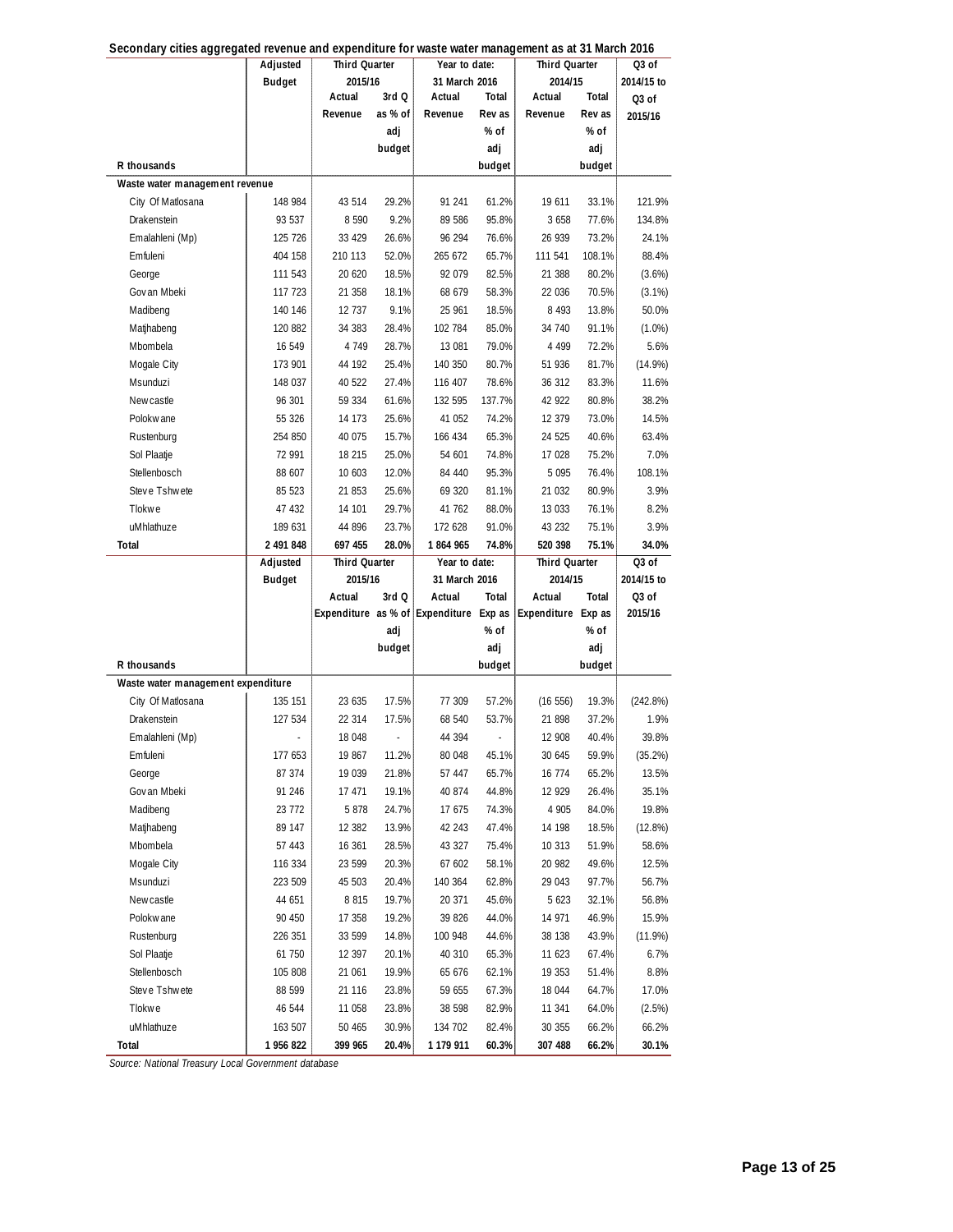|                              | Adjusted      | <b>Third Quarter</b> |         | Year to date:                          |        | <b>Third Quarter</b> |          | Q3 of             |
|------------------------------|---------------|----------------------|---------|----------------------------------------|--------|----------------------|----------|-------------------|
|                              | <b>Budget</b> | 2015/16              |         | 31 March 2016                          |        | 2014/15              |          | 2014/15 to        |
|                              |               | Actual               | 3rd Q   | Actual                                 | Total  | Actual               | Total    | Q <sub>3</sub> of |
|                              |               | Revenue              | as % of | Revenue                                | Rev as | Revenue              | Rev as   | 2015/16           |
|                              |               |                      | adj     |                                        | $%$ of |                      | % of     |                   |
|                              |               |                      | budget  |                                        | adj    |                      | adj      |                   |
| R thousands                  |               |                      |         |                                        | budget |                      | budget   |                   |
| Waste management revenue     |               |                      |         |                                        |        |                      |          |                   |
| City Of Matlosana            | 219 753       | 33 567               | 15.3%   | 99 780                                 | 45.4%  | 22 773               | 32.9%    | 47.4%             |
| Drakenstein                  | 38 093        | 11 022               | 28.9%   | 33 342                                 | 87.5%  | (443)                | 75.8%    | (2587.8%)         |
| Emalahleni (Mp)              | 83 060        | 21 081               | 25.4%   | 48 254                                 | 58.1%  | 18 158               | 70.9%    | 16.1%             |
| Emfuleni                     | 208 020       | 50 984               | 24.5%   | 150 368                                | 72.3%  | 45 365               | 76.0%    | 12.4%             |
| George                       | 77 925        | 13 652               | 17.5%   | 66 047                                 | 84.8%  | 11 526               | 80.3%    | 18.4%             |
| Gov an Mbeki                 | 124 286       | 24 697               | 19.9%   | 74 452                                 | 59.9%  | 23 377               | 68.9%    | 5.6%              |
| Madibeng                     | 123 772       | 8 1 2 9              | 6.6%    | 24 133                                 | 19.5%  | 7689                 | 21.1%    | 5.7%              |
| Matjhabeng                   | 68 027        | 21 092               | 31.0%   | 62 957                                 | 92.5%  | 21 479               | 100.2%   | $(1.8\%)$         |
| Mbombela                     | 94 465        | 18 491               | 19.6%   | 67 480                                 | 71.4%  | 19 432               | 80.0%    | (4.8%)            |
| Mogale City                  | 172 913       | 44 036               | 25.5%   | 145 999                                | 84.4%  | 59 819               | 82.8%    | $(26.4\%)$        |
| Msunduzi                     | 102 808       | 26 931               | 26.2%   | 83 570                                 | 81.3%  | 23 404               | 78.9%    | 15.1%             |
| Newcastle                    | 78 018        | 40 139               | 51.4%   | 80 243                                 | 102.9% | 25 289               | 75.8%    | 58.7%             |
| Polokwane                    | 65 083        | 16 298               | 25.0%   | 48 797                                 | 75.0%  | 14 486               | 73.8%    | 12.5%             |
| Rustenburg                   | 164 022       | 25 974               | 15.8%   | 105 703                                | 64.4%  | 36 953               | 79.6%    | (29.7%)           |
| Sol Plaatje                  | 53 928        | 13 493               | 25.0%   | 40 485                                 | 75.1%  | 12 646               | 76.0%    | 6.7%              |
| Stellenbosch                 | 58 418        | 1 1 3 2              | 1.9%    | 55 558                                 | 95.1%  | 1 301                | 73.4%    | $(12.9\%)$        |
| Steve Tshwete                | 99 131        | 27 524               | 27.8%   | 82 743                                 | 83.5%  | 24 133               | 80.6%    | 14.1%             |
| Tlokwe                       | 36 049        | 10 182               | 28.2%   | 30 510                                 | 84.6%  | 9 4 9 6              | 74.9%    | 7.2%              |
| uMhlathuze                   | 113 465       | 28 927               | 25.5%   | 50 093                                 | 44.1%  | 25 654               | 75.7%    | 12.8%             |
| Total                        | 1 981 237     | 437 351              | 22.1%   | 1 350 512                              | 68.2%  | 402 535              | 75.7%    | 8.6%              |
|                              |               |                      |         |                                        |        |                      |          |                   |
|                              | Adjusted      | <b>Third Quarter</b> |         | Year to date:                          |        | <b>Third Quarter</b> |          | Q3 of             |
|                              | Budget        | 2015/16              |         | 31 March 2016                          |        | 2014/15              |          | 2014/15 to        |
|                              |               | Actual               | 3rd Q   | Actual                                 | Total  | Actual               | Total    | Q3 of             |
|                              |               |                      |         | Expenditure as % of Expenditure Exp as |        | Expenditure Exp as   |          | 2015/16           |
|                              |               |                      | adj     |                                        | % of   |                      | % of     |                   |
|                              |               |                      | budget  |                                        | adj    |                      | adj      |                   |
| R thousands                  |               |                      |         |                                        | budget |                      | budget   |                   |
| Waste management expenditure |               |                      |         |                                        |        |                      |          |                   |
| City Of Matlosana            | 97 768        | 35 037               | 35.8%   | 63 203                                 | 64.6%  | 11 729               | 27.6%    | 198.7%            |
| Drakenstein                  | 113 281       | 23 241               | 20.5%   | 71 800                                 | 63.4%  | 36 047               | 31.0%    | (35.5%)           |
| Emalahleni (Mp)              |               | 15 915               |         | 39 208                                 |        | 15 499               | 59.9%    | 2.7%              |
| Emfuleni                     | 210 446       | 25 125               | 11.9%   | 63 405                                 | 30.1%  | 20 090               | $50.0\%$ | 25.1%             |
| George                       | 61 832        | 14 812               | 24.0%   | 39 490                                 | 63.9%  | 11 249               | 65.5%    | 31.7%             |
| Gov an Mbeki                 | 81 064        | 15 221               | 18.8%   | 43 765                                 | 54.0%  | 14 661               | 47.8%    | 3.8%              |
| Madibeng                     | 69 754        | 18 001               | 25.8%   | 49 582                                 | 71.1%  | 16 354               | 82.6%    | 10.1%             |
| Matjhabeng                   | 89 735        | 18 547               | 20.7%   | 53 231                                 | 59.3%  | 16 453               | 44.3%    | 12.7%             |
| Mbombela                     | 167 912       | 50 193               | 29.9%   | 132 498                                | 78.9%  | 24 163               | 71.9%    | 107.7%            |
| Mogale City                  | 144 893       | 36 012               | 24.9%   | 96 562                                 | 66.6%  | 30 668               | 61.1%    | 17.4%             |
| Msunduzi                     | 116 727       | 26 107               | 22.4%   | 88 284                                 | 75.6%  | 23 592               | 64.0%    | 10.7%             |
| Newcastle                    | 87 281        | 24 125               | 27.6%   | 60 924                                 | 69.8%  | 20 443               | 46.9%    | 18.0%             |
| Polokw ane                   | 65 322        | 14 536               | 22.3%   | 43 4 9 6                               | 66.6%  | 13 754               | 66.6%    | 5.7%              |
| Rustenburg                   | 110 140       | 22 711               | 20.6%   | 67 212                                 | 61.0%  | 27 342               | 74.6%    | $(16.9\%)$        |
| Sol Plaatje                  | 49 728        | 11 651               | 23.4%   | 31 735                                 | 63.8%  | 9 5 6 9              | 70.3%    | 21.8%             |
| Stellenbosch                 | 62 216        | 11 935               | 19.2%   | 28 981                                 | 46.6%  | 8 9 0 4              | 40.8%    | 34.0%             |
| Steve Tshwete                | 92 873        | 21 865               | 23.5%   | 64 889                                 | 69.9%  | 21 208               | 72.6%    | 3.1%              |
| Tlokwe                       | 53 147        | 10 330               | 19.4%   | 33 941                                 | 63.9%  | 10 633               | 70.4%    | $(2.9\%)$         |
| uMhlathuze                   | 106 177       | 20 446               | 19.3%   | 60 814                                 | 57.3%  | 23 408               | 72.7%    | (12.7%)           |

**Secondary cities aggregated revenue and expenditure for waste management as at 31 March 2016**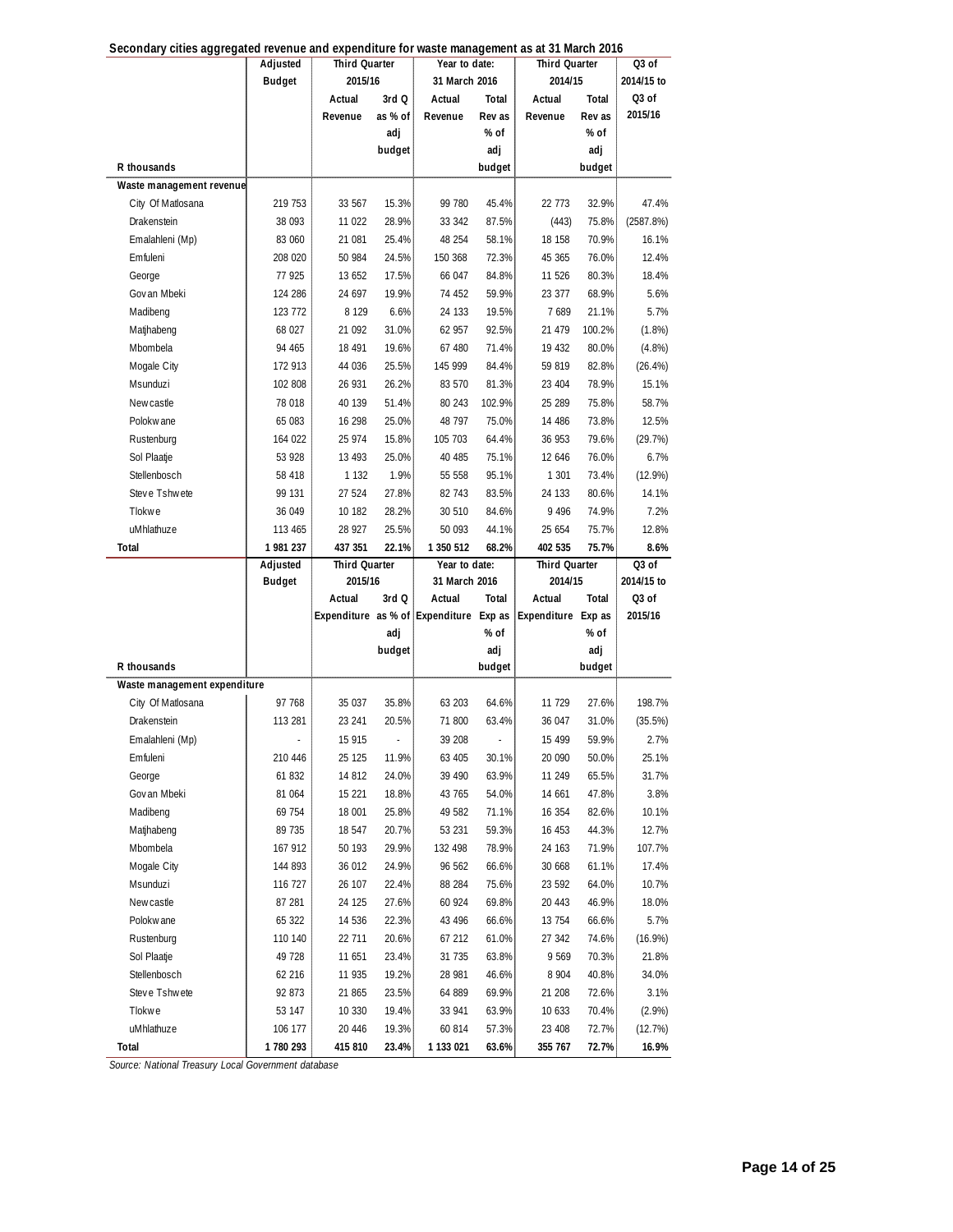## **9. Aggregated municipal debtors age analysis**

**Debtors Age Analysis as at 31 March 2016**

|                                        | 0 - 30 Days      |       | 31 - 60 Days |      | 61 - 90 Days |      | Over 90 Days  |        | Total              |        | <b>Actual Bad Debts</b> |           | Impairment -Bad Debts |       |
|----------------------------------------|------------------|-------|--------------|------|--------------|------|---------------|--------|--------------------|--------|-------------------------|-----------|-----------------------|-------|
|                                        |                  |       |              |      |              |      |               |        |                    |        | Written Off to Debtors  |           | ito Council Policy    |       |
| R thousands                            | Amount           | %     | Amount       | %    | Amount       | %    | Amount        | %      | Amount             | %      | Amount                  | %         | Amount                | $\%$  |
| Debtors Age Analysis By Income Source  |                  |       |              |      |              |      |               |        |                    |        |                         |           |                       |       |
| Trade and Other Receivables from       | 3 048 608        | 9.6%  | 1 317 555    | 4.1% | 1 244 925    | 3.9% | 26 272 018    | 82.4%  | 31 883 106         | 29.4%  | 230 910                 | 0.7%      | 3 3 5 4 6 4 0         | 10.5% |
| Exchange Transactions - Water          |                  |       |              |      |              |      |               |        |                    |        |                         |           |                       |       |
| Trade and Other Receivables from       | 5 280 995        | 37.1% | 1 182 247    | 8.3% | 789 397      | 5.5% | 7 000 638     | 49.1%  | 14 253 277         | 13.1%  | 87 476                  | 0.6%      | 1 218 365             | 8.5%  |
| Exchange Transactions - Electricity    |                  |       |              |      |              |      |               |        |                    |        |                         |           |                       |       |
| Receivables from Non-exchange          | 3 484 687        | 14.0% | 963 446      | 3.9% | 891 970      | 3.6% | 19 495 557    | 78.5%  | 24 835 661         | 22.9%  | 264 985                 | 1.1%      | 2 703 397             | 10.9% |
| Transactions - Property Rates          |                  |       |              |      |              |      |               |        |                    |        |                         |           |                       |       |
| Receivables from Exchange              | 1 147 680        | 10.5% | 436 685      | 4.0% | 414 545      | 3.8% | 8 963 112     | 81.8%  | 10 962 022         | 10.1%  | 86 442                  | 0.8%      | 919 436               | 8.4%  |
| Transactions - Waste Water Management  |                  |       |              |      |              |      |               |        |                    |        |                         |           |                       |       |
| Receivables from Exchange              | 707 346          | 8.6%  | 296 593      | 3.6% | 356 610      | 4.3% | 6 908 351     | 83.5%  | 8 268 901          | 7.6%   | 64 199                  | 0.8%      | 568 574               | 6.9%  |
| Transactions - Waste Management        |                  |       |              |      |              |      |               |        |                    |        |                         |           |                       |       |
| Receivables from Exchange              | 78 723           | 4.2%  | 30 30 4      | 1.6% | 32 5 27      | 1.7% | 1726 093      | 92.4%  | 1867646            | 1.7%   | 4 7 1 6                 | 0.3%      | 158 745               | 8.5%  |
| Transactions - Property Rental Debtors |                  |       |              |      |              |      |               |        |                    |        |                         |           |                       |       |
| Interest on Arrear Debtor Accounts     | 203 426          | 2.1%  | 326 737      | 3.4% | 373 292      | 3.9% | 8726076       | 90.6%  | 9 629 532          | 8.9%   | 59 539                  | 0.6%      | 937 839               | 9.7%  |
| Recoverable unauthorised, irregular or |                  |       |              |      |              |      | 414           | 100.0% | 414                | 0.0%   | 2 0 8 8                 | 504.4%    |                       |       |
| fruitless and wasteful Expenditure     |                  |       |              |      |              |      |               |        |                    |        |                         |           |                       |       |
| Other                                  | 60 145           | 0.9%  | 205 867      | 3.0% | 21 441       | 0.3% | 6 586 965     | 95.8%  | 6 874 418          | 6.3%   | 323 432                 | 4.7%      | 548 348               | 8.0%  |
| Total                                  | 14 011 610       | 12.9% | 4 759 433    | 4.4% | 4 124 708    | 3.8% | 85 679 225    | 78.9%  | 108 574 977        | 100.0% | 1 123 786               | 1.0%      | 10 409 343            | 9.6%  |
| Debtors Age Analysis By Customer Group |                  |       |              |      |              |      |               |        |                    |        |                         |           |                       |       |
| Organs of State                        | 680 325          | 11.1% | 271 979      | 4.4% | 296 305      | 4.8% | 4 889 928     | 79.7%  | 6 138 537          | 5.7%   | (456)                   | $(0.0\%)$ | 447 621               | 7.3%  |
| Commercial                             | 6 284 778        | 24.7% | 1 331 438    | 5.2% | 1038628      | 4.1% | 16 744 249    | 65.9%  | 25 399 093         | 23.4%  | 34 851                  | 0.1%      | 1982 362              | 7.8%  |
| Households                             | 6 342 175        | 9.5%  | 2 819 147    | 4.2% | 2 542 311    | 3.8% | 55 227 640    | 82.5%  | 66 931 273         |        | 766 808                 | 1.1%      | 7 582 711             | 11.3% |
| Other                                  | 704 333          | 7.0%  | 336 869      | 3.3% | 247 464      | 2.4% | 8 8 17 4 08   | 87.2%  | 10 106 074         |        | 322 582                 | 3.2%      | 396 650               | 3.9%  |
| Total                                  | 14 011 610       | 12.9% | 4 759 433    | 4.4% | 4 124 708    | 3.8% | 85 679 225    | 78.9%  | 108 574 977        | 100.0% | 1 123 786               | 1.0%      | 10 409 343            | 9.6%  |
| Per Province                           |                  |       |              |      |              |      |               |        |                    |        |                         |           |                       |       |
| Eastern Cape                           | 1 269 718        | 14.8% | 409 360      | 4.8% | 335 723      | 3.9% | 6 587 146     | 76.6%  | 8 601 947          | 7.9%   | 197 048                 | 2.3%      | 1798373               | 20.9% |
| Free State                             | 933 343          | 8.1%  | 442 693      | 3.8% | 825 849      | 7.2% | 9 3 3 4 2 5 4 | 80.9%  | 11 536 139         | 10.6%  | 389 118                 | 3.4%      | 2 566 313             | 22.2% |
| Gauteng                                | 5 851 453        | 14.4% | 1768 170     | 4.4% | 1 450 807    | 3.6% | 31 472 476    | 77.6%  | 40 542 906         | 37.3%  | 452 017                 | 1.1%      | 876 352               | 2.2%  |
| Kw azulu-Natal                         | 1 758 472        | 12.2% | 722 403      | 5.0% | 517 311      | 3.6% | 11 371 386    | 79.1%  | 14 369 571         | 13.2%  | (6872)                  | $(0.0\%)$ | 3 906 054             | 27.2% |
| Limpopo                                | 221 141          | 5.3%  | 202 708      | 4.8% | 163 728      | 3.9% | 3 609 761     | 86.0%  | 4 197 338          | 3.9%   |                         | ×,        | 10 110                | 0.2%  |
| Mpumalanga                             | 490 302          | 6.6%  | 234 073      | 3.2% | 209 157      | 2.8% | 6 457 565     | 87.4%  | 7 391 097          | 6.8%   |                         | ×         | 219 372               | 3.0%  |
| North West                             | 634 522          | 7.0%  | 375 657      | 4.1% | 303 853      | 3.4% | 7 748 559     | 85.5%  | 9 0 6 2 5 9 1      | 8.3%   | 45                      | 0.0%      |                       | ×,    |
| Northern Cape                          | 231 131          | 7.4%  | 125 085      | 4.0% | 94 815       | 3.0% | 2 689 130     | 85.6%  | 3 140 161          | 2.9%   |                         |           | 805 214               | 25.6% |
| Western Cape                           | 2 621 528        | 26.9% | 479 286      | 4.9% | 223 464      | 2.3% | 6 408 948     | 65.8%  | 9 733 225          | 9.0%   | 92 430                  | 0.9%      | 227 555               | 2.3%  |
| Total                                  | 14 011 610 12.9% |       | 4 759 433    | 4.4% | 4 124 708    | 3.8% | 85 679 225    | 78.9%  | 108 574 977 100.0% |        | 1 123 786               | 1.0%      | 10 409 343            | 9.6%  |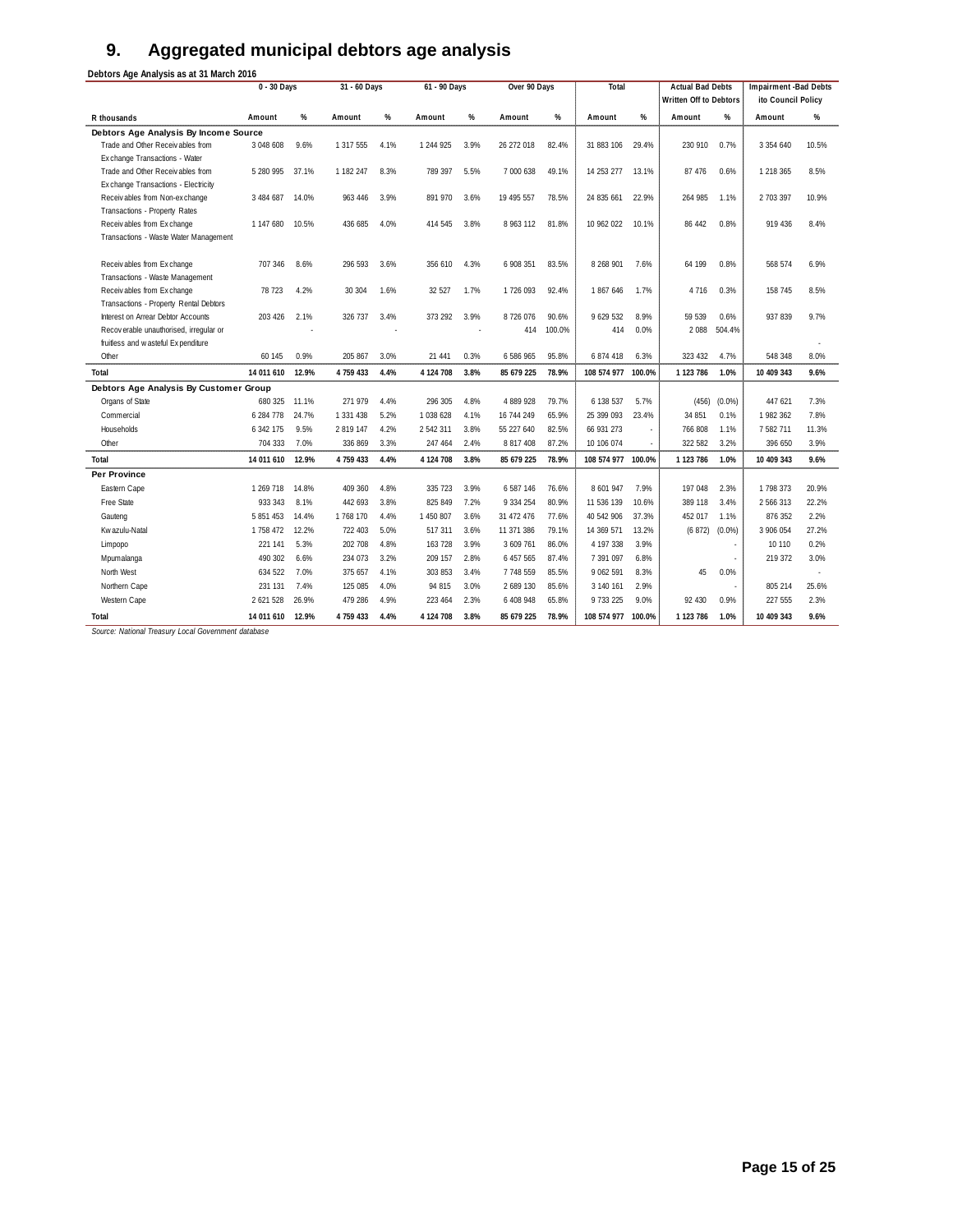## **10. Debtors' age analysis for the metros**

|                                                  | 0 - 30 Days |       | 31 - 60 Days |      | $61 - 90$ Days |      | Over 90 Days |       | Total       |        | <b>Actual Bad Debts</b> |              |
|--------------------------------------------------|-------------|-------|--------------|------|----------------|------|--------------|-------|-------------|--------|-------------------------|--------------|
| R thousands                                      | Amount      | $\%$  | Amount       | $\%$ | Amount         | %    | Amount       | $\%$  | Amount      | $\%$   | Amount                  | %            |
| 3rd Quarter Ended 31 March 2016                  |             |       |              |      |                |      |              |       |             |        |                         |              |
| <b>Buffalo City</b>                              | 245 146     | 15.8% | 74 763       | 4.8% | 53 026         | 3.4% | 1 183 029    | 76.0% | 1 555 964   | 2.9%   |                         |              |
| Cape Town                                        | 1 878 395   | 25.5% | 368 759      | 5.0% | 149 526        | 2.0% | 4 970 782    | 67.5% | 7 367 462   | 13.6%  |                         |              |
| Ekurhuleni Metro                                 | 1 648 629   | 14.2% | 553 813      | 4.8% | 404 808        | 3.5% | 8 964 865    | 77.5% | 11 572 115  | 21.3%  |                         | ÷.           |
| eThekwini                                        | 876 720     | 12.9% | 376 889      | 5.5% | 241 300        | 3.6% | 5 301 521    | 78.0% | 6 796 431   | 12.5%  | (11982)                 | (0.2%)       |
| City Of Johannesburg                             | 2 250 521   | 16.9% | 743 181      | 5.6% | 608 932        | 4.6% | 9 697 302    | 72.9% | 13 299 937  | 24.5%  | ÷                       | ÷,           |
| Mangaung                                         | 341 702     | 9.9%  | 159 632      | 4.6% | 178 299        | 5.1% | 2 785 745    | 80.4% | 3 465 377   | 6.4%   | 196 397                 | 5.7%         |
| Nelson Mandela Bay                               | 774 408     | 24.3% | 172 365      | 5.4% | 173 527        | 5.4% | 2 066 555    | 64.8% | 3 186 855   | 5.9%   | 197 048                 | 6.2%         |
| City Of Tshwane                                  | 1 261 895   | 17.7% | 124 181      | 1.7% | 201 543        | 2.8% | 5 536 771    | 77.7% | 7 124 389   | 13.1%  | 452 017                 | 6.3%         |
| Total                                            | 9 277 414   | 17.1% | 2 573 585    | 4.7% | 2 010 960      | 3.7% | 40 506 570   | 74.5% | 54 368 530  | 100.0% | 833 480                 | 1.5%         |
| 3rd Quarter Ended 31 March 2015                  |             |       |              |      |                |      |              |       |             |        |                         |              |
| <b>Buffalo City</b>                              | 221 441     | 16.2% | 65 980       | 4.8% | 42 804         | 3.1% | 1 033 433    | 75.8% | 1 363 657   | 2.4%   |                         |              |
| Cape Town                                        | 1 572 187   | 22.7% | 258 417      | 3.7% | 160 981        | 2.3% | 4 941 057    | 71.3% | 6 932 643   | 12.1%  |                         | $\mathbf{r}$ |
| Ekurhuleni Metro                                 | 1 494 465   | 12.8% | 505 677      | 4.3% | 339 173        | 2.9% | 9 353 125    | 80.0% | 11 692 439  | 20.3%  |                         | L.           |
| eThekwini                                        | 719 049     | 13.1% | 279 890      | 5.1% | 160 851        | 2.9% | 4 327 633    | 78.9% | 5 487 422   | 9.5%   | (59 429)                | (1.1%)       |
| City Of Johannesburg                             | 2 646 842   | 13.9% | 780 199      | 4.1% | 648 859        | 3.4% | 14 973 792   | 78.6% | 19 049 692  | 33.1%  |                         | ä,           |
| Mangaung                                         | 319 561     | 8.8%  | 207 541      | 5.7% | 169 716        | 4.7% | 2 925 999    | 80.8% | 3 622 817   | 6.3%   | ä,                      |              |
| Nelson Mandela Bay                               | 719 723     | 24.8% | 179 547      | 6.2% | 132 696        | 4.6% | 1 868 140    | 64.4% | 2 900 107   | 5.0%   | 221 585                 | 7.6%         |
| City Of Tshwane                                  | 1 305 454   | 20.2% | 123 370      | 1.9% | 218 350        | 3.4% | 4 805 199    | 74.5% | 6 452 373   | 11.2%  | 522 816                 | 8.1%         |
| <b>Total</b>                                     | 8 998 723   | 15.6% | 2 400 622    | 4.2% | 1873 428       | 3.3% | 44 228 378   | 76.9% | 57 501 151  | 100.0% | 684 972                 | 1.2%         |
| Movement between 31 March 2015 and 31 March 2016 |             |       |              |      |                |      |              |       |             |        |                         |              |
| <b>Buffalo City</b>                              | 23 705      |       | 8 7 8 4      |      | 10 222         |      | 149 596      |       | 192 307     |        |                         |              |
| Cape Town                                        | 306 208     |       | 110 342      |      | (11455)        |      | 29 7 24      |       | 434 819     |        |                         |              |
| Ekurhuleni Metro                                 | 154 164     |       | 48 136       |      | 65 635         |      | (388 259)    |       | (120 324)   |        |                         |              |
| eThekwini                                        | 157 671     |       | 96 999       |      | 80 450         |      | 973 888      |       | 1 309 009   |        |                         |              |
| City Of Johannesburg                             | (396 321)   |       | (37018)      |      | (39926)        |      | (5276490)    |       | (5749755)   |        |                         |              |
| Mangaung                                         | 22 140      |       | (47909)      |      | 8 5 8 3        |      | (140 254)    |       | (157 440)   |        |                         |              |
| Nelson Mandela Bay                               | 54 684      |       | (7182)       |      | 40 831         |      | 198 415      |       | 286 748     |        |                         |              |
| City Of Tshwane                                  | (43560)     |       | 811          |      | (16 807)       |      | 731 572      |       | 672 016     |        |                         |              |
| Total                                            | 278 692     |       | 172 963      |      | 137 532        |      | (3721808)    |       | (3 132 621) |        |                         |              |
| Growth rate 31 March 2015 to 31 March 2016       |             |       |              |      |                |      |              |       |             |        |                         |              |
| <b>Buffalo City</b>                              | 10.7%       |       | 13.3%        |      | 23.9%          |      | 14.5%        |       | 14.1%       |        |                         |              |
| Cape Town                                        | 19.5%       |       | 42.7%        |      | $(7.1\%)$      |      | 0.6%         |       | 6.3%        |        |                         |              |
| Ekurhuleni Metro                                 | 10.3%       |       | 9.5%         |      | 19.4%          |      | (4.2%)       |       | $(1.0\%)$   |        |                         |              |
| eThekwini                                        | 21.9%       |       | 34.7%        |      | 50.0%          |      | 22.5%        |       | 23.9%       |        |                         |              |
| City Of Johannesburg                             | $(15.0\%)$  |       | (4.7%)       |      | (6.2%)         |      | (35.2%)      |       | $(30.2\%)$  |        |                         |              |
| Mangaung                                         | 6.9%        |       | $(23.1\%)$   |      | 5.1%           |      | $(4.8\%)$    |       | (4.3%)      |        |                         |              |
| Nelson Mandela Bay                               | 7.6%        |       | $(4.0\%)$    |      | 30.8%          |      | 10.6%        |       | 9.9%        |        |                         |              |
| City Of Tshwane                                  | (3.3%)      |       | 0.7%         |      | (7.7%)         |      | 15.2%        |       | 10.4%       |        |                         |              |
| <b>Total</b>                                     | 3.1%        |       | 7.2%         |      | 7.3%           |      | (8.4%)       |       | (5.4%)      |        |                         |              |

*Source: National Treasury Local Government database*

#### **Metros Debtors Age Analysis By Customer Group as at 31 March 2016**

|                 | $0 - 30$ Days |       | 31 - 60 Days |        | 61 - 90 Days |      | Over 90 Days |       | Total      |        | <b>Actual Bad Debts</b>                  |                    | Impairment -Bad Debts |            |
|-----------------|---------------|-------|--------------|--------|--------------|------|--------------|-------|------------|--------|------------------------------------------|--------------------|-----------------------|------------|
| R thousands     | Amount        | %     | Amount       | %      | Amount       | %    | Amount       | %     | Amount     | %      | $\sim$ $\sim$ $\sim$<br>181.71<br>Amount | $\sim$ $\sim$<br>% | $\cdots$<br>Amount    | 1.7.1<br>% |
| Organs of State | 292 744       | 17.8% | 95 863       | 5.8%   | 124 000      | 7.6% | 129 723      | 68.8% | 1 642 330  | 3.0%   | (456)                                    | (0.0%              | 116 284               | 7.1%       |
| Commercial      | 4 772 402     | 26.0% | 872 510      | 4.7%   | 718 210      | 3.9% | 12 010 207   | 65.4% | 18 373 330 | 33.8%  | 33 762                                   | 0.2%               | 1 372 146             | 7.5%       |
| Households      | 4 137 550     | 12.7% | 1624 429     | 5.0%   | 115 628      | 3.4% | 25 767 641   | 78.9% | 32 645 248 | 60.0%  | 678 869                                  | 2.1%               | 5 492 563             | 16.8%      |
| Other           | 74 718        | 4.4%  | (19 217)     | (1.1%) | 53 122       | 3.1% | 598 998      | 93.6% | 1 707 622  | 3.1%   | 121 304                                  | 1.1%               | 84 565                | 5.0%       |
| Total           | 9 277 414     | 17.1% | 2 573 585    | 4.7%   | 2 010 960    | 3.7% | 40 506 570   | 74.5% | 54 368 530 | 100.0% | 833 480                                  | 1.5%               | 7 065 558             | 13.0%      |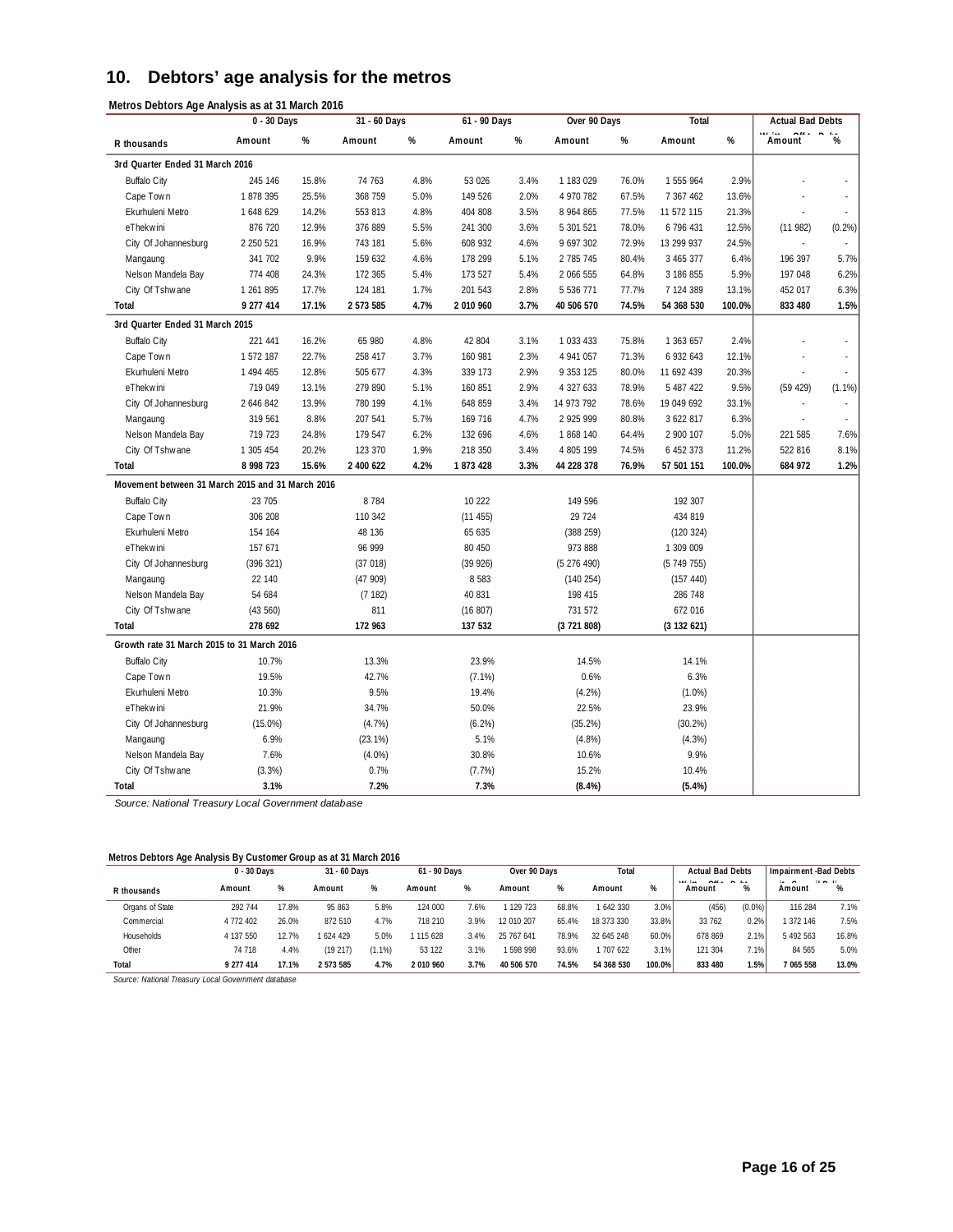## **11. Debtors' age analysis for secondary cities**

|                   | 0 - 30 Days |           | 31 - 60 Days |        | 61 - 90 Days |        | Over 90 Days |         | Total      |        | <b>Actual Bad Debts</b> |                     |
|-------------------|-------------|-----------|--------------|--------|--------------|--------|--------------|---------|------------|--------|-------------------------|---------------------|
|                   |             |           |              |        |              |        |              |         |            |        | Written Off to Debtors  |                     |
| R thousands       | Amount      | %         | Amount       | %      | Amount       | %      | Amount       | %       | Amount     | %      | Amount                  | %                   |
|                   |             |           |              |        |              |        |              |         |            |        |                         |                     |
| City Of Matlosana | 148 793     | 8.6%      | 73 170       | 4.2%   | 57843        | 3.3%   | 1 459 710    | 83.9%   | 1 739 516  | 7.3%   |                         |                     |
| Drakenstein       | 116 947     | 38.9%     | 18 355       | 6.1%   | 10 879       | 3.6%   | 154 242      | 51.3%   | 300 423    | 1.3%   |                         | $\sim$              |
| Emalahleni (Mp)   | 135 847     | 6.8%      | 83 494       | 4.2%   | 64 647       | 3.2%   | 1 725 540    | 85.9%   | 2 009 529  | 8.5%   |                         | ÷                   |
| Emfuleni          | 243 208     | 4.8%      | 133 668      | 2.6%   | 122 654      | 2.4%   | 4 564 042    | 90.1%   | 5 063 571  | 21.3%  |                         | $\sim$              |
| George            | 61 634      | 34.9%     | 7895         | 4.5%   | 6827         | 3.9%   | 100 395      | 56.8%   | 176 751    | 0.7%   | 22 792                  | 12.9%               |
| Gov an Mbeki      | 37 087      | 4.3%      | 36 199       | 4.2%   | 22 616       | 2.7%   | 757 171      | 88.8%   | 853 074    | 3.6%   |                         | $\sim$              |
| Madibeng          | 104 955     | 8.3%      | 56 066       | 4.4%   | 43 599       | 3.4%   | 1 062 780    | 83.9%   | 1 267 399  | 5.3%   |                         | $\sim$              |
| Matjhabeng        | 121 367     | 5.8%      | 83 568       | 4.0%   | 71 681       | 3.4%   | 1805675      | 86.7%   | 2 082 291  | 8.8%   |                         | $\sim$              |
| Mbombela          | 89 062      | 34.6%     | 608          | 0.2%   | 25 4 95      | 9.9%   | 142 212      | 55.3%   | 257 377    | 1.1%   |                         | $\sim$              |
| Mogale City       | 272 817     | 27.1%     | 20 26 2      | 2.0%   | 12 624       | 1.3%   | 701 067      | 69.6%   | 1 006 770  | 4.2%   |                         | $\sim$              |
| Msunduzi          | 299 836     | 14.9%     | 147 428      | 7.3%   | 57 726       | 2.9%   | 1 513 403    | 75.0%   | 2 018 393  | 8.5%   |                         | $\sim$              |
| Newcastle         | 65 581      | 5.5%      | 25 344       | 2.1%   | 23 638       | 2.0%   | 1 080 654    | 90.4%   | 1 195 216  | 5.0%   |                         | $\sim$              |
| Polokw ane        | (1854)      | $(0.3\%)$ | 31 924       | 4.8%   | 37 168       | 5.6%   | 598 246      | 89.9%   | 665 485    | 2.8%   |                         | $\omega_{\rm{eff}}$ |
| Rustenburg        | 161 442     | 5.9%      | 153 031      | 5.6%   | 111 165      | 4.1%   | 2 317 212    | 84.5%   | 2 742 850  | 11.5%  |                         | $\sim$              |
| Sol Plaatje       | 119 343     | 7.8%      | 58 483       | 3.8%   | 42 688       | 2.8%   | 1 303 935    | 85.5%   | 1 524 449  | 6.4%   |                         | $\sim$              |
| Stellenbosch      | 64 898      | 36.8%     | 3 1 4 5      | 1.8%   | 2859         | 1.6%   | 105 598      | 59.8%   | 176 499    | 0.7%   |                         | ÷.                  |
| Steve Tshwete     | 42 598      | 48.0%     | 6 6 20       | 7.5%   | 3 9 1 5      | 4.4%   | 35 539       | 40.1%   | 88 672     | 0.4%   |                         | $\sim$              |
| Tlokwe            | 70 260      | 43.6%     | 7 0 10       | 4.4%   | 4 9 2 2      | 3.1%   | 78 849       | 49.0%   | 161 040    | 0.7%   |                         |                     |
| uMhlathuze        | 263 077     | 62.2%     | 9 9 4 1      | 2.3%   | 7847         | 1.9%   | 142 184      | 33.6%   | 423 048    | 1.8%   |                         |                     |
| Total             | 2 416 898   | 571.3%    | 956 209      | 226.0% | 730 793      | 172.7% | 19 648 453   | 4644.5% | 23 752 353 | 100.0% | 22 792                  | 0.1%                |

**Secondary cities Debtors Age Analysis as at 31 March 2016**

*Source: National Treasury Local Government database*

#### **Secondary cities Debtors Age Analysis By Customer Group as at 31 March 2016**

|                   | 0 - 30 Days |       | 31 - 60 Davs |       | 61 - 90 Davs |       | Over 90 Days |        | Total      |        | <b>Actual Bad Debts</b> |      | Impairment -Bad Debts |       |
|-------------------|-------------|-------|--------------|-------|--------------|-------|--------------|--------|------------|--------|-------------------------|------|-----------------------|-------|
|                   |             |       |              |       |              |       |              |        |            |        | Written Off to Debtors  |      | ito Council Policy    |       |
| R thousands       | Amount      | %     | Amount       | %     | Amount       | %     | Amount       | %      | Amount     | %      | Amount                  | %    | Amount                | %     |
| Organs of State   | 129 050     | 10.7% | 50 663       | 4.2%  | 34 654       | 2.9%  | 986 995      | 82.2%  | 201 363    | 5.1%   |                         |      | 242 091               | 20.2% |
| Commercial        | 947 467     | 29.1% | 202 609      | 6.2%  | 111 629      | 3.4%  | 999 466      | 61.3%  | 3 261 171  | 13.7%  | 935                     | 0.0% | 179 568               | 5.5%  |
| <b>Households</b> | 103 977     | 7.1%  | 518 285      | 3.4%  | 446 512      | 2.9%  | 13 389 811   | 86.6%  | 15 458 586 | 65.1%  | 21858                   | 0.1% | 871 447               | 5.6%  |
| Other             | 236 404     | 6.2%  | 184 651      | 4.8%  | 137 998      | 3.6%  | 3 272 180    | 85.4%  | 3 831 233  | 16.1%  |                         |      | 91 500                | 2.4%  |
| Total             | 2 416 898   | 63.1% | 956 209      | 25.0% | 730 793      | 19.1% | 19 648 453   | 512.8% | 23 752 353 | 100.0% | 22 792                  | 0.1% | 1 384 606             | 5.8%  |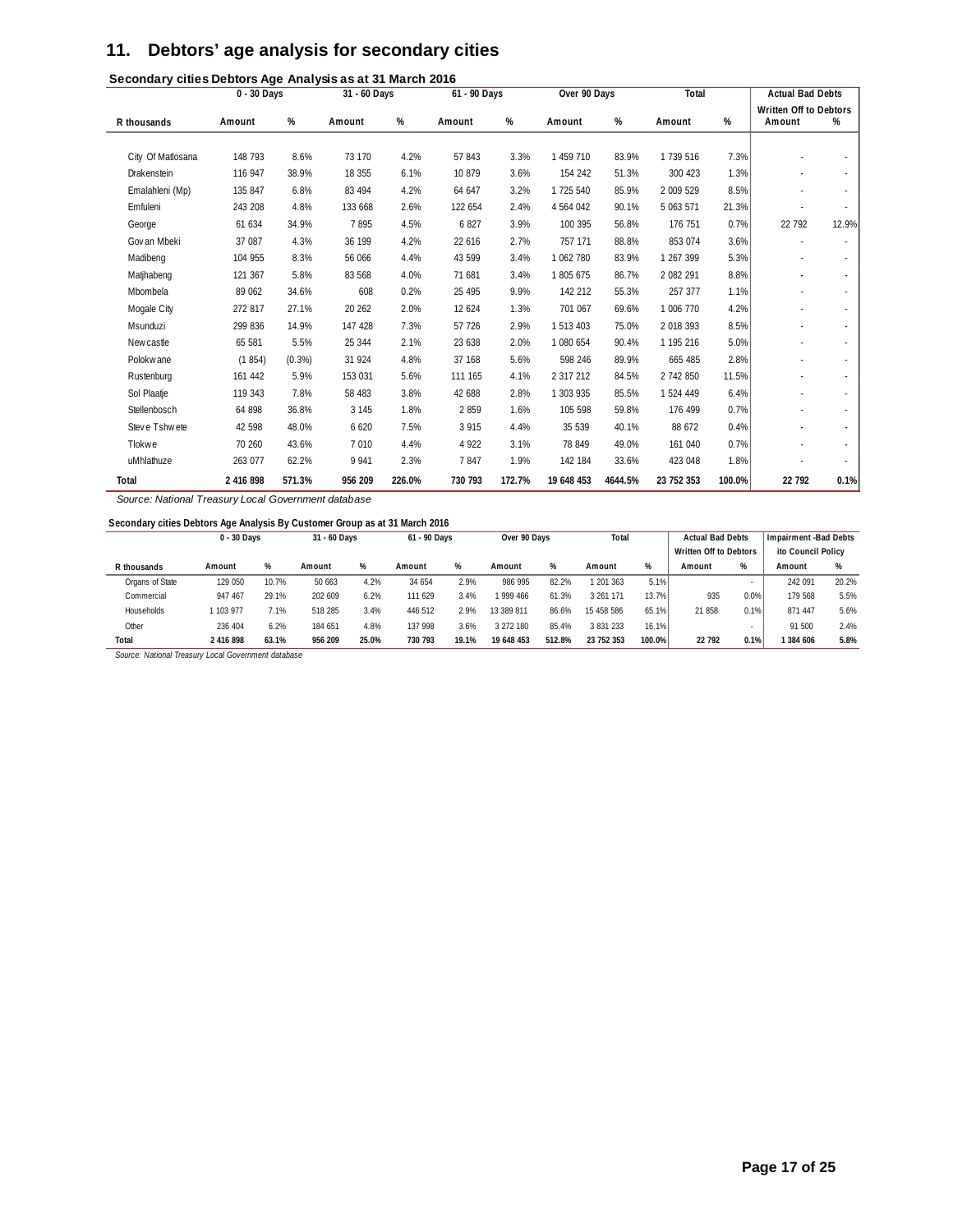## **12. Collection rates**

#### **National collection rate as at 3rd Quarter Ended 31 March 2016**

|                                       | Main          | Adjusted      | First   | Second  | Third   | Fourth  | Year to date: |
|---------------------------------------|---------------|---------------|---------|---------|---------|---------|---------------|
|                                       | appropriation | <b>Budget</b> | Quarter | Quarter | Quarter | Quarter | 31 March      |
|                                       |               |               | 2015/16 | 2015/16 | 2015/16 | 2015/16 | 2016 Actual   |
| R thousands                           |               |               | Actual  | Actual  | Actual  | Actual  |               |
| <b>Collection Rate</b>                | 91.8%         | 92.1%         | 84.1%   | 99.0%   | 90.8%   | ۰       | 91.0%         |
| Property rates                        | 92.5%         | 93.8%         | 84.9%   | 103.9%  | 99.3%   |         | 95.3%         |
| Service charges - Total               | 92.3%         | 92.3%         | 84.3%   | 99.0%   | 89.5%   |         | 90.7%         |
| Service charges - electricity revenue | 94.6%         | 95.6%         | 84.4%   | 108.6%  | 93.5%   | $\sim$  | 94.8%         |
| Service charges - water revenue       | 87.2%         | 86.4%         | 90.1%   | 92.6%   | 89.0%   | ٠       | 90.6%         |
| Service charges - sanitation revenue  | 90.5%         | 85.7%         | 53.7%   | 63.3%   | 58.9%   | ÷.      | 58.4%         |
| Service charges - refuse revenue      | 85.9%         | 86.2%         | 86.6%   | 84.8%   | 79.8%   |         | 83.8%         |
| Service charges - other               | 103.0%        | 89.3%         | 165.6%  | 28.1%   | 167.1%  |         | 129.3%        |
| Interest earned - outstanding debtors | 58.7%         | 60.9%         | 67.5%   | 45.3%   | 52.4%   | $\sim$  | 54.5%         |

*Source: National Treasury Local Government database*

#### **Metros collection rate as at 3rd Quarter Ended 31 March 2016**

|                                       | Main          | Adjusted      | First   | Second  | Third   | Fourth         | Year to date: |
|---------------------------------------|---------------|---------------|---------|---------|---------|----------------|---------------|
|                                       | appropriation | <b>Budget</b> | Quarter | Quarter | Quarter | Quarter        | 31 March      |
|                                       |               |               | 2015/16 | 2015/16 | 2015/16 | 2015/16        | 2016 Actual   |
| R thousands                           |               |               | Actual  | Actual  | Actual  | Actual         |               |
| <b>Collection Rate</b>                | 94.1%         | 94.4%         | 90.3%   | 102.8%  | 93.5%   | $\blacksquare$ | 95.5%         |
| Property rates                        | 95.0%         | 96.4%         | 103.1%  | 102.1%  | 98.0%   | ٠              | 101.1%        |
| Service charges - Total               | 94.2%         | 94.1%         | 86.4%   | 104.2%  | 92.7%   | ٠              | 94.2%         |
| Service charges - electricity revenue | 95.8%         | 97.3%         | 83.5%   | 115.7%  | 94.8%   | $\sim$         | 97.0%         |
| Service charges - water revenue       | 91.1%         | 89.0%         | 102.2%  | 101.9%  | 98.5%   | ٠              | 100.8%        |
| Service charges - sanitation revenue  | 91.6%         | 84.1%         | 52.0%   | 58.3%   | 60.4%   |                | 56.9%         |
| Service charges - refuse revenue      | 86.6%         | 86.7%         | 103.5%  | 92.2%   | 86.4%   | $\sim$         | 94.0%         |
| Service charges - other               | 112.1%        | 113.8%        | 180.3%  | (59.2%) | 148.7%  | ٠              | 91.5%         |
| Interest earned - outstanding debtors | 62.5%         | 63.8%         | 97.6%   | 43.3%   | 58.2%   | $\sim$         | 65.0%         |

*Source: National Treasury Local Government database*

#### **Secondary cities collection rate as at 3rd Quarter Ended 31 March 2016**

|                                       | Main          | Adjusted      | First   | Second   | Third   | Fourth         | Year to date: |
|---------------------------------------|---------------|---------------|---------|----------|---------|----------------|---------------|
|                                       | appropriation | <b>Budget</b> | Quarter | Quarter  | Quarter | Quarter        | 31 March      |
|                                       |               |               | 2015/16 | 2015/16  | 2015/16 | 2015/16        | 2016 Actual   |
| R thousands                           |               |               | Actual  | Actual   | Actual  | Actual         |               |
| <b>Collection Rate</b>                | 89.0%         | 87.3%         | 77.5%   | 94.4%    | 86.1%   |                | 85.3%         |
| Property rates                        | 90.5%         | 88.1%         | 76.4%   | 122.6%   | 110.6%  |                | 99.4%         |
| Service charges - Total               | 89.7%         | 87.7%         | 78.7%   | 89.2%    | 81.5%   | ٠              | 82.8%         |
| Service charges - electricity revenue | 92.0%         | 90.4%         | 82.5%   | 92.1%    | 88.8%   | $\blacksquare$ | 87.5%         |
| Service charges - water revenue       | 84.8%         | 82.1%         | 63.5%   | 68.5%    | 65.6%   |                | 65.9%         |
| Service charges - sanitation revenue  | 85.3%         | 83.5%         | 56.0%   | 89.0%    | 48.1%   |                | 60.4%         |
| Service charges - refuse revenue      | 88.4%         | 86.8%         | 69.0%   | 69.9%    | 61.6%   | $\sim$         | 66.8%         |
| Service charges - other               | 63.1%         | 54.4%         | 155.9%  | 11166.2% | 3949.3% | ٠              | 326.7%        |
| Interest earned - outstanding debtors | 52.7%         | 65.6%         | 50.3%   | 54.2%    | 58.4%   |                | 54.4%         |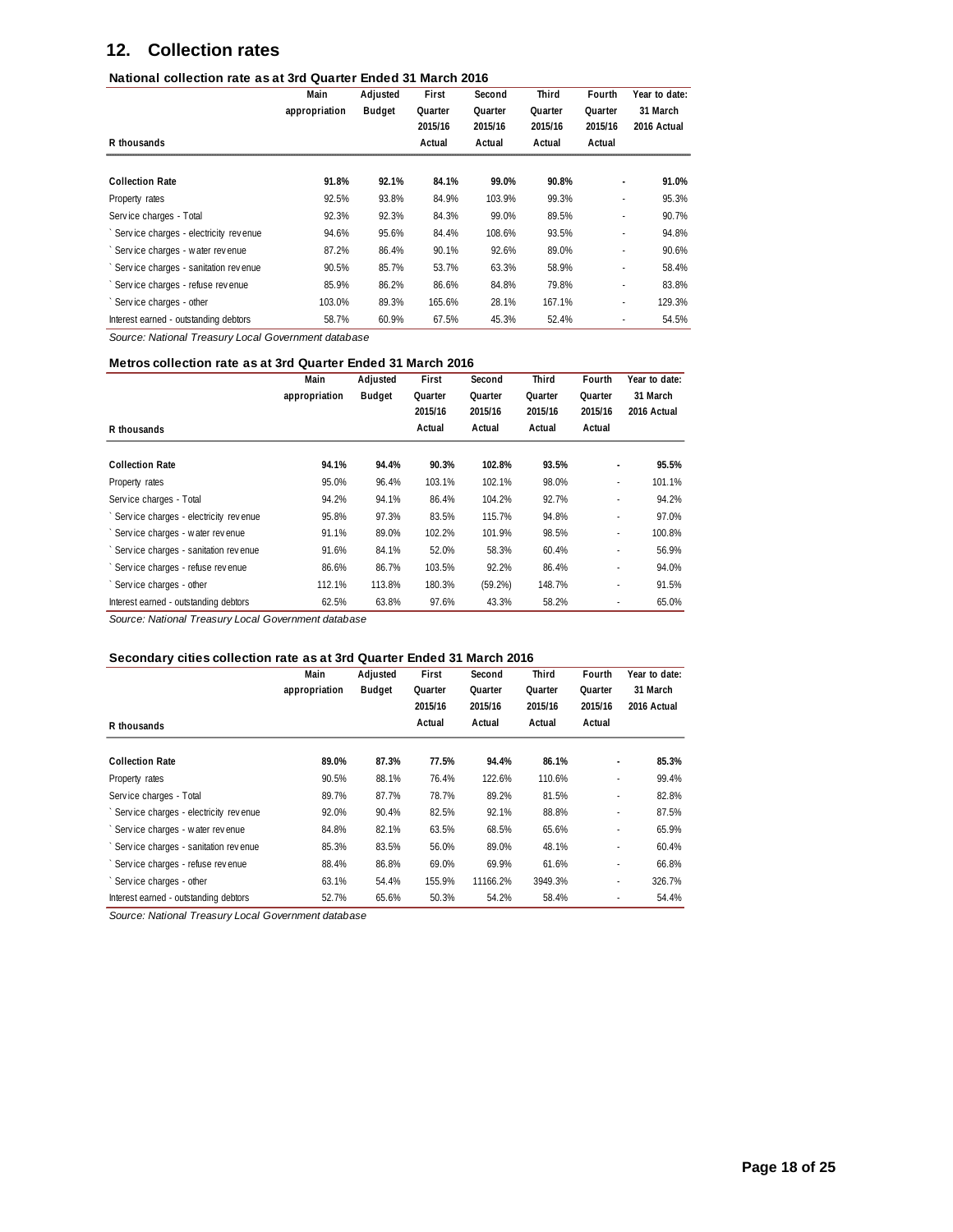## **13. Aggregated municipal creditors age analysis**

**Creditors Age Analysis as at 31 March 2016**

|                         | $\overline{0}$ - 30 Days |         | 31 - 60 Days |           | 61 - 90 Days |        | Over 90 Days  |            | Total      |        |
|-------------------------|--------------------------|---------|--------------|-----------|--------------|--------|---------------|------------|------------|--------|
| R thousands             | Amount                   | %       | Amount       | %         | Amount       | %      | Amount        | %          | Amount     | %      |
| <b>Bulk Electricity</b> | 4 165 051                | 43.3%   | 253 279      | 2.6%      | 455 665      | 4.7%   | 4 749 285     | 49.4%      | 9 623 280  | 36.6%  |
| <b>Bulk Water</b>       | 1 271 021                | 29.0%   | 202 867      | 4.6%      | 186 277      | 4.3%   | 2 721 509     | 62.1%      | 4 381 675  | 16.7%  |
| <b>PAYE</b> deductions  | 282 912                  | 92.6%   | 3 4 0 7      | 1.1%      | 3 3 4 7      | 1.1%   | 15 962        | 5.2%       | 305 629    | 1.2%   |
| VAT (output less input) | 47 331                   | 169.4%  | (1453)       | $(5.2\%)$ | 111          | 0.4%   | (18048)       | $(64.6\%)$ | 27 941     | 0.1%   |
| Pensions / Retirement   | 290 922                  | 84.6%   | 2 800        | 0.8%      | 2 8 1 4      | 0.8%   | 47 306        | 13.8%      | 343 841    | 1.3%   |
| Loan repay ments        | 157 178                  | 13.3%   | 282          | 0.0%      | 261 948      | 22.2%  | 758 346       | 64.4%      | 1 177 753  | 4.5%   |
| <b>Trade Creditors</b>  | 3 313 403                | 61.9%   | 236 195      | 4.4%      | 510 709      | 9.5%   | 1 290 306     | 24.1%      | 5 350 613  | 20.4%  |
| Auditor-General         | 11 144                   | 4.7%    | 4536         | 1.9%      | 22 022       | 9.2%   | 200 685       | 84.2%      | 238 386    | 0.9%   |
| Other                   | 3 819 312                | 79.2%   | 139 048      | 2.9%      | 104 255      | 2.2%   | 759 290       | 15.7%      | 4 821 905  | 18.4%  |
| Total                   | 13 358 273               | 277.0%  | 840 962      | 17.4%     | 1 547 147    | 32.1%  | 10 524 641    | 218.3%     | 26 271 023 | 100.0% |
| <b>Per Province</b>     |                          |         |              |           |              |        |               |            |            |        |
| Eastern Cape            | 652 838                  | 52.9%   | 84 888       | 6.9%      | 29 970       | 2.4%   | 465 966       | 37.8%      | 1 233 662  | 4.7%   |
| Free State              | 459 415                  | 8.6%    | 174 448      | 3.2%      | 300 635      | 5.6%   | 4 4 3 5 4 2 8 | 82.6%      | 5 369 927  | 20.4%  |
| Gauteng                 | 8 546 067                | 93.5%   | 131 766      | 1.4%      | 280 448      | 3.1%   | 186 602       | 2.0%       | 9 144 884  | 34.8%  |
| Kw azulu-Natal          | 2 2 6 4 8 2 1            | 61.1%   | 75 122       | 2.0%      | 430 612      | 11.6%  | 937 555       | 25.3%      | 3 708 111  | 14.1%  |
| Limpopo                 | 278 871                  | 24.9%   | 65 443       | 5.8%      | 89 701       | 8.0%   | 686 492       | 61.3%      | 1 120 506  | 4.3%   |
| Mpumalanga              | 366 583                  | 12.9%   | 161 607      | 5.7%      | 212 765      | 7.5%   | 2 105 319     | 74.0%      | 2 846 273  | 10.8%  |
| North West              | 199 112                  | 12.2%   | 114 396      | 7.0%      | 138 557      | 8.5%   | 1 183 085     | 72.4%      | 1 635 150  | 6.2%   |
| Northern Cape           | 167 660                  | 23.6%   | 24 720       | 3.5%      | 59 018       | 8.3%   | 458 178       | 64.6%      | 709 575    | 2.7%   |
| Western Cape            | 422 905                  | 84.1%   | 8 5 7 3      | 1.7%      | 5 4 4 1      | 1.1%   | 66 015        | 13.1%      | 502 934    | 1.9%   |
| Total                   | 13 358 273               | 2656.1% | 840 962      | 167.2%    | 1 547 147    | 307.6% | 10 524 641    | 2092.6%    | 26 271 023 | 100.0% |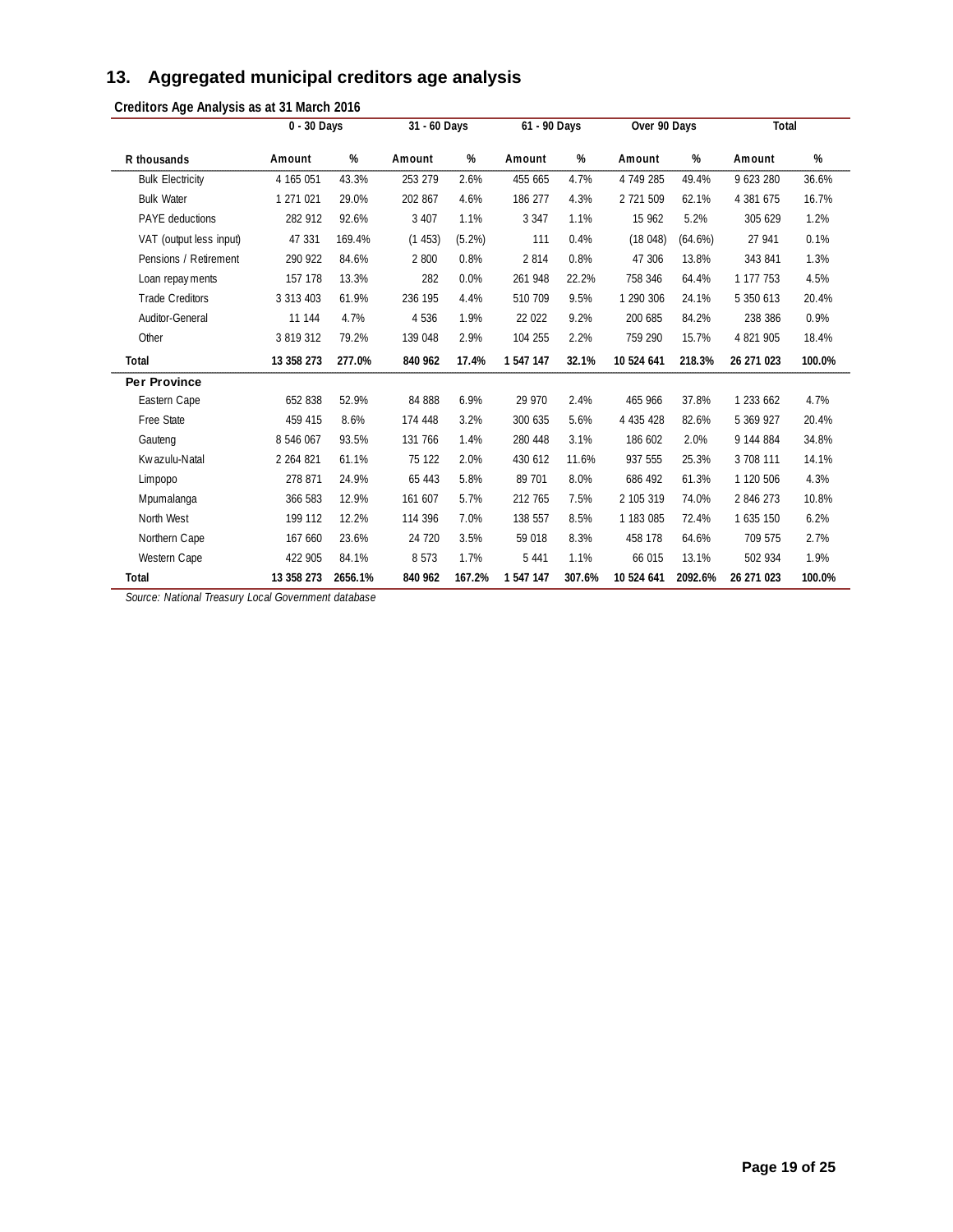## **14. Borrowing instruments**





| Source                                 | Balance (R'000) |
|----------------------------------------|-----------------|
| General Public                         | 3 0 9 1         |
| <b>Banks</b>                           | 34 877 340      |
| Development Bank of SA                 | 15 787 924      |
| Infrastructure Finance Corporation     | 517957          |
| <b>Public Investment Commissioners</b> | 867 528         |
| Insur Comp and Priv Pens Fund          | 32 106          |
| Municipal Pension Funds                |                 |
| Other Public Pension Funds             | 14              |
| <b>Unit Trusts</b>                     |                 |
| Internal Funds                         |                 |
| <b>Other Sources</b>                   | 8706181         |
| <b>TOTAL</b>                           | 60 792 141      |



| Security                 | Balance (R'000) |
|--------------------------|-----------------|
| Guarantees               | 391 200         |
| Asset or Revenue Pledges | 1 108 732       |
| Bond Insurance           |                 |
| Reserve or Sinking Funds | 2 976 326       |
| <b>Other Securities</b>  | 1 591 517       |
| None                     | 54 724 366      |
| <b>OTAL</b>              | 60 792 141      |



| <b>Raised For</b>                    | Balance (R'000) |
|--------------------------------------|-----------------|
| Convert Existing Borrow ing          | 2 351 388       |
| Overdue Amounts Capitalised          | 88 137          |
| Consolidation of Existing Borrow ing | 284 960         |
| New Borrow ing                       | 56 990 142      |
| <b>Bridging Finance</b>              | 153 110         |
| Other                                | 924 404         |
| TAI                                  | 60 792 141      |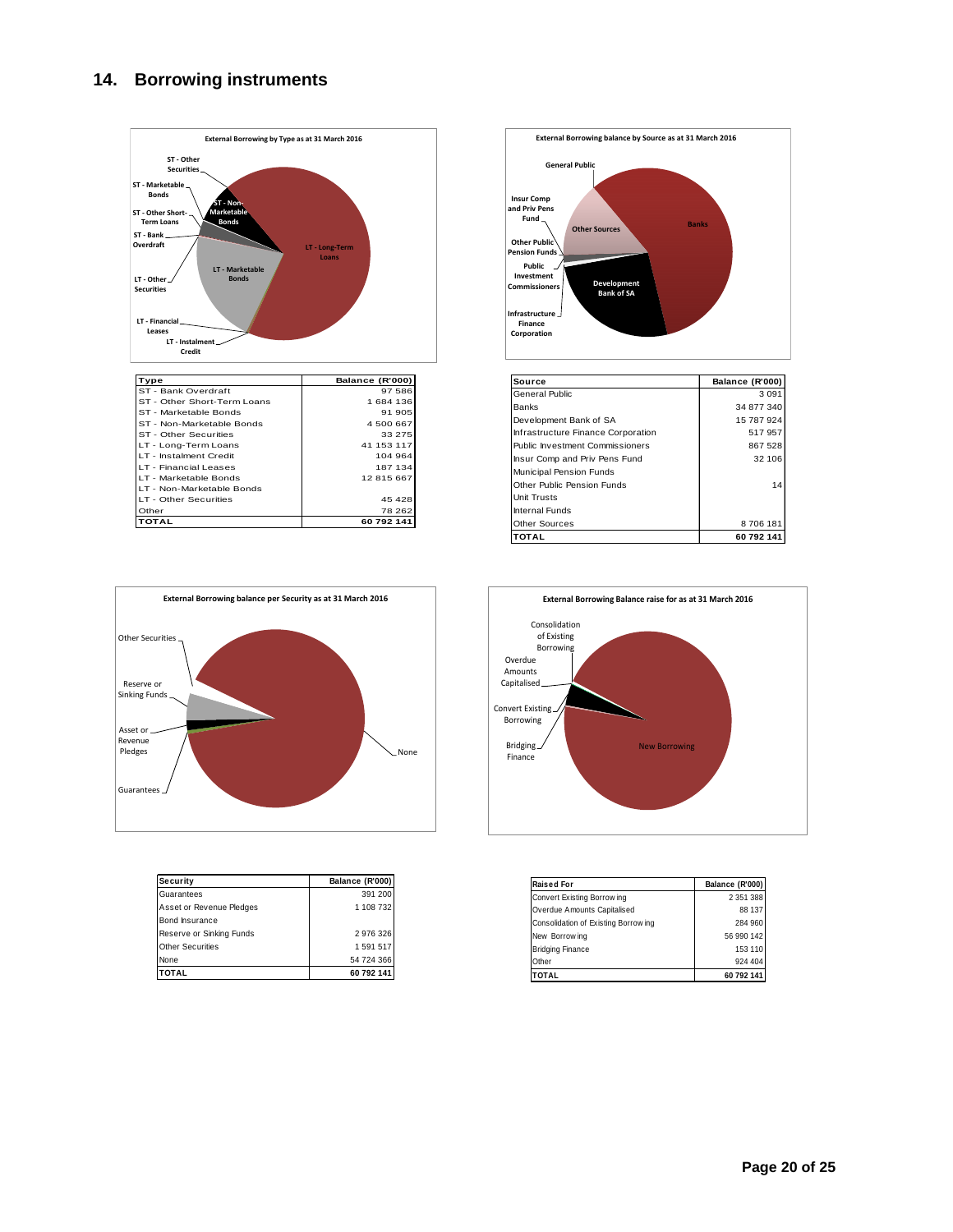## **15. Investment instruments**



| Type                                     | Balance (R'000) |
|------------------------------------------|-----------------|
| Securities - National Government         | 44 718          |
| <b>Listed Corporate Bonds</b>            | 1 242 981       |
| Deposits - Bank                          | 23 150 512      |
| Deposits-Public Investment Commissioners | 72558           |
| Deposits-Corporation for Public Deposits |                 |
| <b>Bankers Acceptance Certificates</b>   | 6595            |
| Negotiable Certificates of Deposit-Banks | 1811509         |
| Guaranteed Endow ment Policies (sinking) | 4 371 050       |
| Repurchase Agreements - Banks            |                 |
| <b>Municipal Bonds</b>                   | 711             |
| Other                                    | 37 343          |
| ΤΩΤΑΙ                                    | 30 737 977      |





| Committed              | Balance (R'000) |
|------------------------|-----------------|
| Legally Committed      | 10 227 327      |
| Self Imposed Committed | 2 814 945       |
| Not Committed          | 17 663 419      |
| Other                  | 32 286          |
| <b>TOTAL</b>           | 30 737 977      |

| Group                                  | Balance (R'000) |
|----------------------------------------|-----------------|
| General Public                         |                 |
| Banks                                  | 25 880 212      |
| Development Bank of SA                 | 56 489          |
| Infrastructure Finance Corporation     | 11 107          |
| <b>Public Investment Commissioners</b> | 205             |
| Insur Comp and Priv Pens Fund          | 41 669          |
| Municipal Pension Funds                |                 |
| Other Public Pension Funds             |                 |
| <b>Unit Trusts</b>                     |                 |
| Internal Funds                         |                 |
| <b>Other Sources</b>                   | 4748295         |
| <b>TOTAL</b>                           | 30 737 977      |